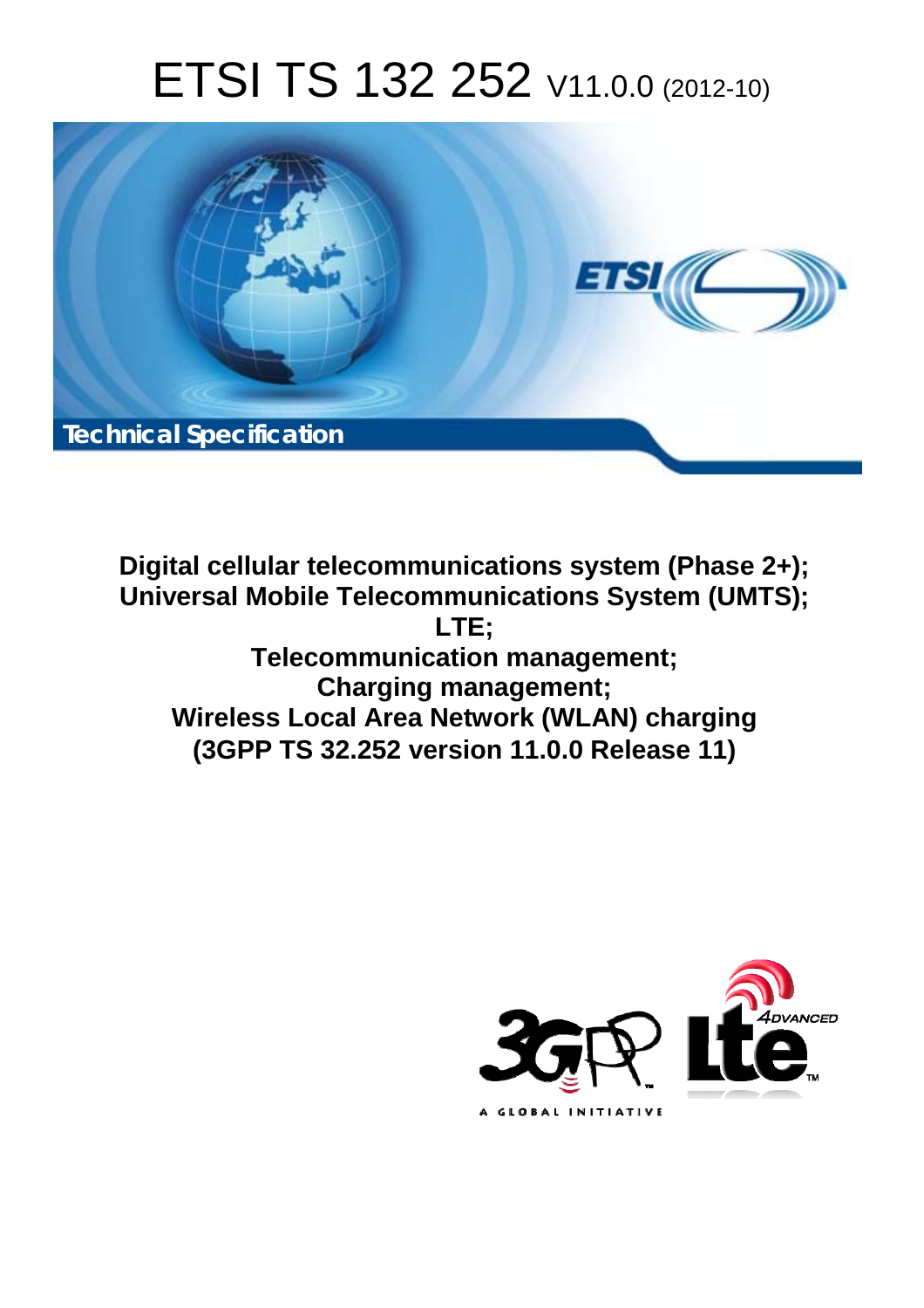Reference RTS/TSGS-0532252vb00

> Keywords GSM,LTE,UMTS

#### *ETSI*

#### 650 Route des Lucioles F-06921 Sophia Antipolis Cedex - FRANCE

Tel.: +33 4 92 94 42 00 Fax: +33 4 93 65 47 16

Siret N° 348 623 562 00017 - NAF 742 C Association à but non lucratif enregistrée à la Sous-Préfecture de Grasse (06) N° 7803/88

#### *Important notice*

Individual copies of the present document can be downloaded from: [http://www.etsi.org](http://www.etsi.org/)

The present document may be made available in more than one electronic version or in print. In any case of existing or perceived difference in contents between such versions, the reference version is the Portable Document Format (PDF). In case of dispute, the reference shall be the printing on ETSI printers of the PDF version kept on a specific network drive within ETSI Secretariat.

Users of the present document should be aware that the document may be subject to revision or change of status. Information on the current status of this and other ETSI documents is available at <http://portal.etsi.org/tb/status/status.asp>

If you find errors in the present document, please send your comment to one of the following services: [http://portal.etsi.org/chaircor/ETSI\\_support.asp](http://portal.etsi.org/chaircor/ETSI_support.asp)

#### *Copyright Notification*

No part may be reproduced except as authorized by written permission. The copyright and the foregoing restriction extend to reproduction in all media.

> © European Telecommunications Standards Institute 2012. All rights reserved.

DECT<sup>™</sup>, PLUGTESTS<sup>™</sup>, UMTS<sup>™</sup> and the ETSI logo are Trade Marks of ETSI registered for the benefit of its Members. **3GPP**TM and **LTE**™ are Trade Marks of ETSI registered for the benefit of its Members and of the 3GPP Organizational Partners.

**GSM**® and the GSM logo are Trade Marks registered and owned by the GSM Association.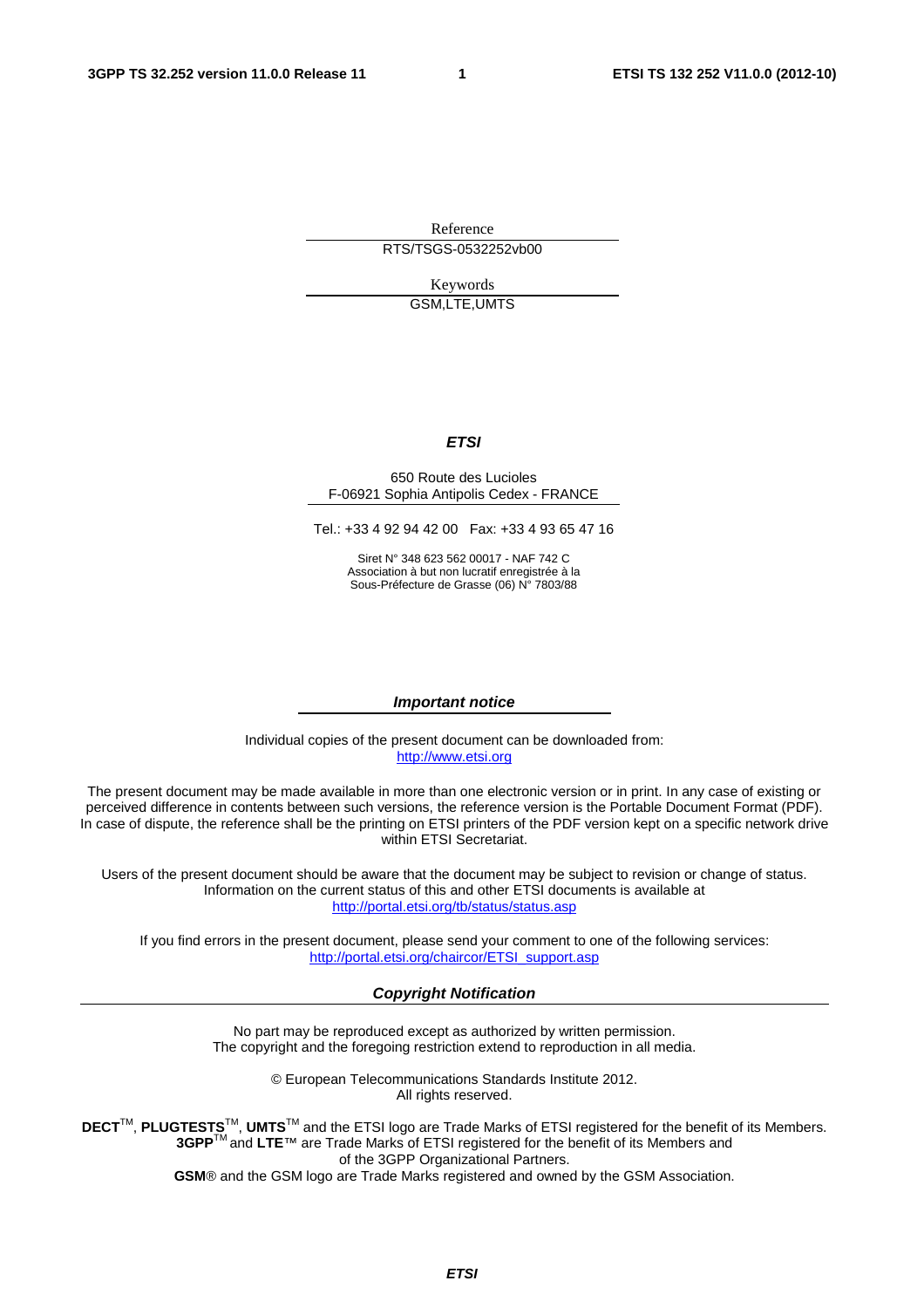# Intellectual Property Rights

IPRs essential or potentially essential to the present document may have been declared to ETSI. The information pertaining to these essential IPRs, if any, is publicly available for **ETSI members and non-members**, and can be found in ETSI SR 000 314: *"Intellectual Property Rights (IPRs); Essential, or potentially Essential, IPRs notified to ETSI in respect of ETSI standards"*, which is available from the ETSI Secretariat. Latest updates are available on the ETSI Web server [\(http://ipr.etsi.org](http://webapp.etsi.org/IPR/home.asp)).

Pursuant to the ETSI IPR Policy, no investigation, including IPR searches, has been carried out by ETSI. No guarantee can be given as to the existence of other IPRs not referenced in ETSI SR 000 314 (or the updates on the ETSI Web server) which are, or may be, or may become, essential to the present document.

# Foreword

This Technical Specification (TS) has been produced by ETSI 3rd Generation Partnership Project (3GPP).

The present document may refer to technical specifications or reports using their 3GPP identities, UMTS identities or GSM identities. These should be interpreted as being references to the corresponding ETSI deliverables.

The cross reference between GSM, UMTS, 3GPP and ETSI identities can be found under <http://webapp.etsi.org/key/queryform.asp>.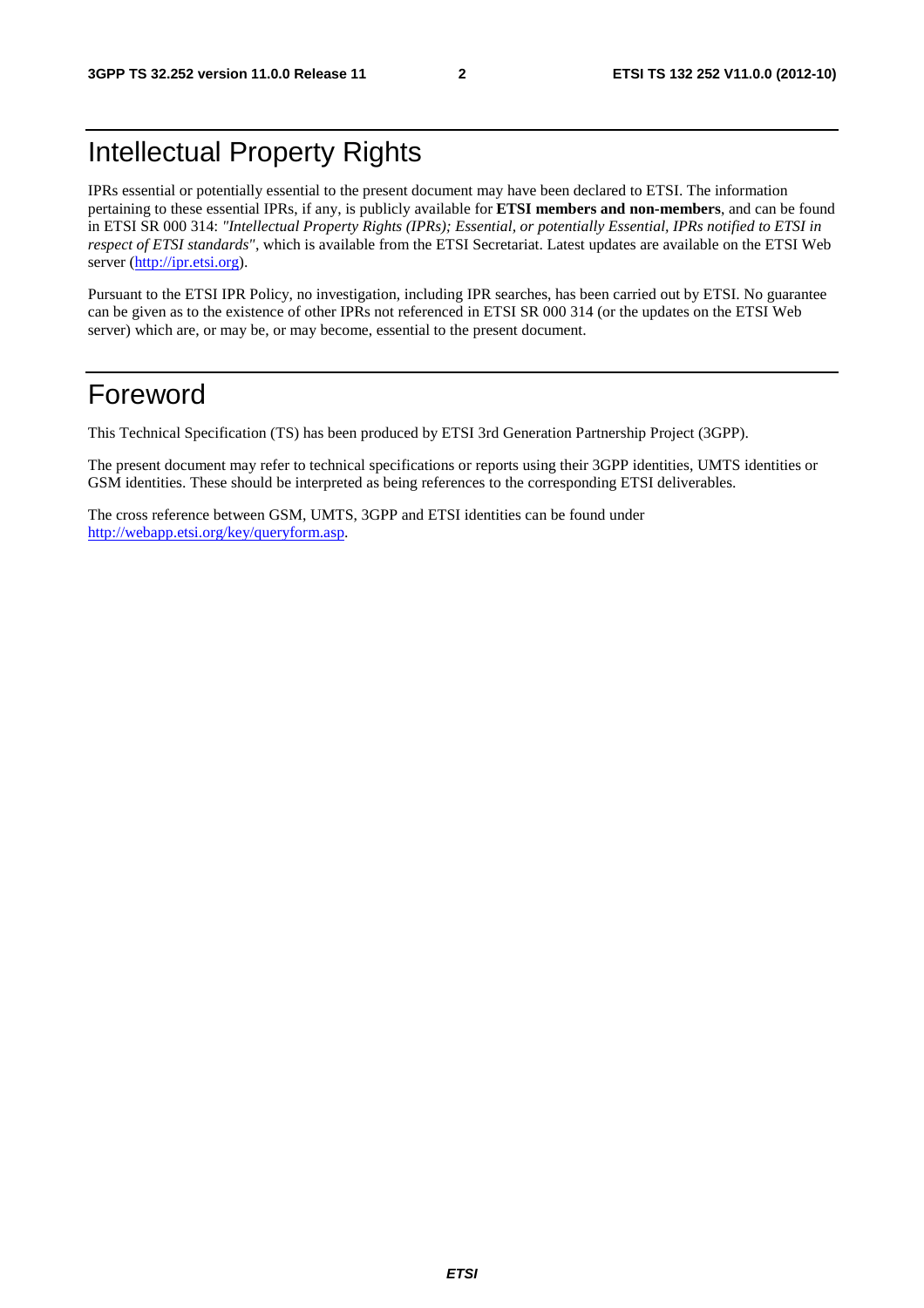$\mathbf{3}$ 

# Contents

| 1                    |                                                                                         |  |  |
|----------------------|-----------------------------------------------------------------------------------------|--|--|
| 2                    |                                                                                         |  |  |
| 3                    |                                                                                         |  |  |
| 3.1                  |                                                                                         |  |  |
| 3.2<br>3.3           |                                                                                         |  |  |
| 4                    |                                                                                         |  |  |
| 4.1                  |                                                                                         |  |  |
| 4.2                  |                                                                                         |  |  |
| 4.3                  |                                                                                         |  |  |
| 5                    |                                                                                         |  |  |
| 5.1                  |                                                                                         |  |  |
| 5.1.1                |                                                                                         |  |  |
| 5.1.2                |                                                                                         |  |  |
| 5.2                  |                                                                                         |  |  |
| 5.2.1                |                                                                                         |  |  |
| 5.2.1.1              |                                                                                         |  |  |
| 5.2.1.2              |                                                                                         |  |  |
| 5.2.2                |                                                                                         |  |  |
| 5.2.2.1              | Message Flows - WLAN session when WLAN access network supports accounting20             |  |  |
| 5.2.2.2              | Message Flows - WLAN session when WLAN access network does not support accounting22     |  |  |
| 5.2.3                |                                                                                         |  |  |
| 5.2.4                |                                                                                         |  |  |
| 5.2.4.1<br>5.2.4.1.1 |                                                                                         |  |  |
| 5.2.4.1.2            |                                                                                         |  |  |
| 5.2.5                |                                                                                         |  |  |
| 5.2.6                |                                                                                         |  |  |
| 5.3                  |                                                                                         |  |  |
| 5.3.1                |                                                                                         |  |  |
| 5.3.2                |                                                                                         |  |  |
| 5.3.2.1              | Message Flows - WLAN session were WLAN access network support Diameter Credit Control27 |  |  |
| 5.3.2.2              | Message Flows - WLAN session were WLAN access network support RADIUS/Diameter           |  |  |
|                      |                                                                                         |  |  |
| 5.3.2.3              | Message Flows - WLAN session were WLAN access network support RADIUS/Diameter           |  |  |
|                      |                                                                                         |  |  |
| 5.3.2.4              | Message Flows - WLAN session were WLAN access network don't support RADIUS/Diameter     |  |  |
|                      |                                                                                         |  |  |
| 6                    |                                                                                         |  |  |
| 6.1                  |                                                                                         |  |  |
| 6.1.1                |                                                                                         |  |  |
| 6.1.1.1<br>6.1.1.1.1 |                                                                                         |  |  |
| 6.1.1.1.2            |                                                                                         |  |  |
| 6.1.2                |                                                                                         |  |  |
| 6.1.3                |                                                                                         |  |  |
| 6.1.3.1              |                                                                                         |  |  |
| 6.1.3.2              |                                                                                         |  |  |
| 6.1.3.2.1            |                                                                                         |  |  |
|                      |                                                                                         |  |  |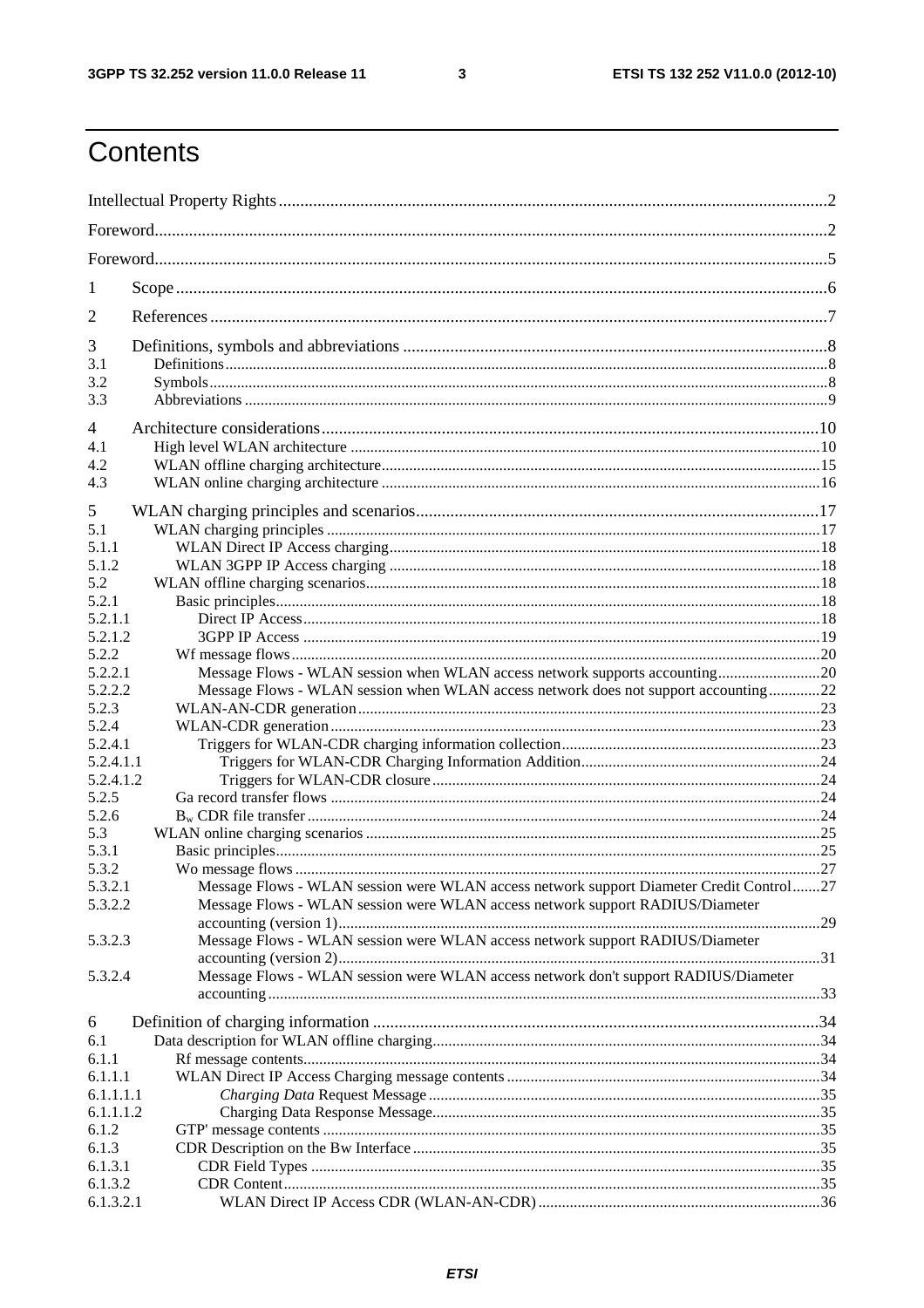| 6.1.3.2.2 |                               |                                                           |  |  |
|-----------|-------------------------------|-----------------------------------------------------------|--|--|
| 6.2       |                               |                                                           |  |  |
| 6.2.1     |                               |                                                           |  |  |
| 6.2.1.1   |                               |                                                           |  |  |
| 6.2.1.1.1 |                               |                                                           |  |  |
| 6.2.1.1.2 |                               |                                                           |  |  |
| 6.2.1.2   |                               |                                                           |  |  |
| 6.2.1.2.1 |                               |                                                           |  |  |
| 6.2.1.2.2 |                               |                                                           |  |  |
| 6.2.2     |                               |                                                           |  |  |
| 6.2.2.1   |                               |                                                           |  |  |
| 6.2.2.2   |                               |                                                           |  |  |
| 6.3       |                               |                                                           |  |  |
| 6.3.1.1   |                               |                                                           |  |  |
| 6.3.1.2   |                               |                                                           |  |  |
| 6.3.2     |                               |                                                           |  |  |
| 6.3.2.1   |                               |                                                           |  |  |
| 6.3.2.2   |                               |                                                           |  |  |
|           | <b>Annex A (informative):</b> |                                                           |  |  |
|           | <b>Annex B</b> (normative):   | Re-using the GGSN charging functions to implement the PDG |  |  |
| B.1       |                               |                                                           |  |  |
| B.2       |                               |                                                           |  |  |
| B.2.1     |                               |                                                           |  |  |
| B.2.2     |                               |                                                           |  |  |
|           | <b>Annex C</b> (informative): |                                                           |  |  |
|           |                               |                                                           |  |  |
|           |                               |                                                           |  |  |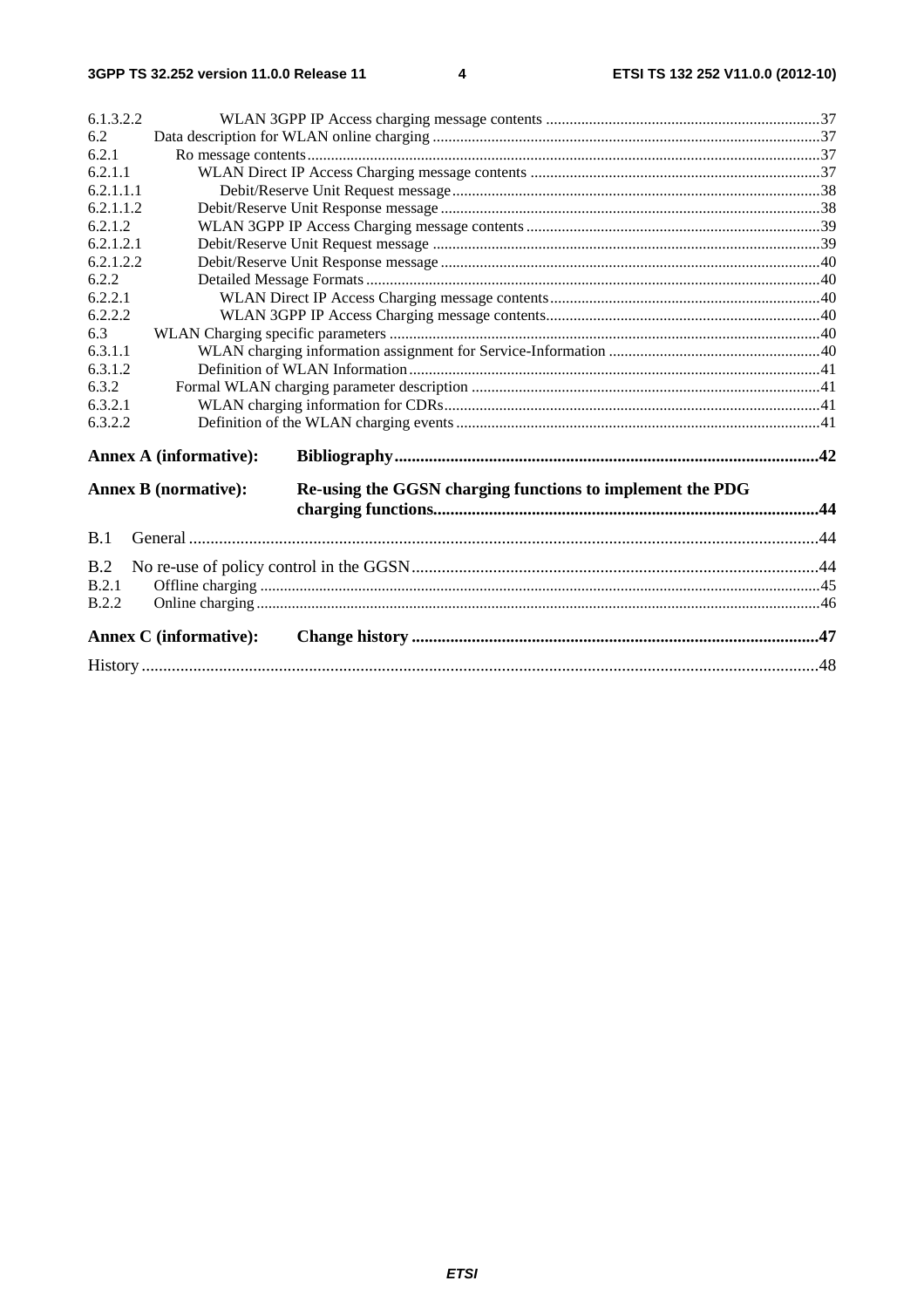# Foreword

This Technical Specification has been produced by the 3<sup>rd</sup> Generation Partnership Project (3GPP).

The contents of the present document are subject to continuing work within the TSG and may change following formal TSG approval. Should the TSG modify the contents of the present document, it will be re-released by the TSG with an identifying change of release date and an increase in version number as follows:

Version x.y.z

where:

- x the first digit:
	- 1 presented to TSG for information;
	- 2 presented to TSG for approval;
	- 3 or greater indicates TSG approved document under change control.
- y the second digit is incremented for all changes of substance, i.e. technical enhancements, corrections, updates, etc.
- z the third digit is incremented when editorial only changes have been incorporated in the document.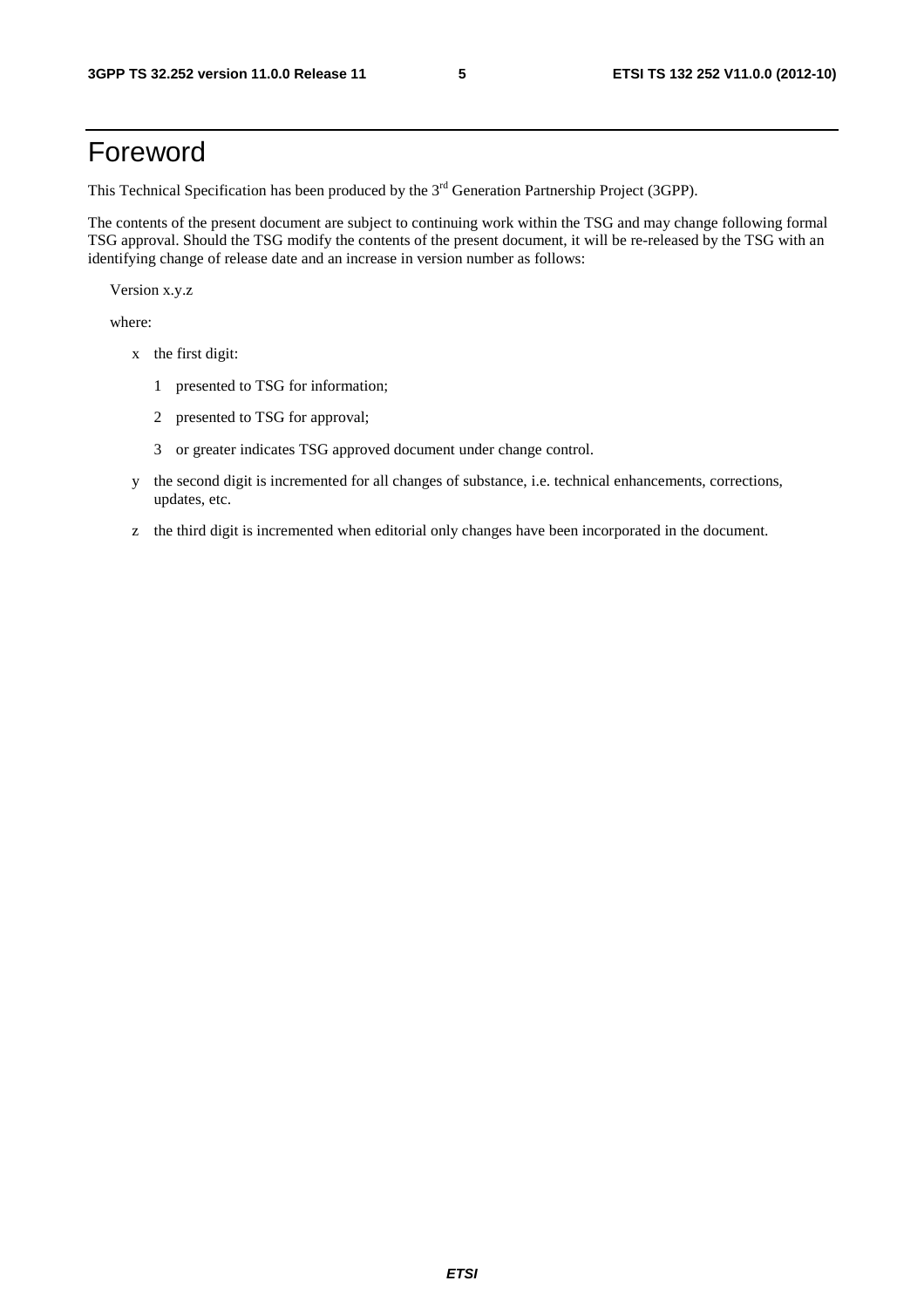# 1 Scope

The present document is part of a series of documents that specify charging functionality and charging management in GSM/UMTS networks. The GSM/UMTS core network charging architecture and principles are specified in 3GPP TS 32.240 [1], which provides an umbrella for other charging management documents that specify:

- the content of the CDRs per domain and subsystem (offline charging);
- the content of real-time charging messages per domain / subsystem (online charging);
- the functionality of online and offline charging for those domains and subsystems;
- the interfaces that are used in the charging framework to transfer the charging information (i.e. CDRs or charging events).

The complete document structure for these TSs is defined in 3GPP TS 32.240 [1].

The present document specifies the Offline and Online Charging description for the 3GPP interworked Wireless LAN (WLAN), based on the functional stage 2 description of 3GPP WLAN interworking in 3GPP TS 23.234 [201] as well as the Charging support and Charging differentiation for Mobility between 3GPP-Wireless Local Area Network (WLAN) interworking and 3GPP systems, based on the functional stage 2 description of mobility between 3GPP-WLAN and 3GPP systems in 3GPP TS 23.327 [202]. This charging description includes the offline and online charging architecture and scenarios specific to the 3GPP interworked WLAN, as well as the mapping of the common 3GPP charging architecture specified in 3GPP TS 32.240 [1] onto the 3GPP interworked WLAN. It further specifies the structure and content of the CDRs for offline charging, and the charging events for online charging. The present document is related to other 3GPP charging TSs as follows:

- The common 3GPP charging architecture is specified in 3GPP TS 32.240 [1].
- The parameters, abstract syntax and encoding rules for these CDR types are specified in 3GPP TS 32.298 [51].
- A transaction based mechanism for the transfer of CDRs within the network is specified in 3GPP TS 32.295 [54].
- The file based mechanism used to transfer the CDRs from the network to the operator's billing domain (e.g. the billing system or a mediation device) is specified in 3GPP TS 32.297 [52].
- The 3GPP Diameter application that is used for WLAN offline and online charging is specified in 3GPP TS 32.299 [50].

All terms, definitions and abbreviations used in the present document, that are common across 3GPP TSs, are defined in the 3GPP Vocabulary, 3GPP TR 21.905 [100]. Those that are common across charging management in GSM/UMTS domains or subsystems are provided in the umbrella document 3GPP TS 32.240 [1] and are copied into clause 3 of the present document for ease of reading. Finally, those items that are specific to the present document are defined exclusively in the present document.

Furthermore, requirements that govern the charging work are specified in 3GPP TS 22.115 [102].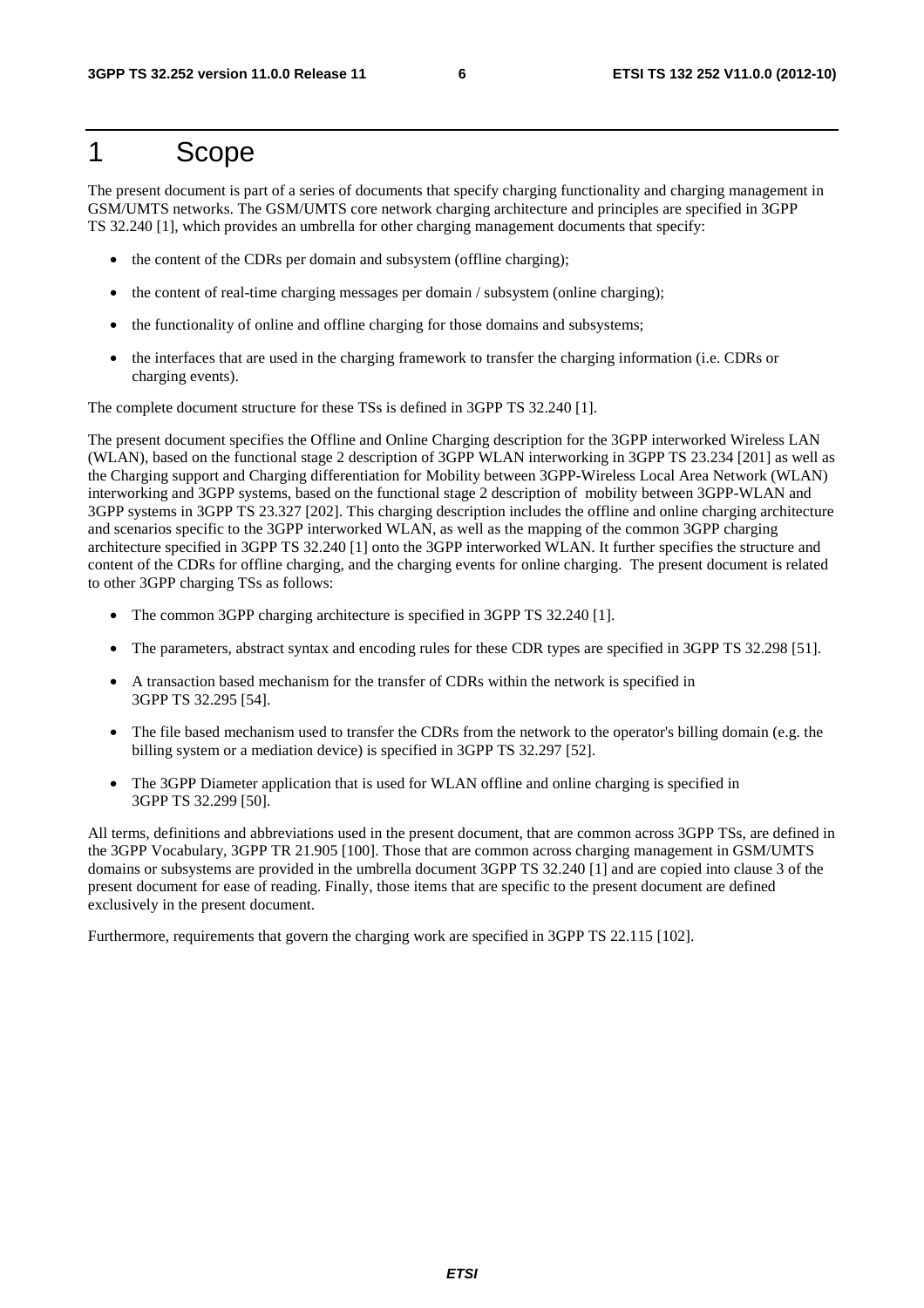# 2 References

The following documents contain provisions which, through reference in this text, constitute provisions of the present document.

- References are either specific (identified by date of publication, edition number, version number, etc.) or non-specific.
- For a specific reference, subsequent revisions do not apply.
- For a non-specific reference, the latest version applies. In the case of a reference to a 3GPP document (including a GSM document), a non-specific reference implicitly refers to the latest version of that document *in the same Release as the present document*.
- [1] 3GPP TS 32.240: "Telecommunication management; Charging management; Charging architecture and principles".
- [2]-[10] void.
- [11] 3GPP TS 32.251: "Telecommunication management; Charging management; Packet Switched (PS) domain charging".
- [12]-[49] Void.
- [50] 3GPP TS 32.299: "Telecommunication management; Charging management; Diameter charging applications".
- [51] 3GPP TS 32.298: "Telecommunication management; Charging management; Charging Data Record (CDR) parameter description".
- [52] 3GPP TS 32.297: "Telecommunication management; Charging management; Charging Data Records (CDR) file format and transfer".
- [53] Void
- [54] 3GPP TS 32.295: "Telecommunication management; Charging management; Charging Data Record (CDR) transfer".
- [55]-[70] Void.
- [71] 3GPP TS 23.125: "Overall high level functionality and architecture impacts of flow based charging; Stage 2".
- [72]-[99] Void.
- [100] 3GPP TR 21.905: "Vocabulary for 3GPP Specifications".
- [101]-[199] Void.
- [200] 3GPP TS 22.934: "Feasibility study on 3GPP system to Wireless Local Area Network (WLAN) interworking".
- [201] 3GPP TS 23.234: "3GPP system to Wireless Local Area Network (WLAN) interworking; System description".
- [202] 3GPP TS 23.327: "Mobility between 3GPP-Wireless Local Area Network (WLAN) interworking and 3GPP systems".
- [203] Void
- [204] 3GPP TS 29.234: "3GPP system to Wireless Local Area Network (WLAN) interworking; Stage 3".
- [205]-[400] Void.
- [401] IETF RFC 3588: "Diameter Base Protocol".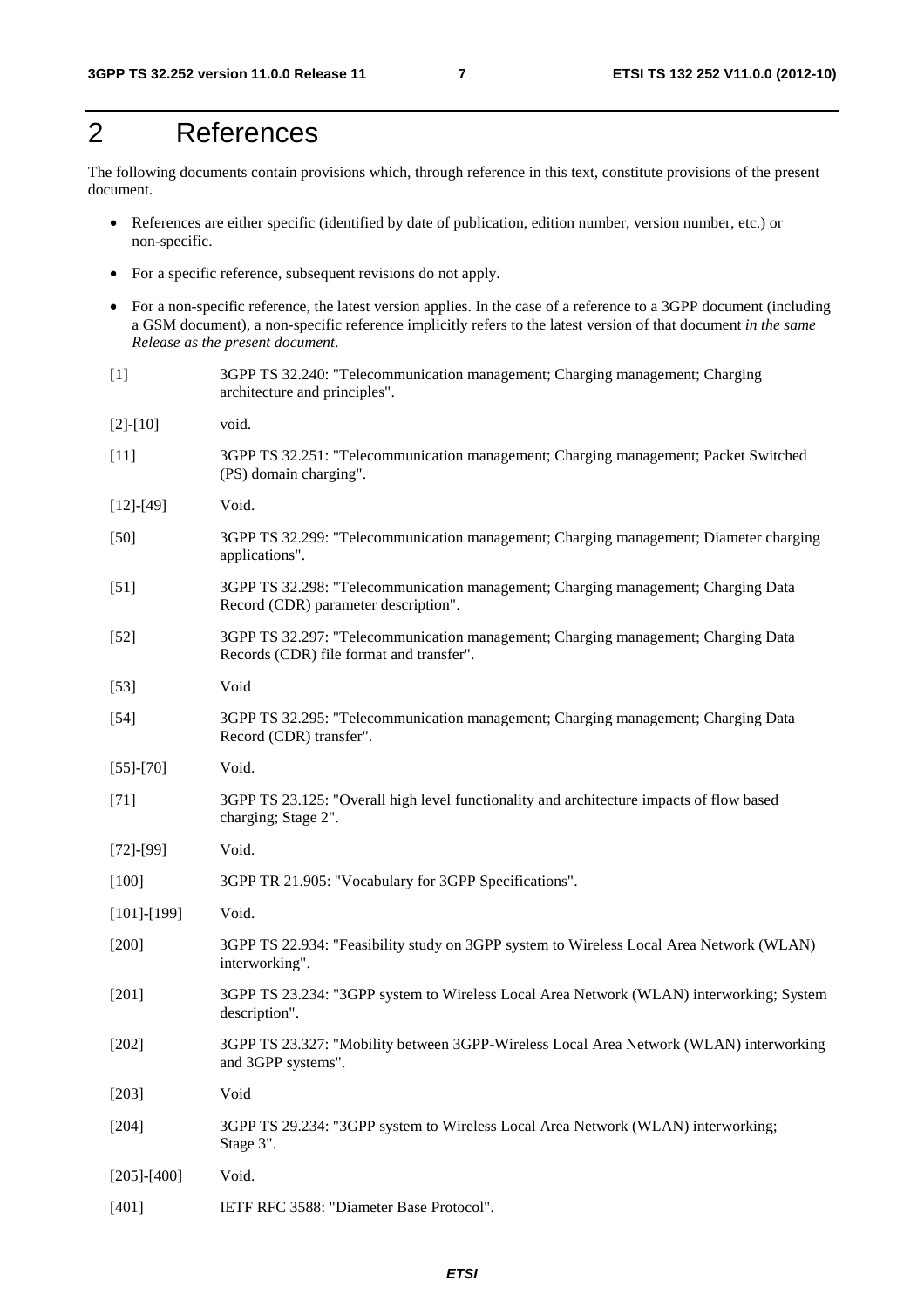| $[402]$ | IETF RFC 4006: "Diameter Credit-Control Application". |
|---------|-------------------------------------------------------|
|---------|-------------------------------------------------------|

[403] Void

[404] IETF RFC 4005: "Diameter Network Access Server Application".

[405] IETF draft-ietf-geopriv-radius-lo-04: "Carrying Location Objects in RADIUS".

# 3 Definitions, symbols and abbreviations

# 3.1 Definitions

For the purposes of the present document, the terms and definitions given in 3GPP TR 21.905 [50], 3GPP TS 32.240 [1], 3GPP TS 22.934 [200], 3GPP TS 23.234 [201] and the following apply:

**Billing Domain (BD):** part of the operator network, which is outside the core network that receives and processes charging information from the core network charging functions. It includes functions that can provide billing mediation and billing end applications.

**Interworking WLAN (I-WLAN):** a WLAN that interworks with a 3GPP system.

**Offline Charging:** charging mechanism where charging information **does not** affect, in real-time, the service rendered.

**Online Charging:** charging mechanism where charging information can affect, in real-time, the service rendered and therefore a direct interaction of the charging mechanism with bearer/session/service control is required.

**PS based services:** in WLAN interworking, PS based service is a general term to refer to the services provided by a PLMN using IP bearer capability between WLAN UEs and the PLMN in scenario 3 and upwards They include all services provided by 3G PS domain that use the IP bearer service (e.g. IMS, Internet access, Corporate IP network access), and other services (e.g., SMS and LCS).

**WLAN:** Wireless LAN.

**WLAN-attach status:** indicates whether a UE is WLAN-attached or not

A WLAN UE is "WLAN-attached" after successful authentication and WLAN Access Authorization. A WLAN UE is "WLAN-detached" after its disconnection, or its authentication or WLAN access authorisation being cancelled.

**Home Agent Access Point Name (HA-APN)**: is used to identify a specific PDN and a point of interconnection to that network (Home Agent).

# 3.2 Symbols

For the purposes of the present document, the following symbols apply:

| Rf        | Offline charging reference point between a 3G network element and the CDF                                      |
|-----------|----------------------------------------------------------------------------------------------------------------|
| Ro        | Online charging reference point between a 3G network element and the OCS                                       |
| D'        | Reference point between a pre-R6 HSS/HLR and a 3GPP AAA Server                                                 |
| Dw        | Reference point between a 3GPP AAA Server and an SLF                                                           |
| Gr'       | Reference point between a pre-R6 HSS/HLR and a 3GPP AAA Server                                                 |
| Wa        | Reference point between a WLAN Access Network and a 3GPP AAA Server/Proxy (charging and<br>control signalling) |
| Wd        | Reference point between a 3GPP AAA Proxy and a 3GPP AAA Server (charging and control<br>signalling)            |
| Wf        | Reference point between an Offline Charging System and a 3GPP AAA Server/Proxy                                 |
| Wg        | Reference point between a 3GPP AAA Server/Proxy and WAG                                                        |
| Wi        | Reference point between a Packet Data Gateway and an external IP Network                                       |
| Wm        | Reference point between a Packet Data Gateway and a 3GPP AAA Server or 3GPP AAA proxy                          |
| Wn        | Reference point between a WLAN Access Network and a WLAN Access Gateway                                        |
| Wp        | Reference point between a WLAN Access Gateway and a Packet Data Gateway                                        |
| <b>Wo</b> | Reference point between a 3GPP AAA Server and an OCS                                                           |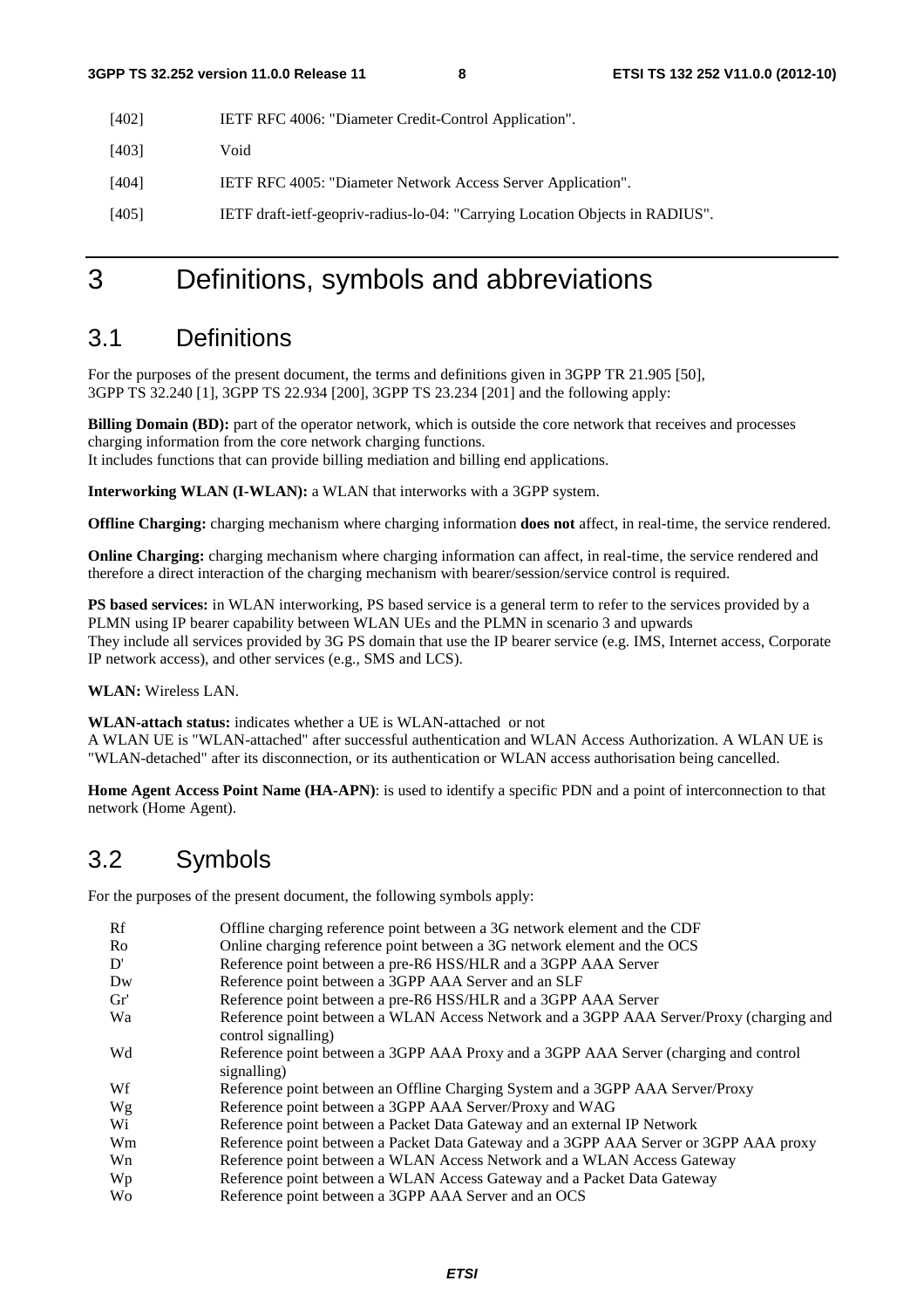| Wu | Reference point between a WLAN UE and a Packet Data Gateway |
|----|-------------------------------------------------------------|
| Wx | Reference point between an HSS and a 3GPP AAA Server        |

# 3.3 Abbreviations

For the purposes of the present document, the abbreviations defined in 3GPP TR 21.905 [50], 3GPP TS 22.934 [200], 3GPP TS 23.234 [201], 3GPP TS 23.934 (see bibliography), 3GPP TS 32.240 [1] and the following apply:

| 3GPP          | 3 <sup>rd</sup> Generation Partnership Project |
|---------------|------------------------------------------------|
| <b>BD</b>     | <b>Billing Domain</b>                          |
| <b>CDR</b>    | Charging Data Record                           |
| <b>EPS</b>    | <b>Evolved Packet Systems</b>                  |
| GGSN          | Gateway GPRS Support Node                      |
| <b>GTP</b>    | <b>GPRS</b> Tunnelling Protocol                |
| <b>I-WLAN</b> | Interworking WLAN                              |
| <b>IP</b>     | Internet Protocol                              |
| LAN           | Local Area Network                             |
| <b>PDG</b>    | Packet Data Gateway                            |
| <b>PDP</b>    | Packet Data Protocol, e.g. IP                  |
| <b>PS</b>     | Packet Switched                                |
| <b>SGSN</b>   | Serving GPRS Support Node                      |
| TS            | <b>Technical Specification</b>                 |
| <b>TTG</b>    | <b>Tunnel Termination Gateway</b>              |
| <b>UMTS</b>   | Universal Mobile Telecommunications System     |
| WLAN          | Wireless LAN                                   |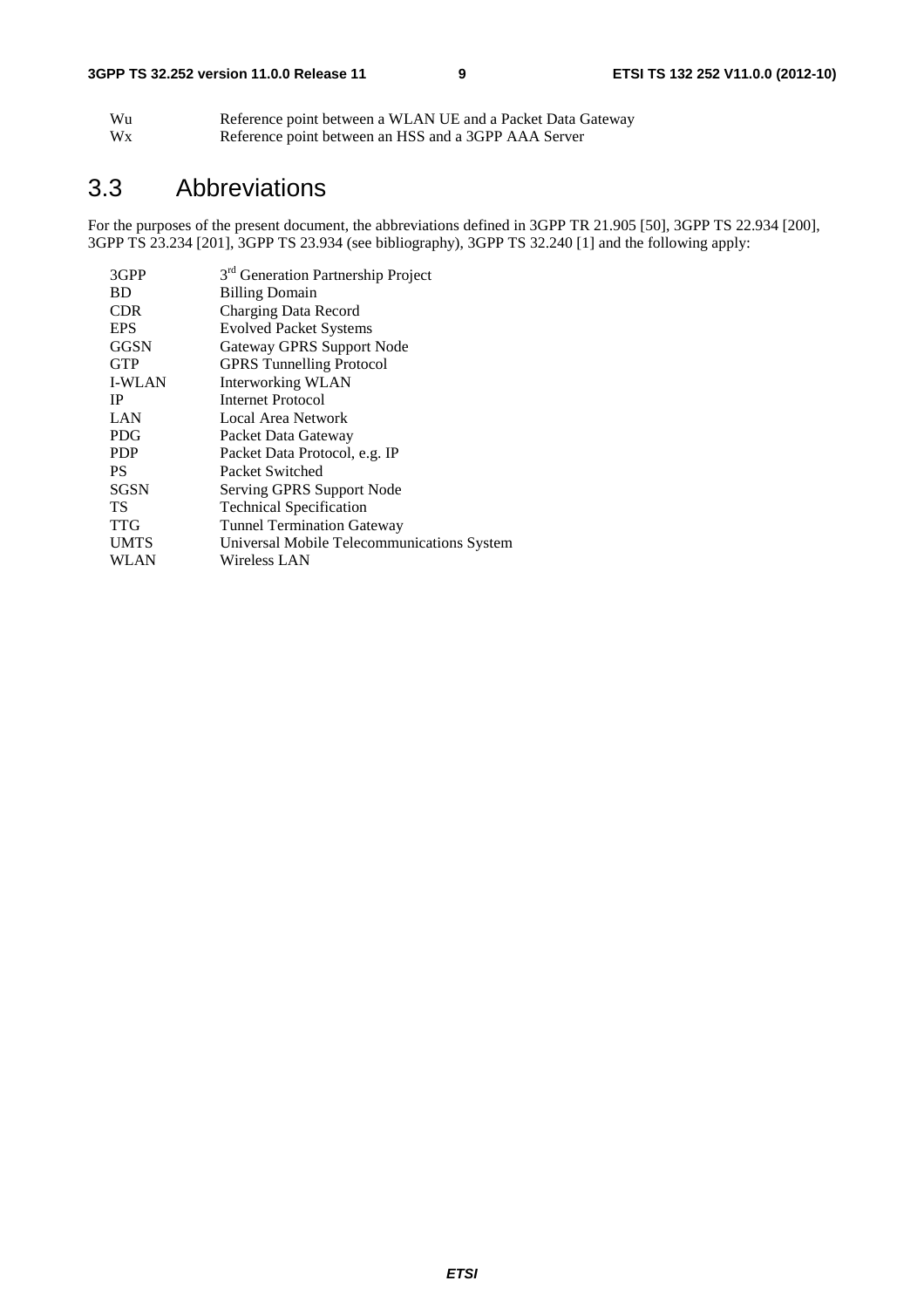# 4 Architecture considerations

# 4.1 High level WLAN architecture

The WLAN - 3GPP interworking architecture is specified in 3GPP TS 23.234 [201]. It distinguishes between two interworking scenarios:

- WLAN Access, Authentication and Authorization, which provides for access to the WLAN and the locally connected IP network (e.g. Internet) to be authenticated and authorized through the 3GPP System. Access to a locally connected IP network from the WLAN, is referred to as WLAN Direct IP Access.
- WLAN 3GPP IP Access, which allows the WLAN UEs to establish connectivity with External IP networks, such as 3G operator networks, corporate Intranets or the Internet via the 3GPP system.
- WLAN Access Authentication and Authorisation and WLAN 3GPP IP Access are technically independent.

Figure 4.1.1 illustrates the basic WLAN networks from the point of view of 3GPP interworking.



#### **Figure 4.1.1: Simplified WLAN Network Model (the shaded area refers to WLAN 3GPP IP Access functionality)**

The Packet Data Gateway supports WLAN 3GPP IP Access to External IP networks. The WLAN includes WLAN access points and intermediate AAA elements. It may additionally include other devices such as routers. The WLAN User Equipment (WLAN UE) includes all equipment that is in possession of the end user, such as a computer, WLAN radio interface adapter, etc.

Editor's note: Appropriate mappings in clause 4 are needed, i.e. mapping between the logical charging functions as defined in 3GPP TS 32.240 and the WLAN charging entities.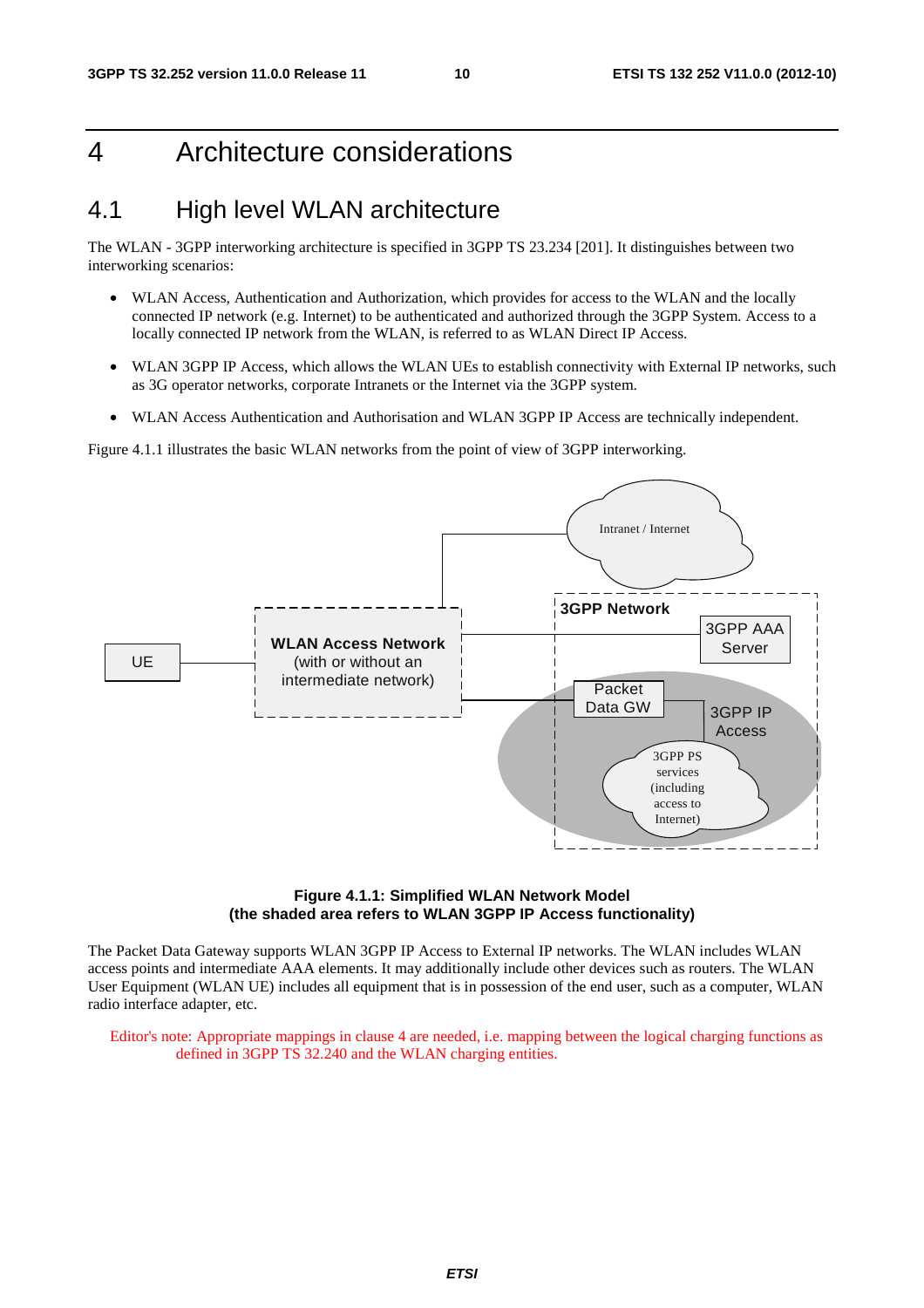Figure 4.1.2 depicts the non-roaming WLAN inter-working reference model for both Direct IP Access and 3GPP IP Access.



NOTE: The shaded area refers to WLAN 3GPP IP Access functionality.

**Figure 4.1.2: Non Roaming Reference Model**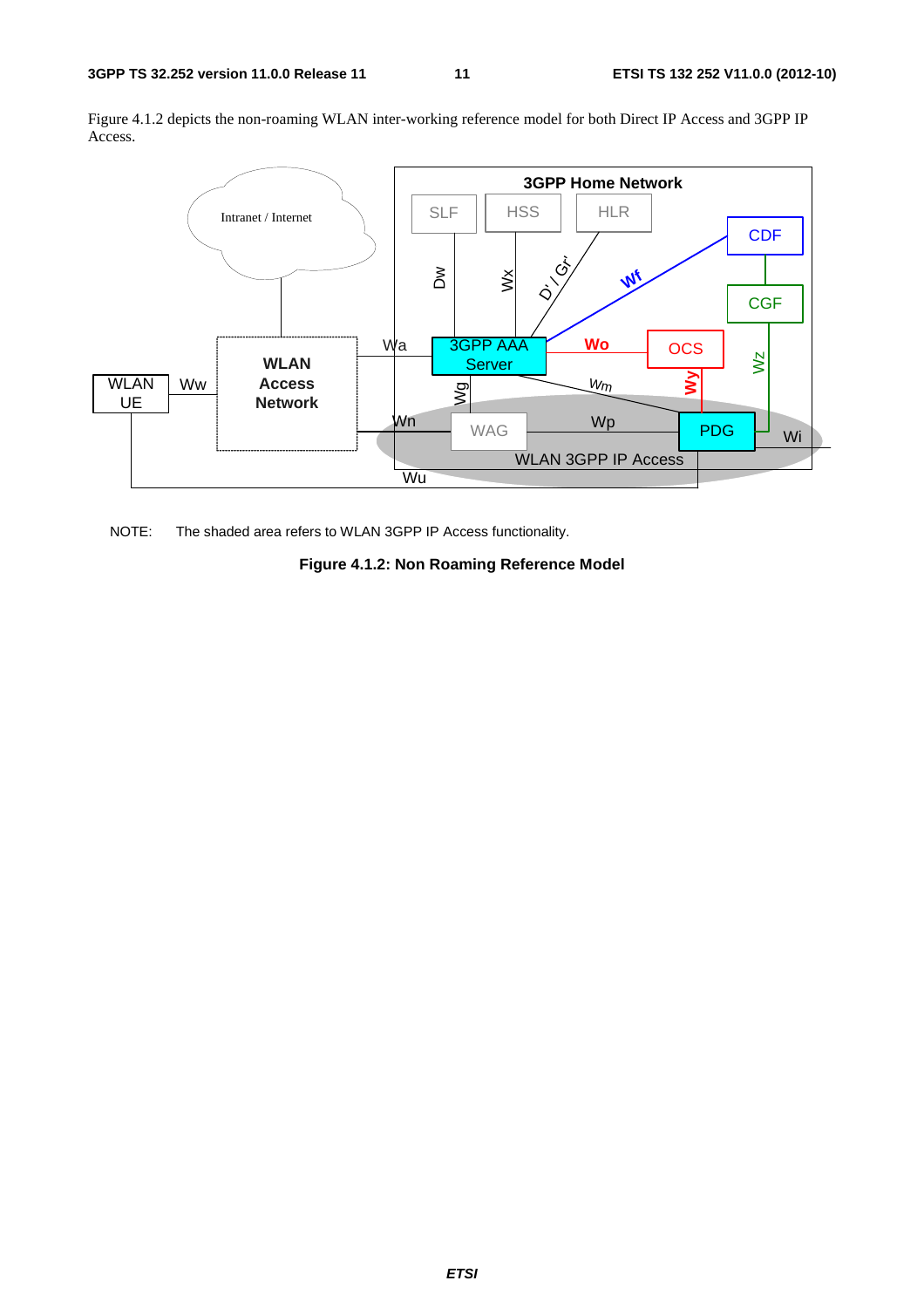Figure 4.1.3 depicts the roaming WLAN inter-working reference model where 3GPP PS based services are provided by the home PLMN based on 3GPP IP Access.



NOTE: The shaded area refers to WLAN 3GPP IP Access functionality.

**Figure 4.1.3: Roaming reference model - 3GPP PS based services provided via the 3GPP Home Network**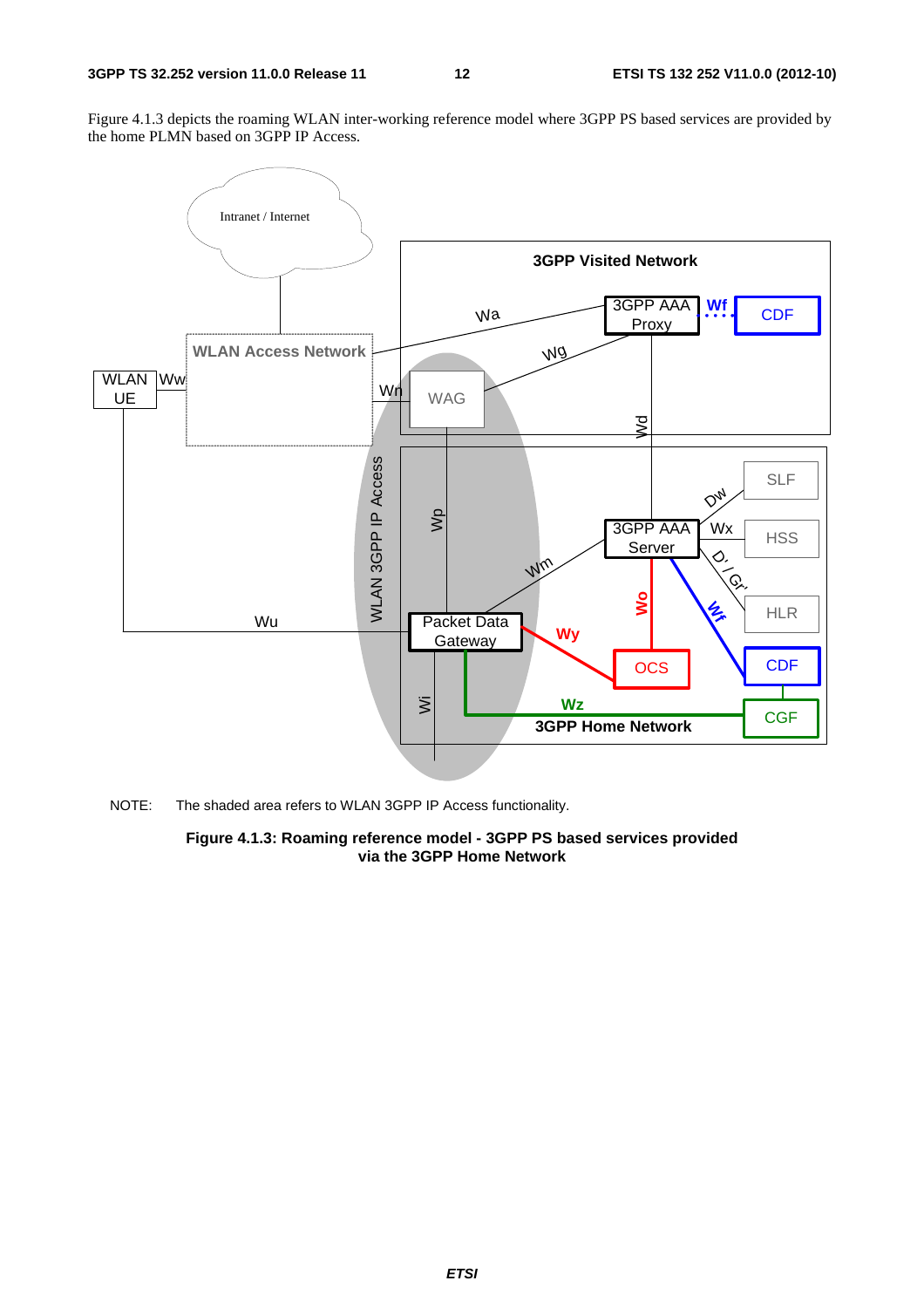Finally, figure 4.1.4 shows the case of the 3GPP IP Access PS based services being provided by the visited PLMN. Note that there is no difference between figures 4.3 and 4.4 for the case of WLAN Access, Authentication and Authorisation.



NOTE: The shaded area refers to WLAN 3GPP IP Access functionality.

#### **Figure 4.1.4: Roaming reference model - 3GPP PS based services provided via the 3GPP Visited Network**

Detailed descriptions of nodes and reference points in figures 4.1.2, 4.1.3 and 4.1.4 are provided in 3GPP TS 23.234 [201]. Following is a short description of each. Coloured nodes and reference points are relevant for charging thus explained in more detail.

**WLAN UE:** a WLAN UE is the User Equipment using a UICC card utilized by a 3GPP subscriber to access the WLAN network for 3GPP interworking purpose.

**WLAN Access Network (WLAN AN):** WLAN AN provides the wireless IP connectivity to the WLAN UE. It generates per user charging information about the WLAN AN usage. WLAN AN is outside of 3GPP scope.

**3GPP AAA Proxy:** the 3GPP AAA Proxy represents a proxying and filtering function that resides in the Visited 3GPP Network, i.e. it exists only in the roaming case. For charging purposes the 3GPP AAA Proxy functions include:

- relaying the AAA information between WLAN and the 3GPP AAA Server;
- reporting per-user charging/accounting information to the VPLMN offline charging system for roaming users;
- protocol conversion when the Wa and Wd reference points do not use the same protocol. This function is dependent on inter-operator agreements;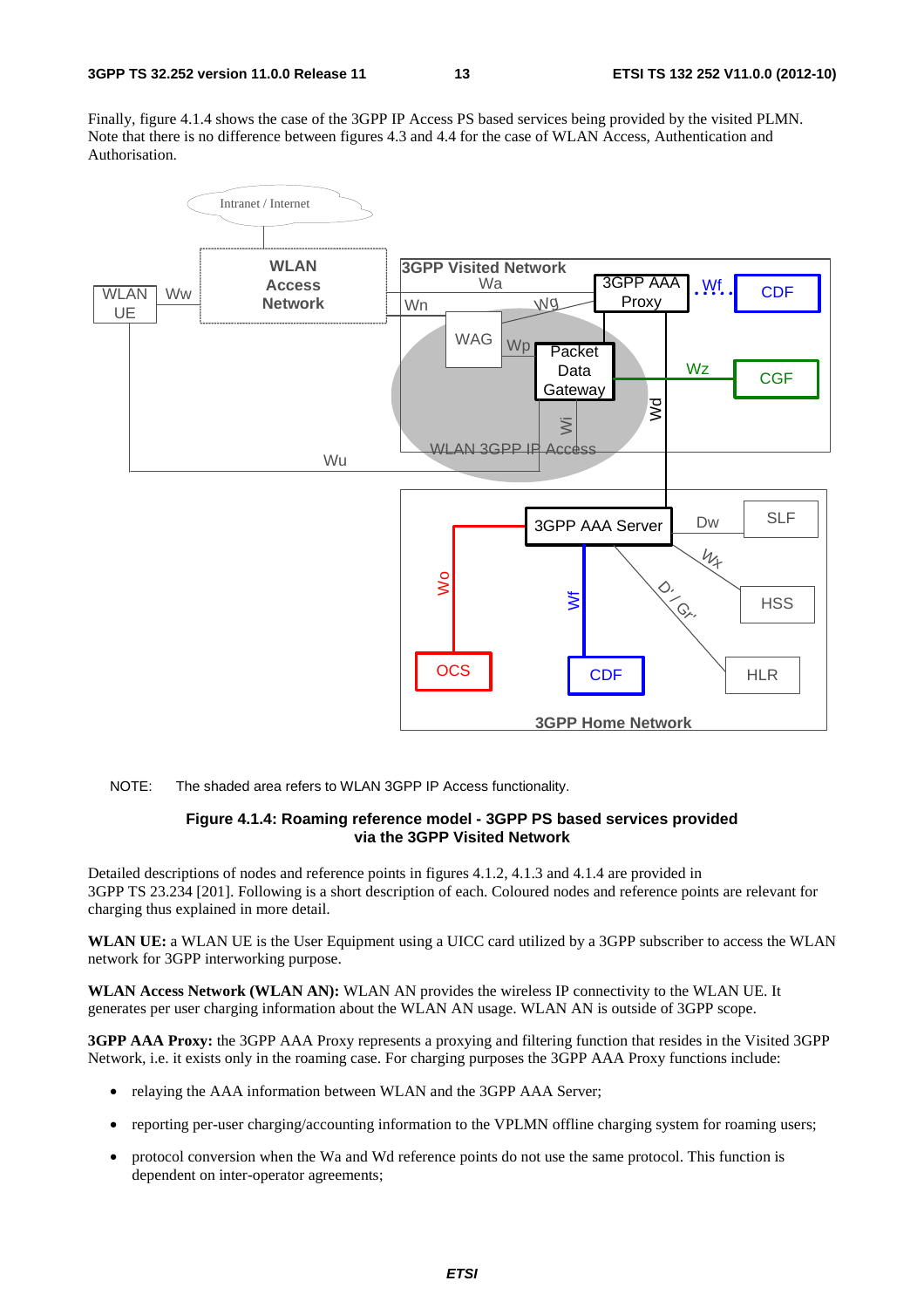For WLAN 3GPP IP Access only:

• Receiving per-tunnel charging information based on the tunnel identifier from the WAG and mapping of a user identifier and a tunnel identifier from the PDG; generating per user charging records for roaming users.

**3GPP AAA Server:** the 3GPP AAA server is located within the 3GPP HPLMN. It performs the AAA functions and may also act as an AAA proxy. For WLAN 3GPP IP Access it provides authorization, policy enforcement and routing information to the PDG, WAG and WLAN AN. For charging the 3GPP AAA Server:

- generates and reports per-user charging/accounting information to the HPLMN CDF;
- performs online charging control for the WLAN AN.

**WLAN Access Gateway (WAG):** the WAG applies to a WLAN 3GPP IP Access enabled system. It is a gateway via which the data to/from the WLAN Access Network is routed via the PLMN to provide a WLAN UE with 3G PS based services in a WLAN 3GPP IP Access enabled system. The WLAN Access Gateway resides in the VPLMN in the roaming case, and in the HPLMN in the non-roaming case. From charging point of view the WLAN Access Gateway:

- allows VPLMN to generate charging information for users accessing via the WLAN AN in the roaming case;
- performs collection of per tunnel accounting information, e.g. volume count (byte count) and elapsed time, to be used e.g. for inter-operator settlements.
- NOTE 1: Per tunnel accounting generation in the WAG is not required when the WAG and PDG are in the same network.

**Packet Data Gateway:** the Packet Data Gateway (PDG) applies to a WLAN 3GPP IP Access enabled system. 3GPP PS based services are accessed via a PDG in the user's Home Network or a PDG in the selected VPLMN. 3GPP PS based services may be accessed via a PDG in the user's HPLMN or a PDG in the selected VPLMN. From charging point of view the Packet Data Gateway:

- generates charging information related to user data traffic for offline and online charging purposes;
- may apply IP flow based bearer level charging, e.g. in order to differentiate or suppress WLAN bearer charging for 3GPP PS based services.
- Editor's Note: PDG functionality may be provided by re-using the existing GGSN functionality. The current working assumption is that the TPF is a logical function allocated to the PDG providing IP flow based bearer level charging capabilities.

Following is a functional description of the reference points depicted in the above figures.

**Wa:** the Wa reference point connects the WLAN Access Network, possibly via intermediate networks, to the 3GPP Network (i.e. the 3GPP AAA Proxy in the roaming case and the 3GPP AAA server in the non-roaming case). The prime purpose of the protocols crossing this reference point is to transport authentication, authorization and charging-related information in a secure manner. The reference point has to accommodate also legacy WLAN Access Networks.

**Wz:** this reference point is used by the PDG for transfer of offline charging records from the PDG CDF to the CGF. The prime purpose of the protocols crossing this reference point is to transport/forward charging information towards 3GPP operator's offline charging system, located in the VPLMN or HPLMN.

**Wy:** this reference point is an intra-operator interface used by the PDG to communicate with the Online Charging System. Wy is present when the PDG is located in the HPLMN (in the non-roaming case as described in figure 4.1.2 or in the roaming case with 3GPP PS based services provided via the 3GPP home network as described in figure 4.1.3). Wm, Wd, Wo are used instead in the roaming case with 3GPP PS based services provided via the 3GPP visited network as described in figure 4.1.4. The prime purpose of the protocol(s) crossing this reference point is to transport online charging related information so as to perform credit control for the online charged subscriber. This reference point applies the common 3GPP online charging interface as specified in 3GPP TS 32.299 [50].

Wm: this reference point applies to WLAN 3GPP IP Access.

The Wm reference point is located between

3GPP AAA Server and Packet Data Gateway when the PDG is located in the HPLMN (in the non-roaming case as described in figure 4.1.2 or in the roaming case with 3GPP PS based services provided via the 3GPP home network as described in figure 4.1.3)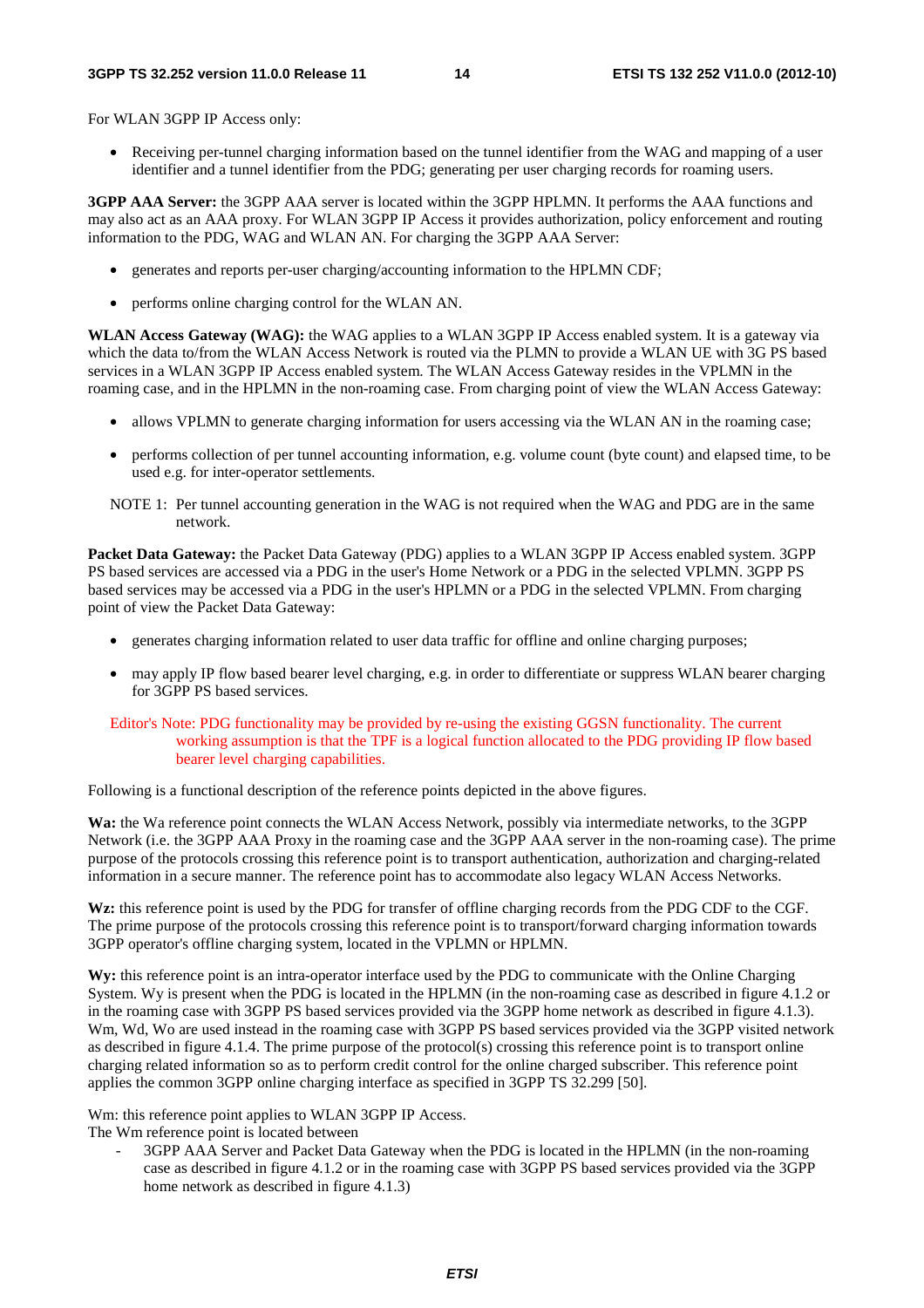#### **3GPP TS 32.252 version 11.0.0 Release 11 15 ETSI TS 132 252 V11.0.0 (2012-10)**

- respectively between 3GPP AAA Proxy and Packet Data Gateway when the PDG is located in the VPLMN (in the roaming case with 3GPP PS based services provided via the 3GPP visited network as described in figure 4.1.4).

The functionalities of this reference point are described in 3GPP TS 23.234 [201].

**Wo:** the Wo reference point is used by the 3GPP AAA Server to communicate with 3GPP Online Charging System (OCS). The prime purpose of the protocol(s) crossing this reference point is to transport online charging related information so as to perform credit control for the online charged subscriber. This reference point applies the common 3GPP online charging interface as specified in 3GPP TS 32.299 [50].

**Wf:** the Wf reference point is located between the 3GPP AAA Server and 3GPP offline charging system. The prime purpose of the protocols crossing this reference point is to transport/forward charging information towards 3GPP operator's offline charging system, located in the VPLMN or HPLMN, so as to generate CDRs for offline charged subscribers and to calculate inter-operator accounting.

The components of the "offline charging system" are further explained in clause 4.2.

This reference point applies the 3GPP Diameter based offline charging interface as specified in 3GPP TS 32.299 [50].

**Wd:** the Wd reference point applies to roaming cases only. The Wd reference point connects the 3GPP AAA Proxy, possibly via intermediate networks, to the 3GPP AAA Server. The prime purpose of the protocols crossing this reference point is to transport authentication, authorisation and related information. The functionality of the reference point is to transport AAA messages including charging signalling per WLAN user used for purging a user from the WLAN access for immediate service termination.

NOTE 2: Throughout the rest of the present current document, 'Rf' is used in place of 'Wf', and, 'Ro' is used in place of 'Wo' and 'Wy' for reasons explained in 3GPP TS 32.240 [1].

# 4.2 WLAN offline charging architecture

As described in 3GPP TS 32.240 [1], the CTF (an integrated component in each charging relevant NE) generates charging events and forwards them to the CDF. The CDF, in turn, generates CDRs which are then transferred to the CGF. Finally, the CGF creates CDR files and forwards them to the Billing Domain.

The following WLAN network elements are involved in WLAN charging process - the WLAN Access Network, the WLAN AAA Proxy/Server, and the PDG, implying that they have an integrated CTF. The distribution of the CDF and CGF logical functions differs from network element to network element. For the purposes of this TS, the distributions in figure 4.2 are considered.

WLAN AN: The CTF is integrated in to the WLAN AN. The CDF and the CGF are external to the WLAN AN.

### Editor's note: The CTF … TBD

3GPP AAA Proxy: The 3GPP AAA Proxy proxies the charging information received from the WLAN AN over the Wa reference point to a CDF in the visited network over a Wf reference point, and, to a 3GPP AAA Server in the subscriber's home network over the Wd reference point. The 3GPP AAA Proxy is relevant only in a roaming case.

3GPP AAA Server: A 3GPP AAA Server proxies the charging information received from the WLAN AN over the Wa reference point (in a non-roaming case) or charging information received from the 3GPP AAA Proxy Server located in a visited network over the Wd reference point (in a roaming case) to the CDF over the Wf reference point.

WLAN PDG: The CTF and CDF are integrated in the PDG; however, the CGF may exist as a physically separate entity or integrated to the PDG. If the CGF is external to the PDG, then the CDF forwards the CDRs to the CGF across the Ga interface.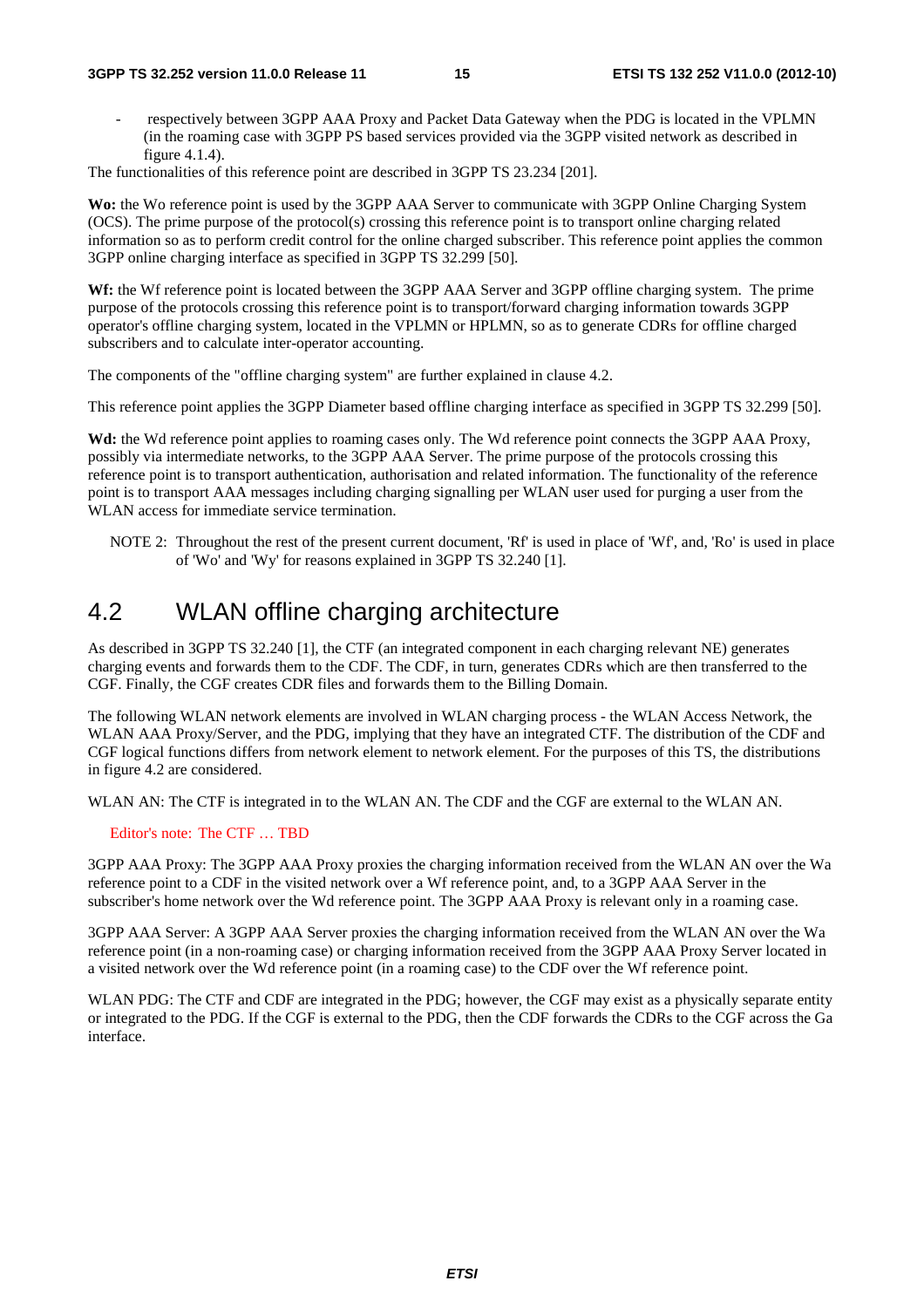

NOTE 1: This is a purely function architecture and it does not distinguish between a roaming and non-roaming case. NOTE 2: Any physical co-location of CGF, CDF and AAA Server / Proxy is possible.

#### **Figure 4.2: Functional WLAN offline charging architecture**

The Diameter based Rf interface on which the Wf interfaces are based on is described in 3GPP TS 32.299 [50].

# 4.3 WLAN online charging architecture

WLAN online charging based on the AAA and PDG functions utilise the Ro interface (Wy reference point) and application as specified in 3GPP TS 32.299 [50]. The WLAN online charging architecture is depicted in figure 4.3.



NOTE: The online charging system is always a part of the subscriber's home network.

#### **Figure 4.3: Functional WLAN online charging architecture**

The Ro reference point includes the functionality defined for the Gy reference point (required for the TPF) in 3GPP TS 23.125 [70]. Refer to clause 5.2.1.3, TS 32.240 [1] and TS 23.125 [70] for further details on FBC.

Details on the interfaces and functions can be found in 3GPP TS 32.240 [1] for the general architecture components, 3GPP TS 32.296 [53] for the OCS, and TS 32.299 [50] for the 3GPP accounting and credit control application.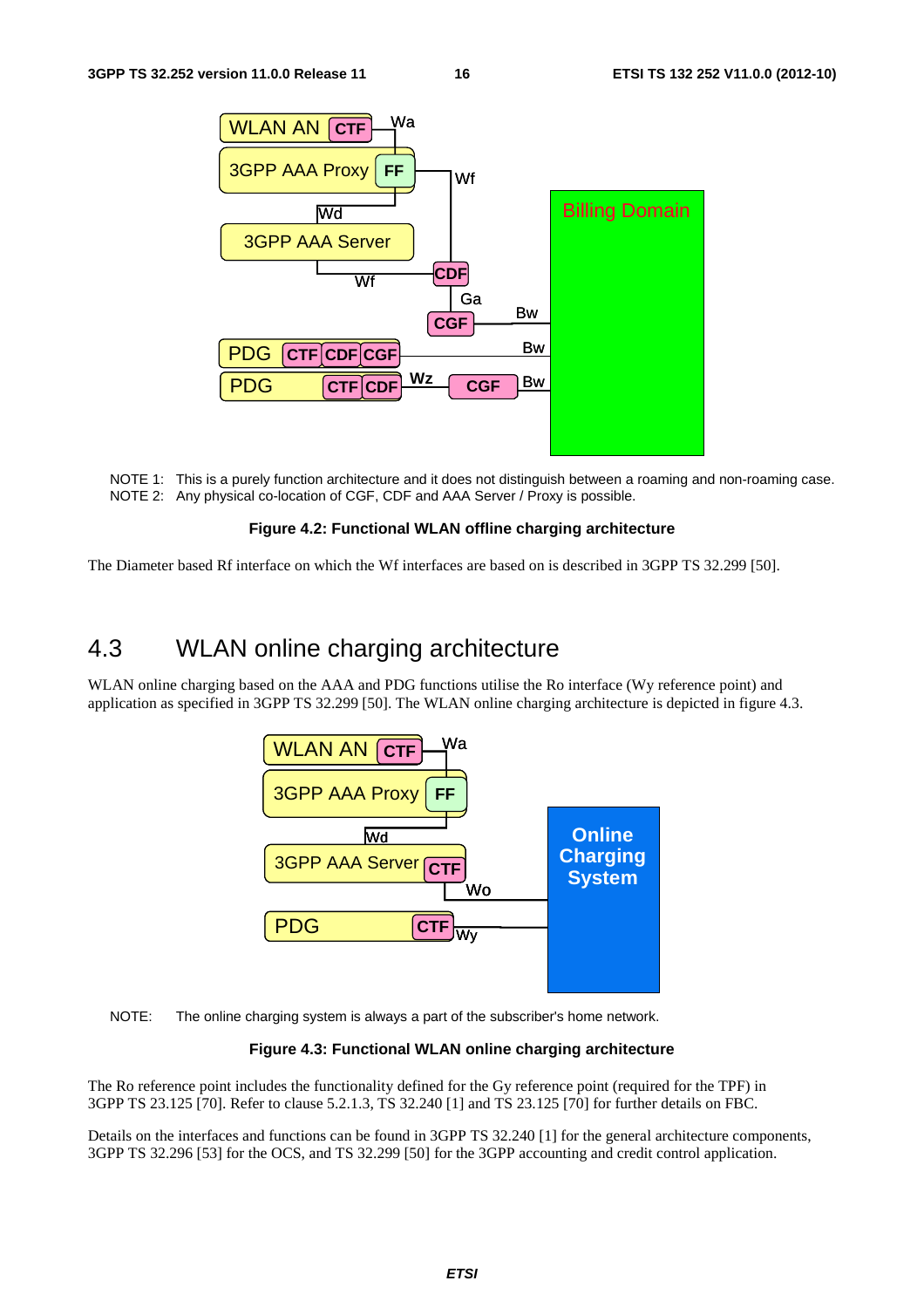# 5 WLAN charging principles and scenarios

The following functionality and requirements have been identified for charging:

- The WLAN Access Network shall be able to report the WLAN access usage to the appropriate 3GPP system (i.e. VPLMN in the roaming case and HPLMN in the non-roaming case).
- It shall be possible for the 3GPP system to control a specific ongoing WLAN access session for online charging purposes.
- It shall be possible for an operator to maintain a single prepaid account for WLAN, PS, CS, and IMS for a user.
- The 3GPP system shall be able to process the WLAN access resource usage information, and convert it into the format used in 3GPP networks (e.g. CDR).
- It shall be possible to correlate charging and accounting records generated in WLAN Access related nodes and records generated in 3GPP nodes.
- It shall be possible to apply offline charging and online charging mechanisms for the WLAN interworking with 3GPP network.

Additionally, for WLAN 3GPP IP Access:

It shall be possible to generate per user charging information in the HPLMN and in the VPLMN irrespective of whether the service is provided in the HPLMN or in the VPLMN.

# 5.1 WLAN charging principles

WLAN charging comprises of: the WLAN Direct IP Access charging and WLAN 3GPP IP Access charging. WLAN Direct IP Access charging is always on when a user is connected to the WLAN Access Network. WLAN 3GPP IP Access charging is performed only when 3G PS services are used.

The WLAN Direct IP Access offline charging is based on the charging information received from the WLAN AN. In the roaming case the 3GPP AAA Proxy, depending on the protocol at the Wa reference point, either forwards the Accounting Requests over the Wd reference point or performs Radius-Diameter translation. 3GPP AAA Proxy also translated and forwards the Accounting Messages over the Wf reference point to the visited CDF. The 3GPP AAA Server at the home network supports both Wa and Wd reference points for non-roaming and roaming scenarios respectively. The 3GPP AAA Server may translate and forward the Accounting Requests to the home CDF over the Wf reference point.

The Wa and Wd reference points and related protocol conversions are specified in the 3GPP TS 29.234 [204]. Wf reference point is based on Rf interface specified in 3GPP TS 32.299 [50].

The user is identified by MSISDN and IMSI, while a unique identifier generated by the PDG (PDG Charging Id) is used to determine the bearer in PDG. PDG Charging Id is also forwarded to the AAA server and AAA server is returning unique WLAN Session Id so as to allow correlation of AAA server charging data with the matching PDG charging data in the BD. The PDG shall use the Charging Characteristics to determine charging profile to be used. The Charging Characteristics contains the index to certain charging profile configured in PDG. Multiple charging profiles may be configured on the PDG to allow different sets of trigger values. The PDG should use W-APN Charging Characteristics if available. If W-APN Charging Characteristics is not available Subscribed Charging Characteristics should be used. If no Charging Characteristics is available default charging profile shall be used.

Editor's Note: In case a WLAN UE accessing local services offered by the WLAN AN and simultaneously establishing a connection to an external IP network via its HPLMN network. In this scenario we assume that both the AAA server and the PDG shall generate charging information . The WLAN AN shall report all the traffic generated by the WLAN UE to the AAA server (i.e.: traffic to the local connection in the WLAN AN and to the PDG) and the PDG shall report the online/offline systems all the traffic routed so in this case: shall the traffic routed through the PDG be charged twice?. How could this situation be avoided?.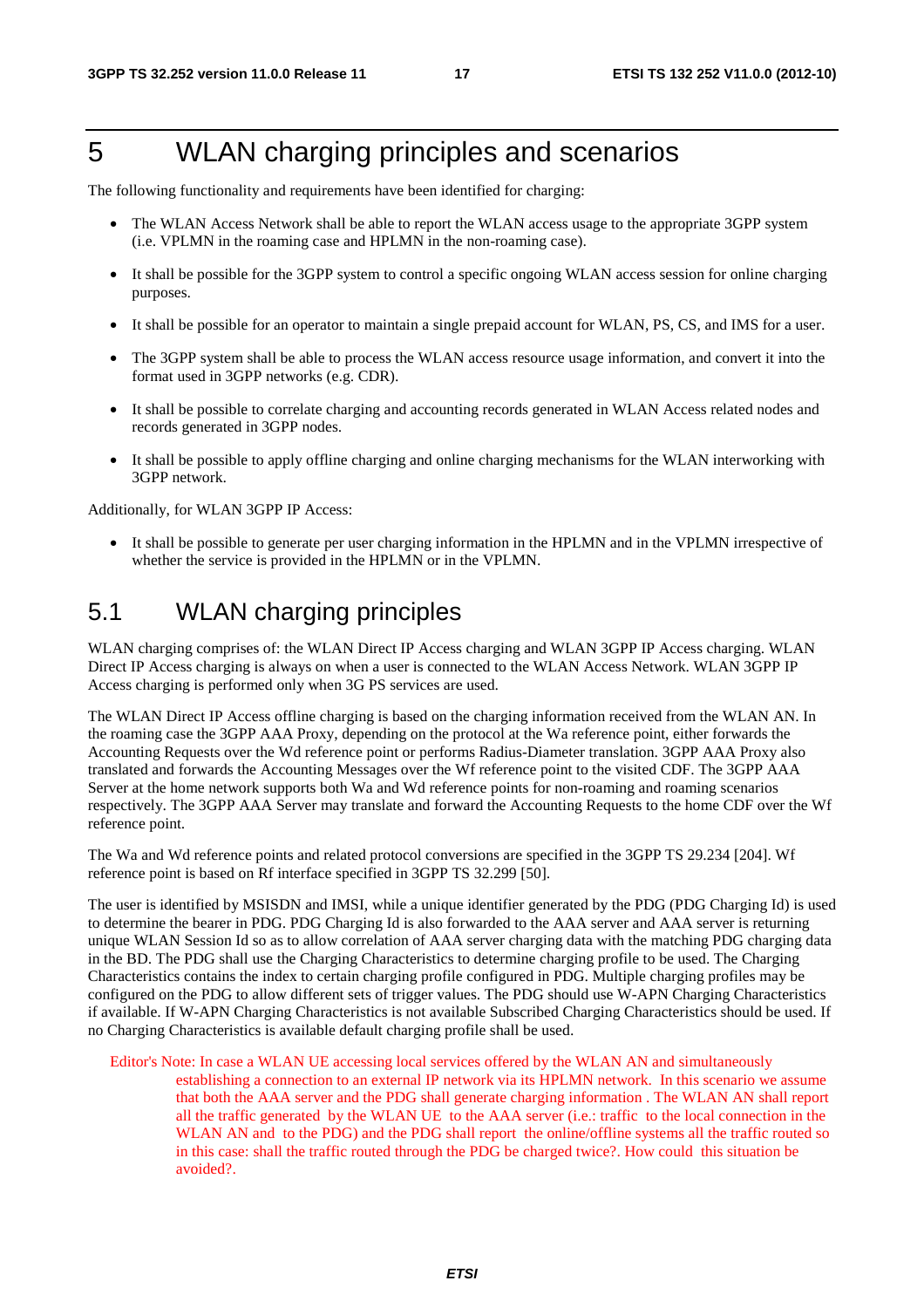Editor's Note: SA5 SWG-B agrees that the following shall be replaced as follows:

Wo with Ro Wy with Ro Wf with Rf Wz & Gz with Ga

Editor's Note: Take input from 32.270. Remove all occurrences of protocols from this specification.

Editor's Note: Include basic principles as described for PS from TS 32.251.

# 5.1.1 WLAN Direct IP Access charging

WLAN AN is responsible for generating per user charging data and monitoring usage for WLAN Direct IP Access. Charging data is sent, possibly via 3GPP AAA Proxy (roaming case) to the 3GPP AAA Server. The 3GPP AAA Server connects to the appropriate charging system. In case of roaming, the 3GPP AAA Proxy sends the charging information also to the CDF at the visited network for roaming settlement purposes. WLAN Direct IP Access charging uses the capabilities of the WLAN AN to report the uplink and downlink data volumes and the duration of the session.

### 5.1.2 WLAN 3GPP IP Access charging

Packet Data Gateway is responsible for collecting and reporting usage of WLAN 3GPP IP Access. PDG shall collect charging information like session usage times and data volumes. PDG shall report charging information per user and per bearer (per connection). Furthermore, to be able to report charging information per service data flow or per rating group, Flow Based Charging (FBC) is supported by the PDG by the integration of a TPF, see 3GPP TS 23.125 [71].

Charging rules for FBC may be pre-defined in TPF or dynamically provisioned to the TPF over Gx reference point.

- Editor's Note: The role of the WAG for end user charging is TBD. Potentially it is only used by the visited network to identify the amount of data relayed between the WLAN AN and the HPLMN and used for roaming settlement. Note that the charging information from the WLAN AN does not differentiate the user data transferred between the WLAN AN and PDG and between the WLAN AN and IP network directly connected to the WLAN AN. Hence, WLAN AN information can not be used to identify how much data the VPLMN has relayed.
- Editor's Note: It is necessary to verify if the proposed correlation mechanism would work in case the WLAN UE establishes several simultaneous Ipsec tunnels against the same or different PDGs (connections to different IP networks requesting different WAPNs): How shall the AAA server differentiate the charging data from the WLAN AN and associate it with the correct charging identifier received from the PDGs for each WAPN?.
- Editor's Note: Procedure needs to be verified from CN4. The following description needs to be clarified: Correlation of PDG and WLAN AN charging data is enabled by exchanging correlation identifiers. When the PDG requests tunnel authorisation over the Wm reference point, it sends the PDG Charging Identifier to the 3GPP AAA Server. In the response the 3GPP AAA Server sends the WLAN Session ID back to the PDG. PDG includes the WLAN Session ID to the PDG charging data. 3GPP AAA Server includes the PDG Charging Identifier to the WLAN AN charging data.

# 5.2 WLAN offline charging scenarios

### 5.2.1 Basic principles

#### 5.2.1.1 Direct IP Access

Editor's Note: Detail the chargeable events here as for 3GPP IP Access below.

Offline charging protocol conversions and related functionality are illustrated in the figures 5.2.1 and 5.2.2.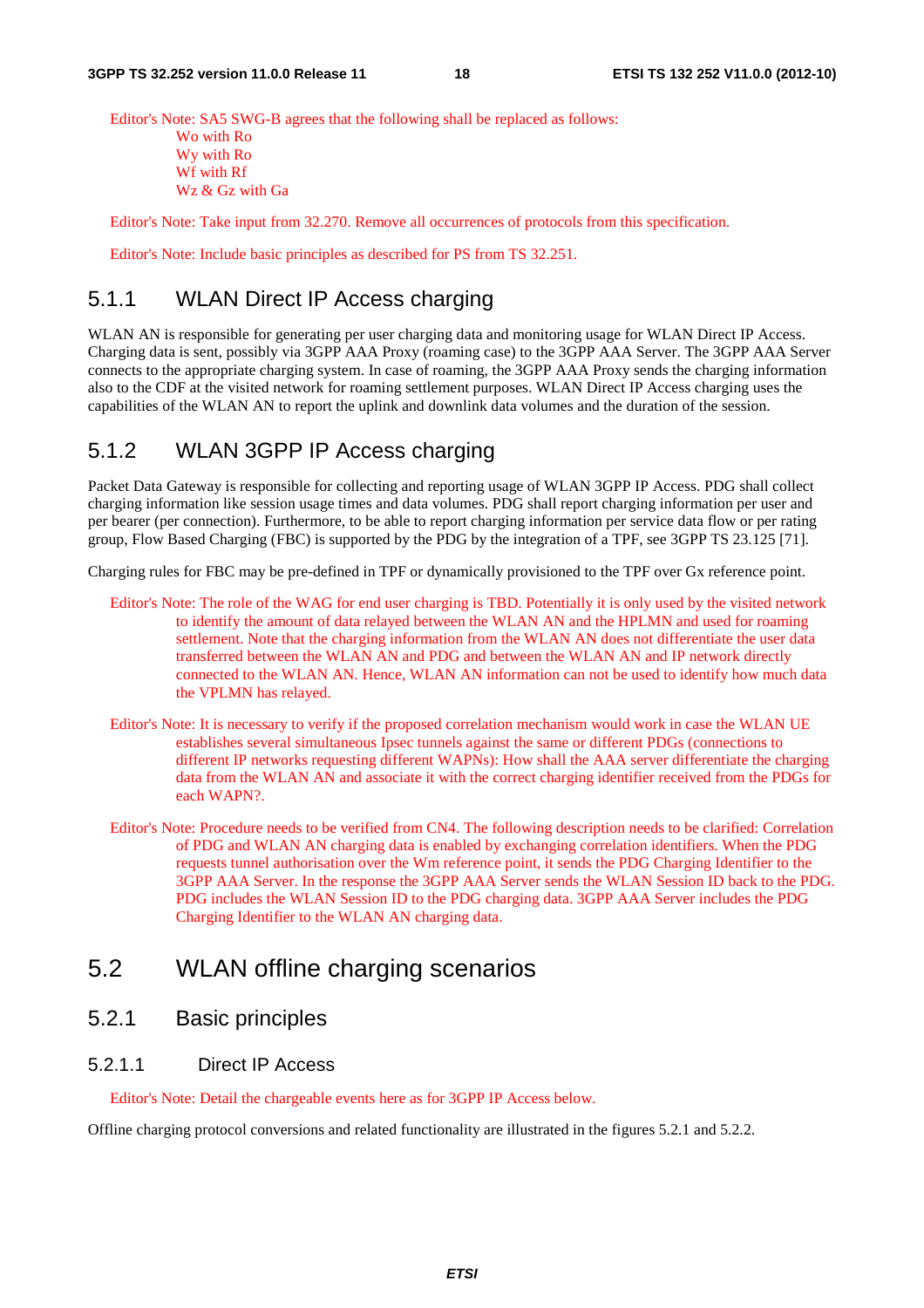





**Figure 5.2.2: Offline Charging Accounting Requests - Wa based on Diameter.** 

Editor's Note: The physical mapping of CDF / CGF and the supported configurations are for further study. Options are to integrate CDF and CGF (implementing only Wf interface) or to integrate 3GPP AAA Server/Proxy and CDF (implementing Ga-like interface towards CGF), or to integrate 3GPP AAA Server/Proxy, CDF and CGF (typical AAA infrastructure deployment).

#### 5.2.1.2 3GPP IP Access

When 3GPP IP Access is used, PDG is collecting and reporting charging data. The following chargeable events are defined for PDG:

- Start of bearer in PDG. Upon encountering this event, a new WLAN-CDR for this context is created.
- Start of service data flow. A volume count for this service data flow is started if service data flow specific reporting is required. If rating group specific reporting is required a new volume count is started only if this is the first service data flow using that specific rating group.
- Termination of service data flow. If reporting is done per service data flow, the service data flow volume counters are closed. If reporting is done per rating group the volume counters are closed only if this is the last service data flow using that particular rating group.
- End of bearer in the PDG. The WLAN-CDR is closed upon encountering this trigger.
- Expiry of an operator configured time limit for bearer. This event closes the WLAN-CDR, and a new one is opened if the bearer is still active.
- Expiry of an operator configured data volume limit for bearer. This event closes the WLAN-CDR, and a new one is opened if the bearer is still active.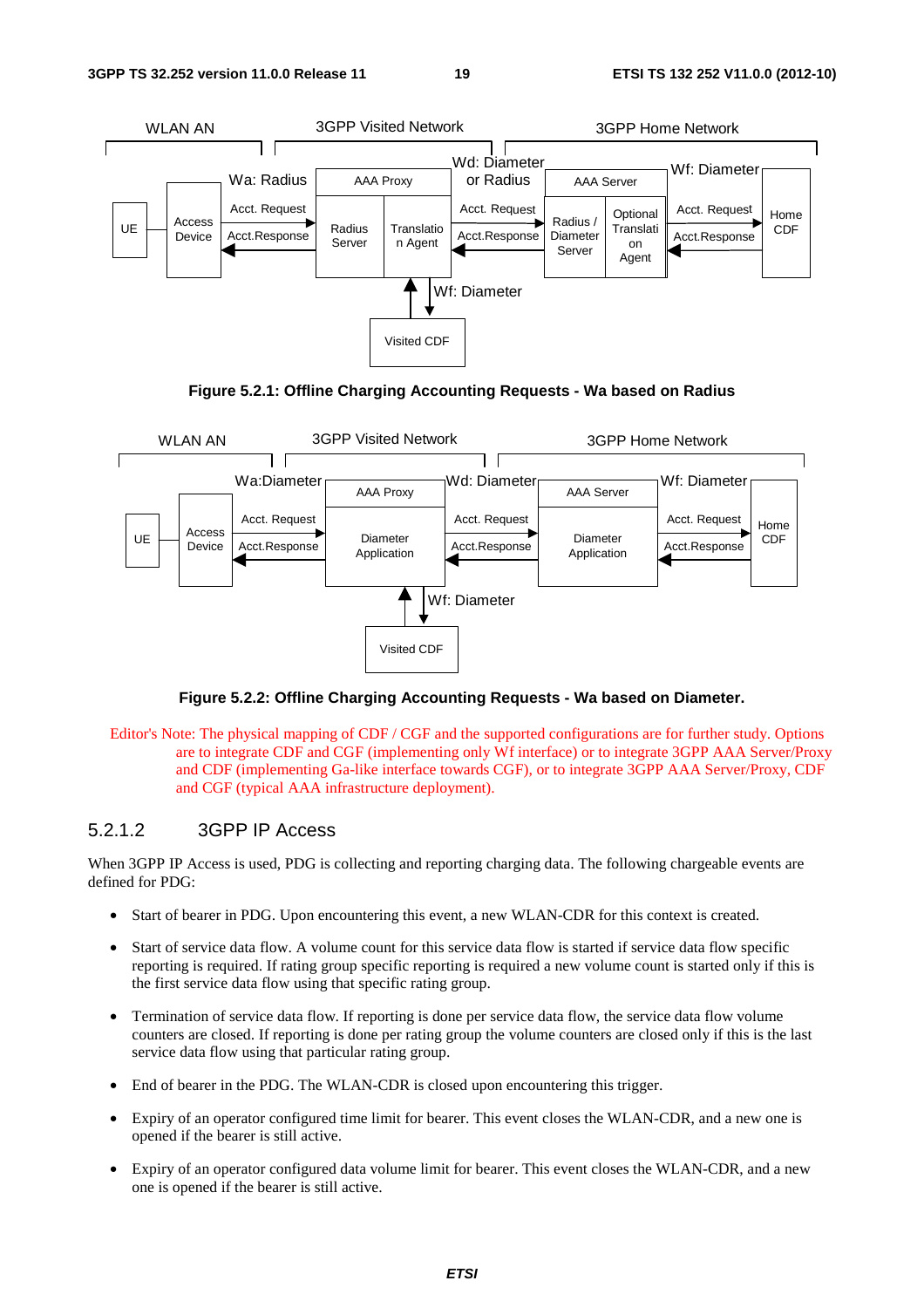- Change of charging condition: e.g. tariff time change. When this event is encountered, all current volume counts are captured and new volume counts for all active service data flows are started.
- Expiry of an operator configured container limit per CDR. This event closes the WLAN-CDR, and a new one is opened if the bearer is still active.

Management intervention may also force trigger a chargeable event.

### 5.2.2 Wf message flows

The flows described in the present document specify the charging communications between WLAN access network and the CDF for different charging scenarios.

#### 5.2.2.1 Message Flows - WLAN session when WLAN access network supports accounting

Figure 5.2.2.1 shows the Charging Data transactions that are required between 3GPP AAA server and CDF during a WLAN session were the WLAN access network support RADIUS or Diameter accounting.



**Figure 5.2.2.1: Message Sequence Chart for WLAN session when WLAN AN supports accounting**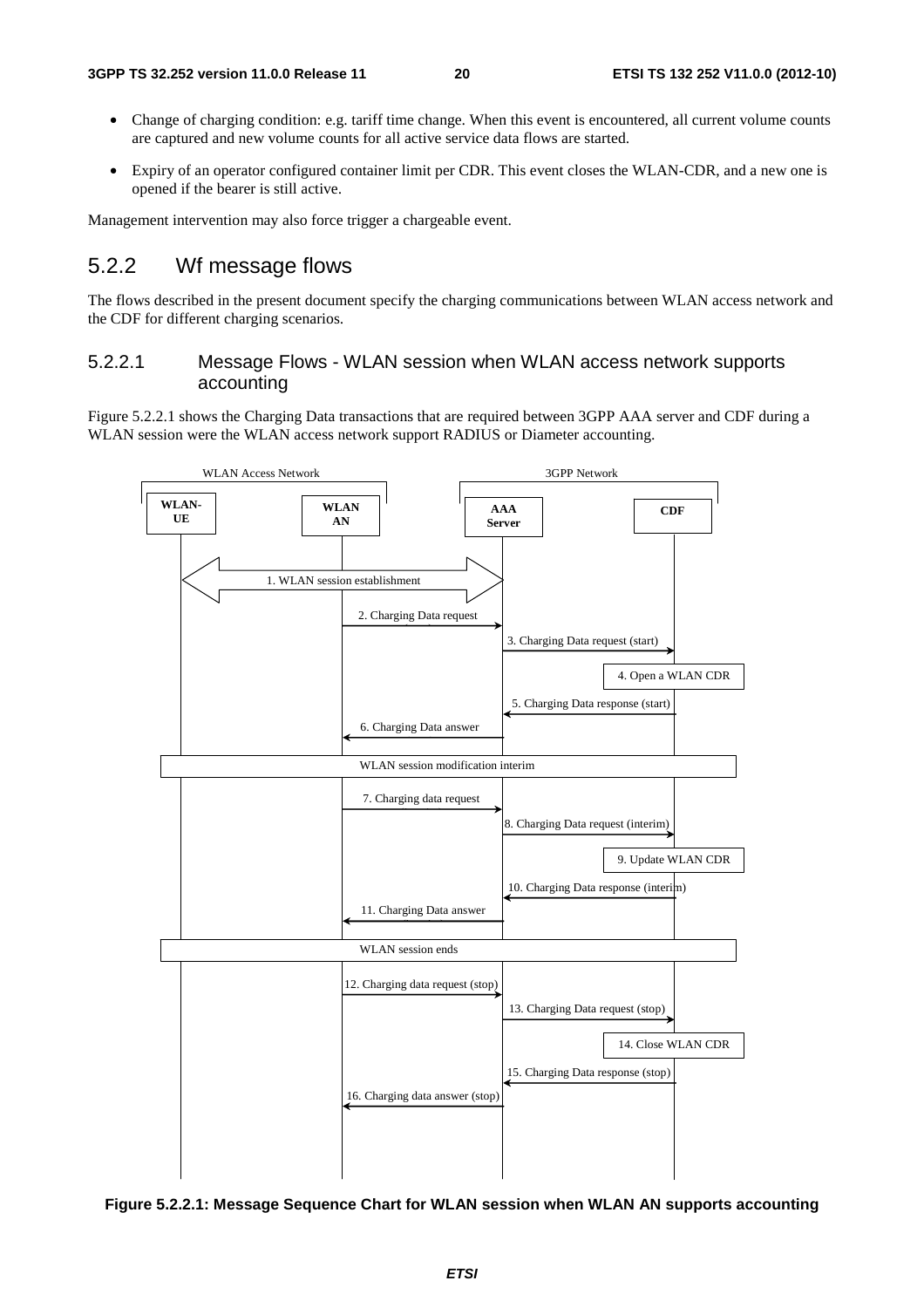#### Editors Note: Change names on 3GPP AAA server to CDF messages.

- 1. The WLAN UE establishes a WLAN session.
- 2. The WLAN access networks starts accounting with a charging data start request.
- 3. The 3GPP AAA converts the accounting request to a Charging Data request message and sends it to CDF.
- 4. CDF opens a WLAN CDR with information in the Charging Data request message.
- 5. CDF acknowledges the Charging Data request with a Charging Data response message.
- 6. 3GPP AAA server converts the Charging Data response message to charging data answer message. It sends the accounting answer to the WLAN access network.
- 7. The WLAN access networks updates accounting with a charging data interim request.
- 8. The 3GPP AAA server converts the charging data message to a Charging Data request message sends it to CDF.
- 9. CDF updates the WLAN CDR with information in the Charging Data request message.
- 10. CDF acknowledges the Charging Data request with a Charging Data response message.
- 11. 3GPP AAA server converts the Charging Data response message to charging data answer message. It sends the accounting answer to the WLAN access network.
- 12. The WLAN access networks stops accounting with a charging data stop request.
- 13. The 3GPP AAA server converts the accounting message to a Charging Data request message send it to CDF
- 14. CDF updates the WLAN CDR with information in the Charging Data request message. CDF also closes the CDR.
- 15. CDF acknowledges the Charging Data request with a Charging Data response message.
- 16. 3GPP AAA server converts the Charging Data response message to accounting answer message. It sends the accounting answer to the WLAN access network.
- NOTE: There can be more then one interim accounting transactions within a WLAN session. CDF/3GPP AAA server defines the interim report interval.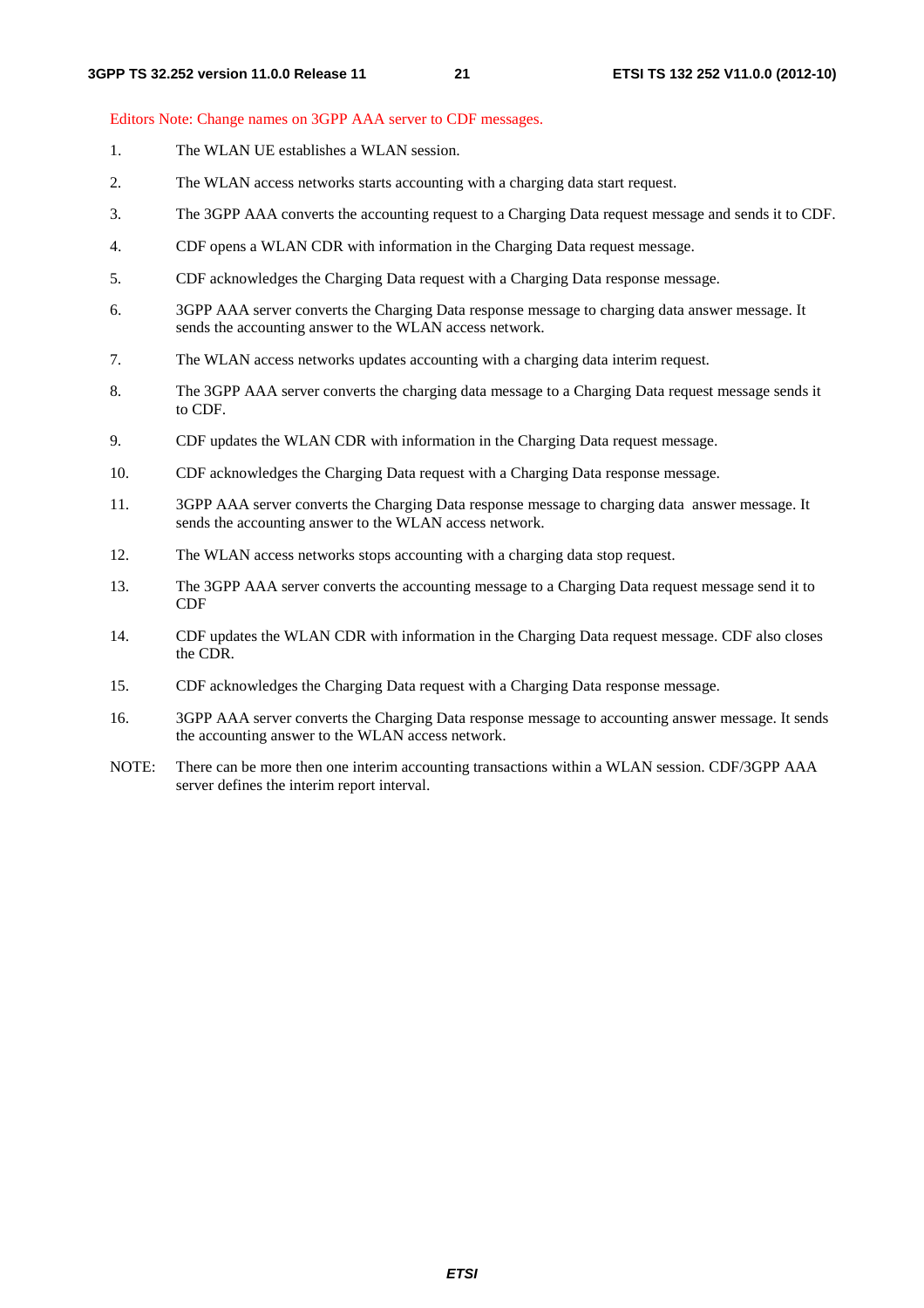### 5.2.2.2 Message Flows - WLAN session when WLAN access network does not support accounting

Figure 5.2.2.2 shows the Charging Data transactions that are required between 3GPP AAA server and CDF during a WLAN session when the WLAN access network doesn't support RADIUS or Diameter accounting.



#### **Figure 5.2.2.2: Message Sequence Chart for WLAN session when WLAN AN don't support accounting**

- 1. The WLAN UE establishes a WLAN session.
- 2. The 3GPP AAA generates a Charging Data request message based on information from authentication/authorization and sends it to CDF.
- 3. CDF opens a WLAN CDR with information in the Charging Data Request message.
- 4. CDF acknowledges the Charging Data request with a Charging Data response.
- 5. The 3GPP AAA server generates an Charging Data request stop message based on session end information from WLAN AN and send it to CDF.
- 6. CDF updates the WLAN CDR with information in the Charging Data request message. CDF also closes the CDR.
- 7. CDF acknowledges the Charging Data request with a Charging Data response.
- NOTE: In this case will up/down link volume counters not be present in the CDRs.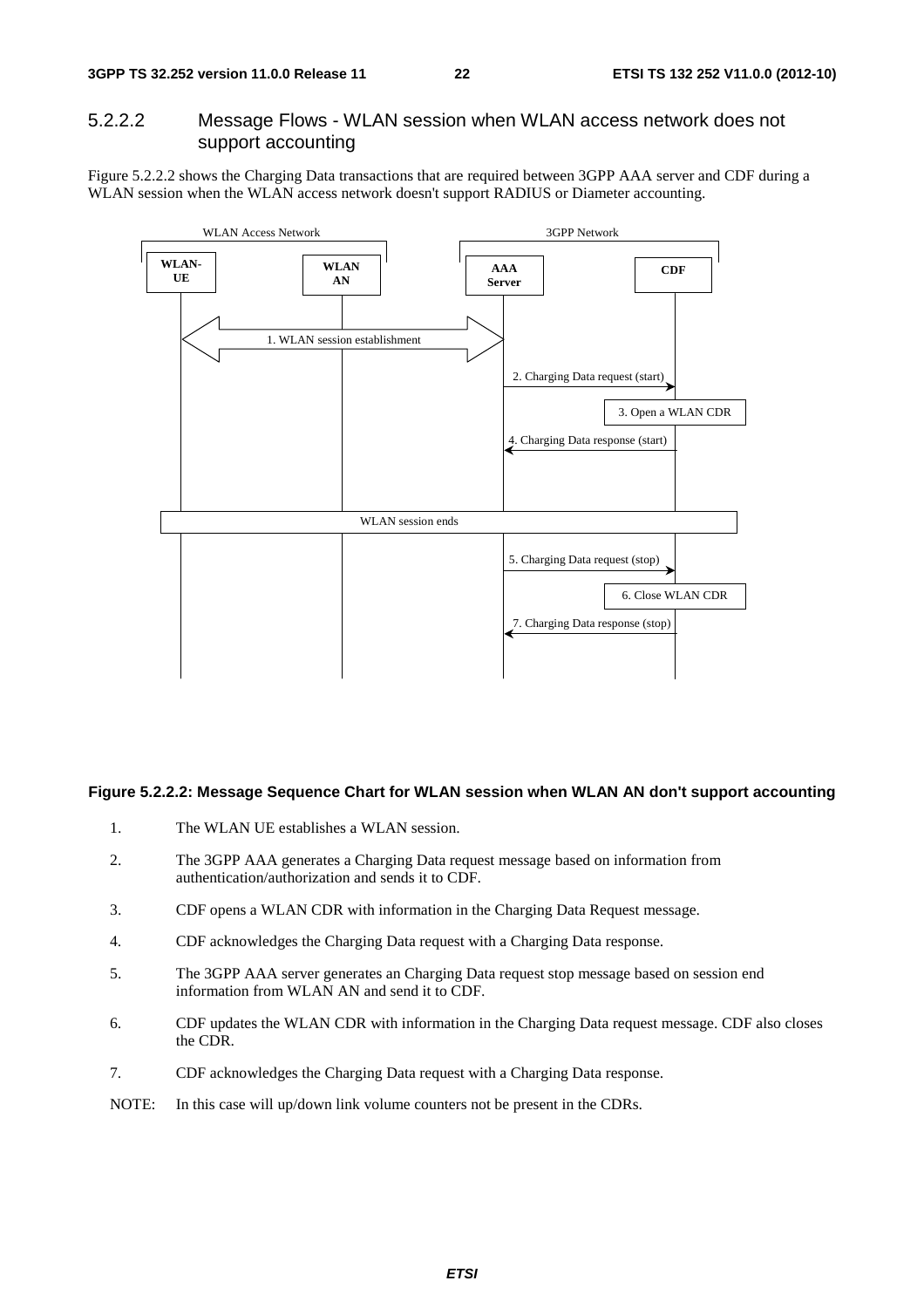# 5.2.3 WLAN-AN-CDR generation

In Direct IP Access Charging CDF/CGF generates WLAN-AN-CDR to collect charging information.

Charging profile includes information whether CDR generation is activated. If CDR generation is activated, WLAN-AN-CDRs are generated for the Direct IP Access session based on the Accounting-Messages originated from the WLAN AN. WLAN-AN-CDR is generated upon session termination. Intermediate WLAN-AN-CDRs may be generated upon an arrival of an intermediate Accounting-Message for a session. It shall be possible to define separate trigger conditions values per charging profile for WLAN-AN-CDR generation for the following triggers:

- Upon each intermediate Accounting-Message.
- Upon intermediate Accounting-Message when data volume limit is exceeded.
- Upon intermediate Accounting-Message when time limit (duration) is exceeded.

Editor's Note: Whether CDRs may be generated by CDF, CGF or both is FFS. If Ga interface is omitted, the combined CDF/CGF generates the CDR files.

### 5.2.4 WLAN-CDR generation

In 3GPP IP Access Charging PDG generates WLAN-CDR to collect charging information that is subsequently transferred to the Charging Gateway Function (CGF).

Charging profile includes information whether CDR generation is activated. If CDR generation is activated, it shall be possible to define separate trigger conditions values per charging profile for the following triggers:

- data volume limit for the bearer (i.e. for the mirror SDF):
- time (duration limit) for the bearer (i.e. for the mirror SDF);
- maximum number of containers.

The following clauses describe the trigger conditions for the chargeable events described in clause 5.2.1. In 3GPP IP Access offline charging, these chargeable events correspond to the triggers for collection of charging information and WLAN-CDR generation by the PDG.

### 5.2.4.1 Triggers for WLAN-CDR charging information collection

WLAN-CDR is used to collect charging information related to the 3GPP IP Access connection for a UE in the PDG, where the data volumes within each WLAN-CDR are separately counted per defined service data flow or rating group.

Many "List of Service Data Volumes" containers per bearer can be active simultaneously and each container includes charging data of one particular service data flow or several service data flows belonging to the same rating group. A new container is activated when traffic for a defined service data flow or new rating group is detected. A container is closed when the termination of the service data flow is detected and reporting is per service data flow. If reporting is per rating group, service data volume container is closed only if this is the last service data flow using that particular rating group.

If, according to the Charging Characteristics, CDR generation is activated a WLAN-CDR shall be opened at bearer activation. When a change of charging condition occurs, all service data flow volume counts are added to the WLAN-CDR and new counts are started.

The subsequent clauses identify in detail the conditions for adding information to, and closing the WLAN-CDR for delivery towards the CGF.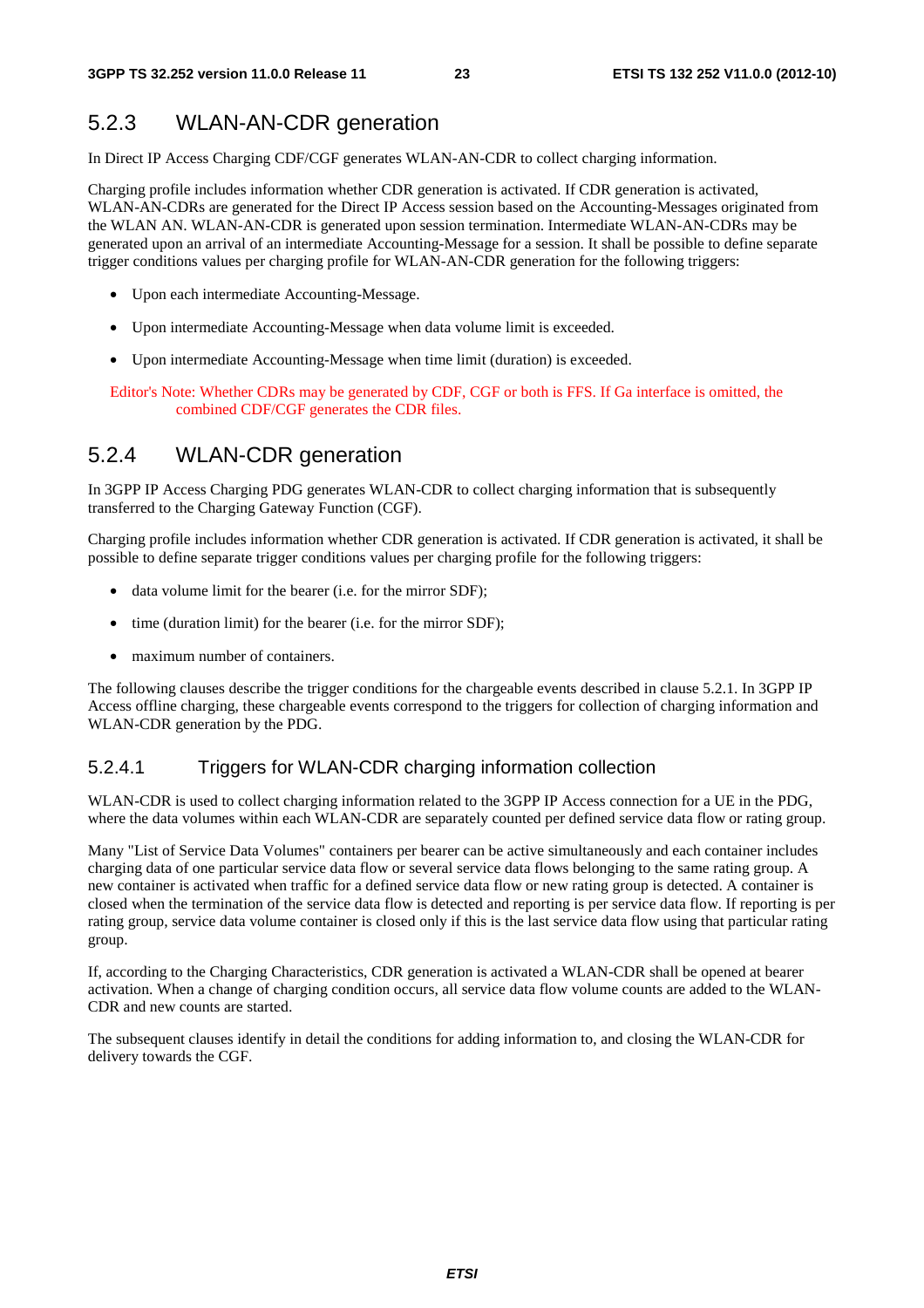### 5.2.4.1.1 Triggers for WLAN-CDR Charging Information Addition

The "List of Service Data Volumes" attribute of the WLAN-CDR consists of a set of containers. Each container includes volume counters per a service data flow or per rating group. Each container identifies the volume count within the same bearer separated for uplink and downlink. Figure 5.2.4.1.1 identifies, which conditions are supported to trigger WLAN-CDR charging information addition.

### **Table 5.2.4.1.1: Triggers for WLAN-CDR charging information addition**

| <b>Trigger Conditions</b> | <b>Description/Behaviour</b>                                                                                                                                                                                                                                                                                   |
|---------------------------|----------------------------------------------------------------------------------------------------------------------------------------------------------------------------------------------------------------------------------------------------------------------------------------------------------------|
| Tariff Time Change        | On reaching the Tariff Time Change a set of "List of Service Data Volumes" containers,                                                                                                                                                                                                                         |
|                           | i.e. all containers, shall be added to the CDR.                                                                                                                                                                                                                                                                |
| Service data flow Change  | A "List of Service Data Volumes" container is closed when termination of service data flow is<br>detected and reporting is per service data flow. If reporting is per rating group "List of<br>Service Data Volumes" container is closed only if this was the last service data flow for that<br>rating group. |
| <b>CDR Closure</b>        | All active "List of Service Data Volumes" containers shall be added to the WLAN-CDR.                                                                                                                                                                                                                           |

### 5.2.4.1.2 Triggers for WLAN-CDR closure

The WLAN-CDR shall be closed on encountering some trigger conditions. Table 5.2.4.1.2 identifies which conditions are supported to permit closure of the WLAN-CDR.

| <b>Closure Conditions</b>                      | <b>Description/Behaviour</b>                                                                                                                                                                                                                                                                                                                      |
|------------------------------------------------|---------------------------------------------------------------------------------------------------------------------------------------------------------------------------------------------------------------------------------------------------------------------------------------------------------------------------------------------------|
| <b>End of bearer within the</b><br><b>IPDG</b> | Deactivation of the bearer shall result the CDR being closed. The trigger condition covers:<br>termination of bearer;<br>any abnormal release.                                                                                                                                                                                                    |
| Partial Record Reason                          | O&M reasons permit the closure of the CDR for internal reasons. The trigger condition<br>covers:<br>data volume limit for the bearer;<br>$\overline{\phantom{a}}$<br>time (duration) limit for the bearer;<br>$\overline{\phantom{a}}$<br>maximum number of containers;<br>$\overline{\phantom{a}}$<br>management intervention.<br>$\overline{a}$ |

#### **Table 5.2.4.1.2: Triggers for WLAN-CDR closure**

The Partial Record generation trigger thresholds are those associated with the Charging Characteristics. The Partial Record generation trigger thresholds are PDG configuration parameters defined per charging profile by the operator through O&M means. Data volume and time limit trigger thresholds are for the mirror SDF only i.e. for the bearer.

In the event that the WLAN-CDR is closed and the PDP context remains active, a further WLAN-CDR is opened with an incremented Sequence Number in the WLAN. All containers, which were open when WLAN-CDR was closed, shall be re-created only when traffic for certain service data flow or rating group is detected next time.

# 5.2.5 Ga record transfer flows

Editor's note: It is FFS whether Ga interface is used for WLAN Direct IP Access charging.

In PDG, both fully qualified partial WLAN-CDR (FQPC) and reduced partial WLAN-CDR (RPC), as specified in 3GPP TS 32.240 [1] may be supported on the Ga interface. The support of FQPCs is mandatory and the support of RPCs is optional. For further details on the Ga protocol application refer to 3GPP TS 32.295 [54].

# 5.2.6 Bw CDR file transfer

Editor's note: It is FFS.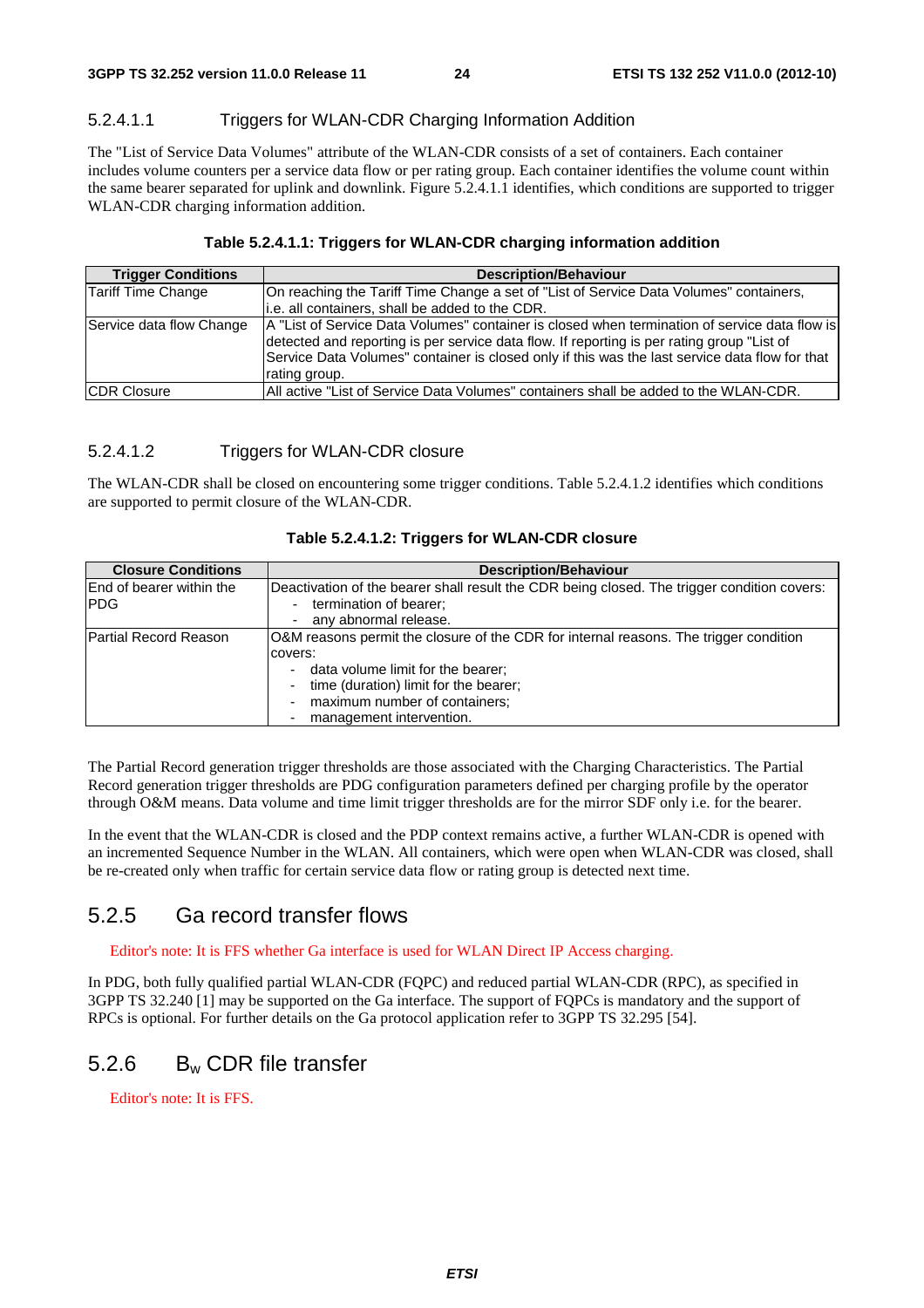# 5.3 WLAN online charging scenarios

### 5.3.1 Basic principles

Editor's note: This clause should be moved into clause 5.1.

Editor's note: The description below doesn't allow volume based online charging.

The WLAN Direct IP Access online charging is to be based on Authentication-Authorisation (AA) Requests and quota allocation mechanism. . The AA-Requests are terminated at the home 3GPP Server. Home 3GPP Server initiates Diameter Credit Control procedures over Wo reference point as defined 3GPP TS 32.299 [50].

Editor's Note: The AA messaging based online charging mechanism would require that WLAN AN implements RADIUS prepaid extensions (only valid in figure 5.3.1.1, no Diameter prepaid extensions available in figure 5.3.1.2) or similar functionality thus imposes requirements to WLAN domain. If such requirements can not be imposed, the online charging mechanism needs to be based on the accounting requests used in offline charging. This means that reliable and credit risk free online charging can not be implemented.

Editor's Note: The Diameter AA-application selection for Wd is defined in CN4. Diameter EAP is assumed.

- Editor's note: The correlation of charging information is a valid point for both, offline and online charging scenarios and should be described in the basic principles.
- Editor's note: However, the procedure description below (same as in offline charging) cannot be applied in online charging (remove this note when deleting the text in deleted clause 5.3.2.1).

Online charging protocol conversions and related functionality are illustrated in figures 5.3.1.1 and 5.3.1.2.



**Figure 5.3.1.1: Online Charging AA-Requests - Wa based on Radius** 



#### **Figure 5.3.1.2: Online Charging AA-Requests - Wa based on Diameter**

Editor's Note: The Diameter Credit Control Application (CCA) proposes a mechanism for Radius - NASREQ conversion. This should be clarified!

Editor's note: The figures 5.3.1.1 and 5.3.1.2 reflect not all possible protocol options.

When 3GPP IP Access is used, PDG is collecting and reporting charging data. 3GPP IP Access online charging is performed in the PDG using the common Ro based credit control application specified in 3GPP TS 32.299 [50] when the PDG is located in the HPLMN (in the non-roaming case as described in figure 4.1.2 or in the roaming case with 3GPP PS based services provided via the 3GPP home network as described in figure 4.1.3).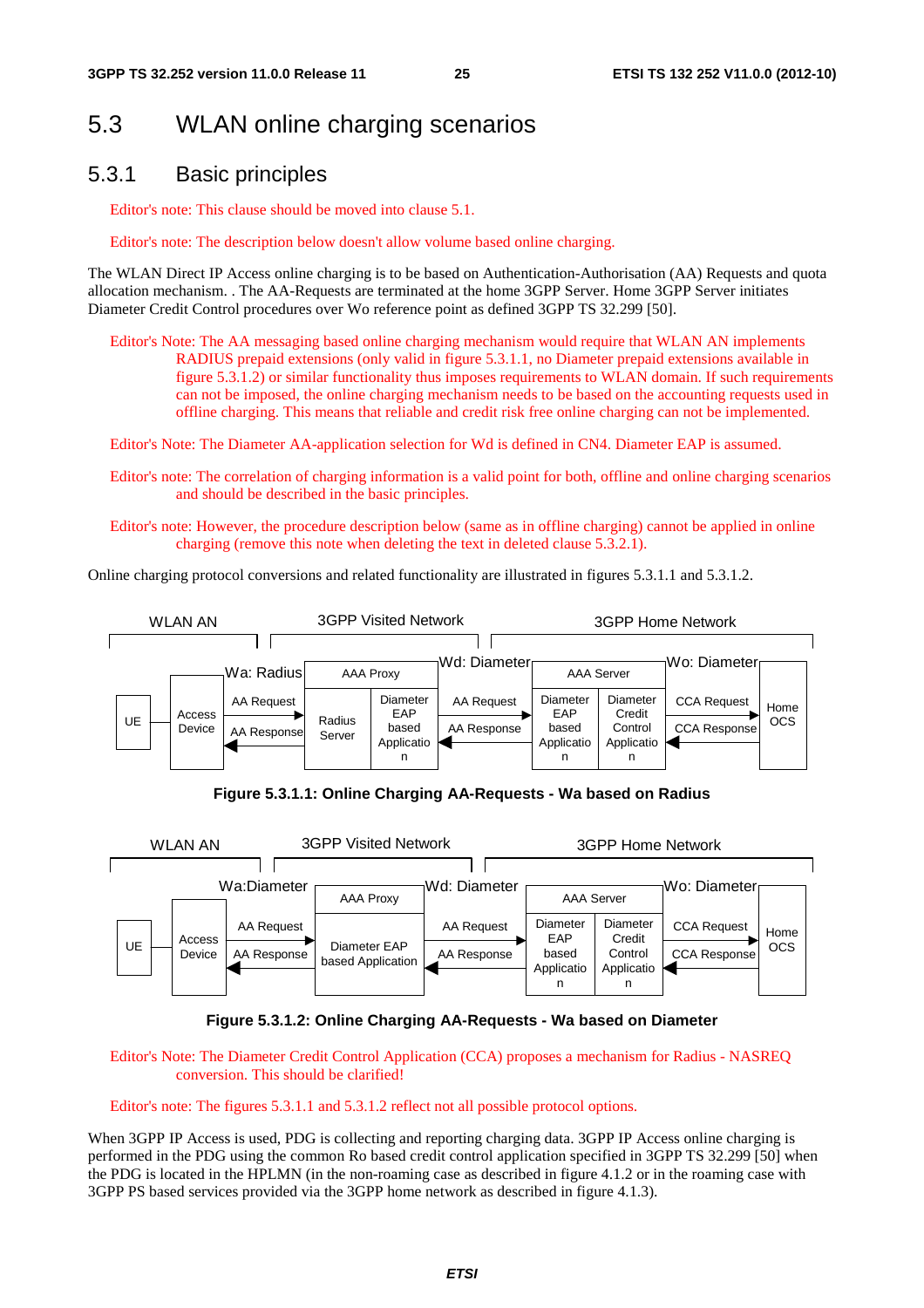Access online charging is performed using Wm, Wd & Wo as described in figure 5.3.1.3 when the PDG is located in the VPLMN (in the roaming case with 3GPP PS based services provided via the 3GPP visited network as described in figure 4.1.4).



#### **Figure 5.3.1.3: Online Charging AA-Requests from PDG – Roaming reference model - 3GPP PS based services provided via the 3GPP Visited Network**

Only session based online charging (SCUR) is required in the PDG. The Credit Control Requests (CCR) and Credit Control Answers (CCA) specified for SCUR in 3GPP TS 32.299 [50] (initial/update/termination) are issued towards the OCS / received from the OCS when certain conditions (chargeable events) are met. The PDG specific contents and purpose of each of these messages, as well as the chargeable events that trigger them, are described in the following clauses.

A detailed formal description of the online charging parameters defined in the present document is to be found in 3GPP TS 32.299 [50]. Further information on the general principles of the common 3GPP online charging application can also be found in 3GPP TS 32.299 [50] and 3GPP TS 32.240 [1].

The following chargeable events are defined for PDG:

- Start of bearer. Upon encountering this event, a CCR initial, indicating the start of the bearer, is sent towards the OCS.
- Start of service data flow. If no appropriate OCS granted quota is available, a CCR update is sent towards the OCS. The service data flow is allowed only if there is granted quota, otherwise service data flow is not allowed.
- End of bearer. Upon encountering this event, a CCR termination, indicating the end of the bearer, is sent towards the OCS together with the final used units.
- Expiry of certain usage limit for the DCC session set by OCS: e.g. Validity Time or Time Quota Threshold. When this event is encountered, all current unit counts are captured and sent towards the OCS with a CCR update.
- Change of charging condition: Re-authorisation trigger is met. When this event is encountered, all current unit counts are captured and sent towards the OCS with a CCR update.
- Change of charging condition: Tariff time change. When this event is encountered, all current unit counts are captured. Sending CCR Update immediately after tariff time change is not required, see TS 32.299 [50].

Management intervention may also force trigger a chargeable event.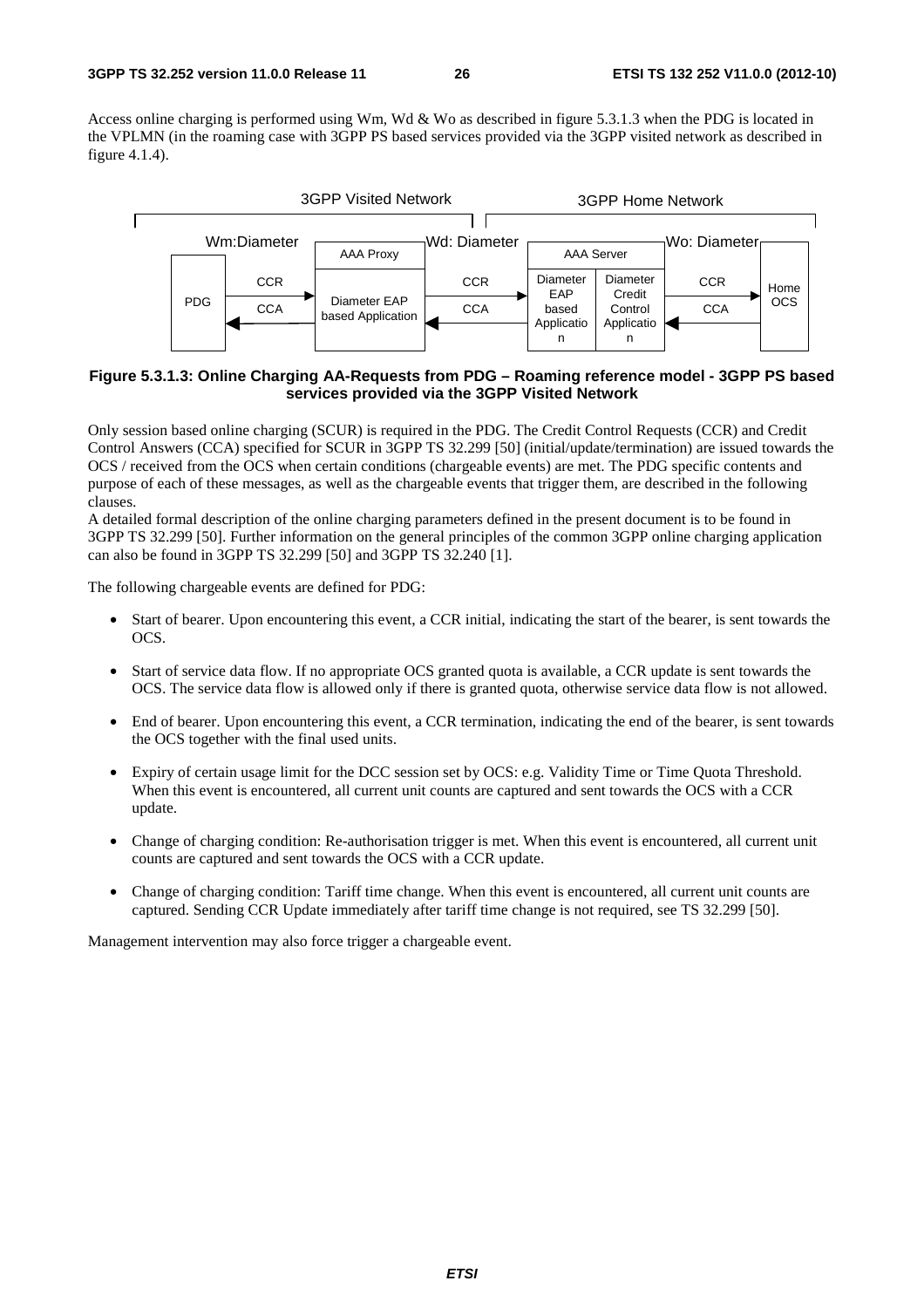### 5.3.2 Wo message flows

The flows described in the present document specify the charging communications between WLAN access network and the OCS for different charging scenarios.

### 5.3.2.1 Message Flows - WLAN session were WLAN access network support Diameter Credit Control

Figure 5.3.2.1 shows the Diameter transactions that are required between 3GPP AAA server and OCS during a WLAN session were the WLAN access network support Diameter Credit Control Application.



#### **Figure 5.3.2.1: Message Sequence Chart for WLAN session when WLAN AN support DCC**

- 1. The WLAN UE request a WLAN session.
- 2. The WLAN access networks starts a Diameter Credit Control session with the 3GPP AAA server.
- 3. The 3GPP AAA starts a Reserve Unit session with OCS based on the Credit Control Request.
- 4. OCS performs credit control (rating/reservation of quota).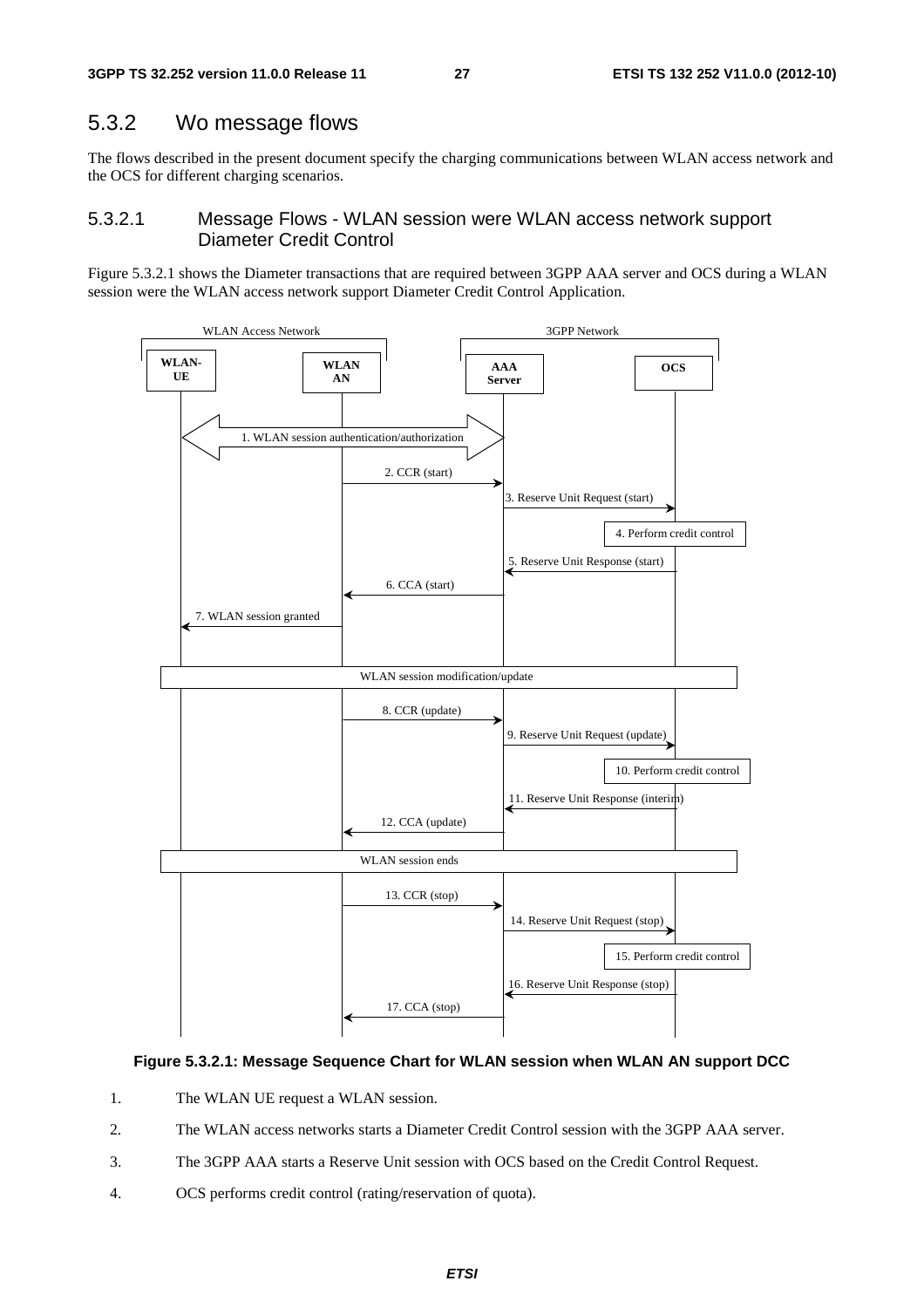- 5. OCS replies with a Reserve Unit Response with a quota (if granted by OCS).
- 6. 3GPP AAA replies to the WLAN access network with a CCA.
- 7. If OCS granted quota then WLAN access network will grant the WLAN session.
- 8. When the quota has expired then WLAN access network send a new CCR for reserving more quota to 3GPP AAA server.
- 9. The 3GPP AAA sends a Reserve Unit Request message, based on the Credit Control Request, to OCS.
- 10. OCS performs credit control (rating/reservation of quota).
- 11. OCS replies with a Reserve Unit Response with a quota (if granted by OCS).
- 12. 3GPP AAA replies to the WLAN access network with a CCA.
- 13. When the WLAN session ends, then WLAN access network send a CCR (stop) to the 3GPP AAA server.
- 14. The 3GPP AAA sends a Reserve Unit Request message, based on the Credit Control Request, to OCS.
- 15. OCS performs credit control (updates the account/return back unused quota).
- 16. OCS replies with a Reserve Unit Response.
- 17. 3GPP AAA replies to the WLAN access network with a CCA.
- NOTE: There can be more then one DCC update transactions within a WLAN session. OCS defines the update report interval depending on the reserved quota.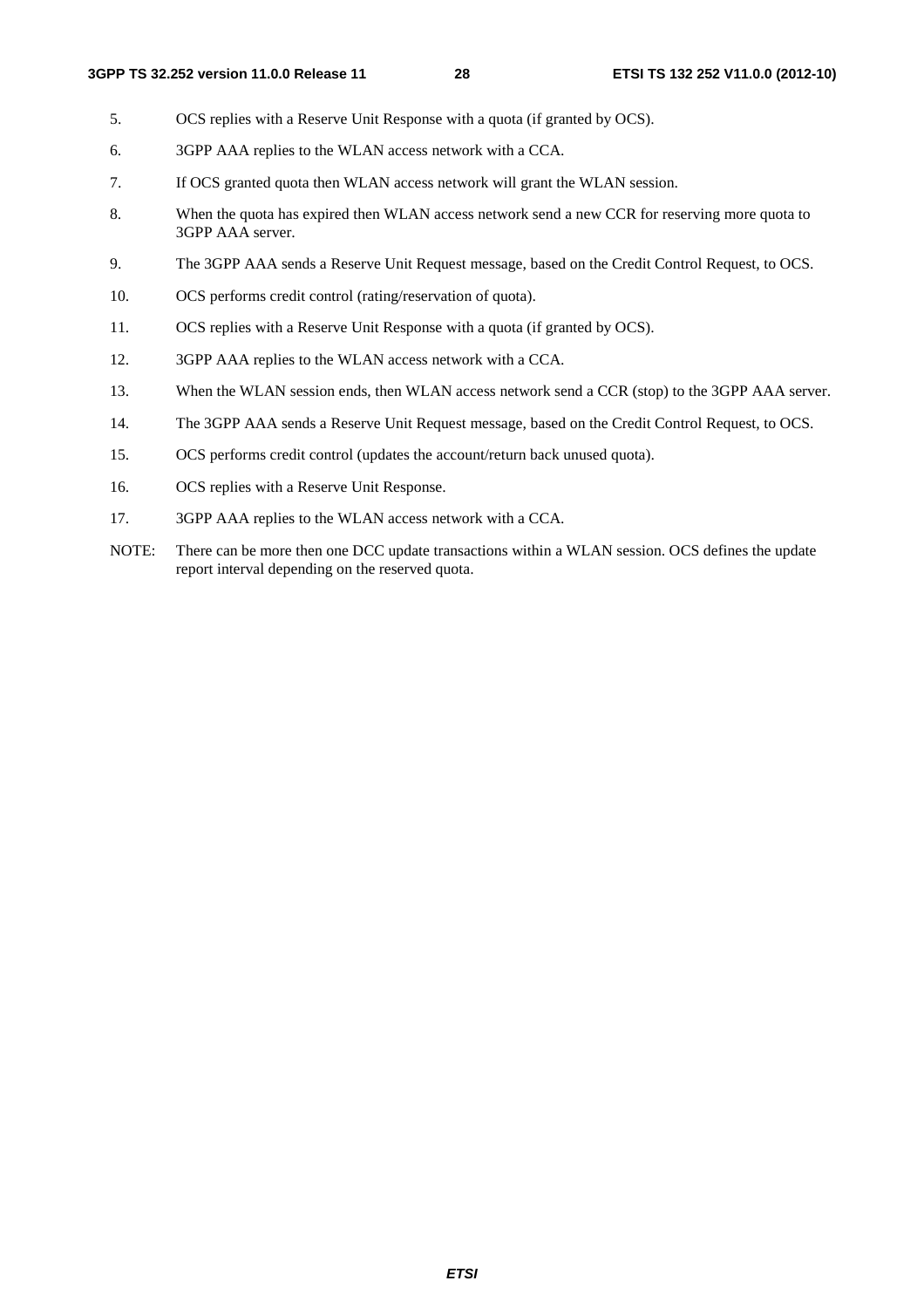### 5.3.2.2 Message Flows - WLAN session were WLAN access network support RADIUS/Diameter accounting (version 1)

Figure 5.3.2.2 shows the Diameter transactions that are required between 3GPP AAA server and OCS during a WLAN session were the WLAN access network support RADIUS/Diameter Accounting.

- NOTE 1: the 3GPP AAA server always has a possibility to stop a WLAN session based on requirements on the Wa interface. This functionality can be useful in an online charging case when the user is running out of credit.
- NOTE 2: The proposed solution must be further investigated if session timeout can be handled in this way or if it must be art of the authentication/authorization command.
- NOTE 3: This solution only support credit control when charging is based on time. Charging based on volume is also possible, but credit control will not be fully possible. The credit risk can be decreased if short time reservations are used.

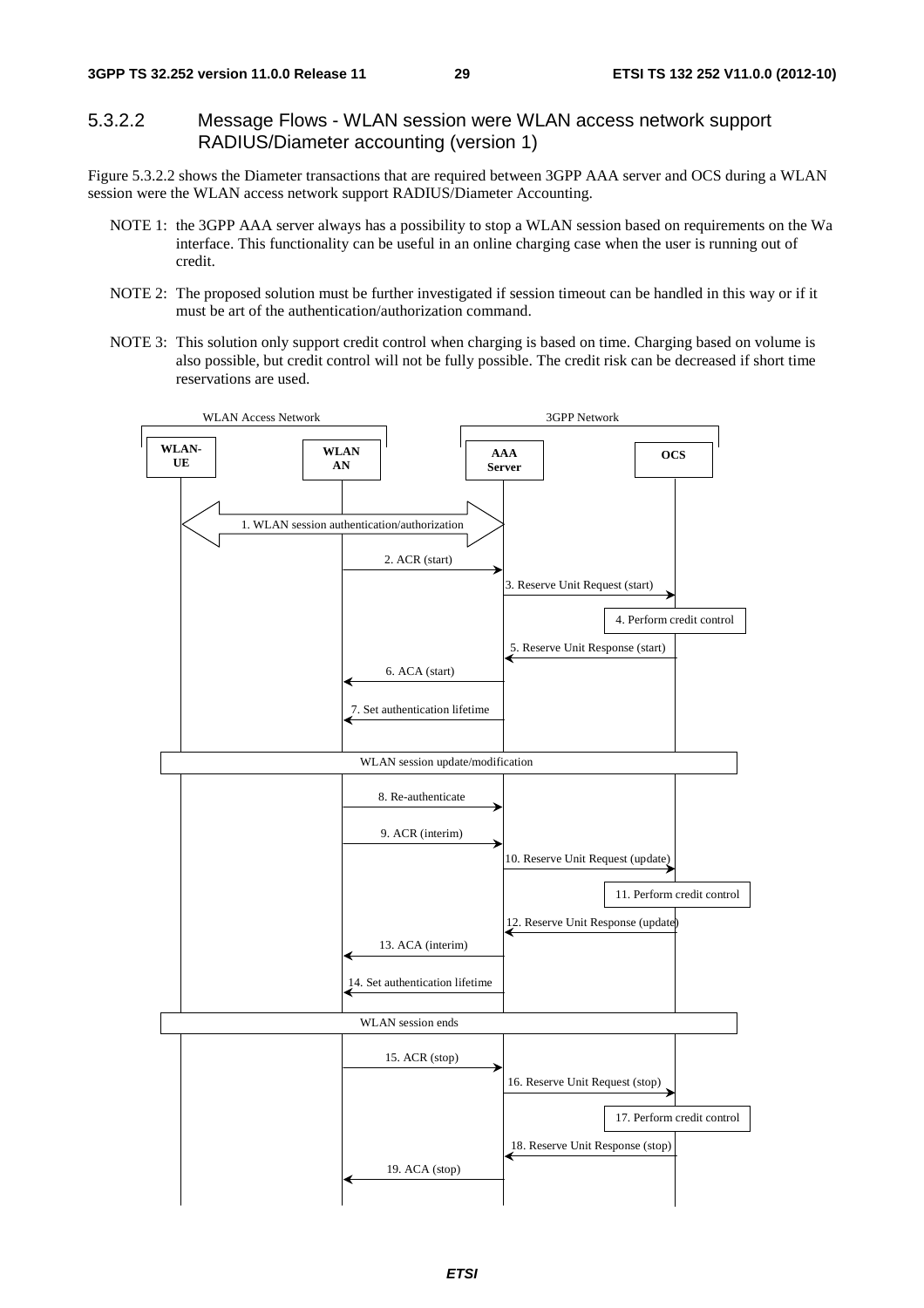#### **Figure 5.3.2.2: Message Sequence Chart for WLAN session when WLAN AN support Accounting**

- 1. The WLAN UE request a WLAN session.
- 2. The WLAN access networks starts an accounting session with the 3GPP AAA server.
- 3. The 3GPP AAA initiates a Reserve Unit Request message to OCS.
- 4. OCS performs credit control (rating/reservation of quota).
- 5. OCS replies with a Reserve Unit Response with a quota (if granted by OCS).
- 6. 3GPP AAA server acknowledges the accounting session to WLAN access network.
- 7. 3GPP AAA server set the session timeout (and termination action to new request) for the WLAN session based on the time quota assigned by OCS.
- 8. WLAN access network re-authenticates when the timeout has expired.
- 9. WLAN access network also send an interim ACA to 3GPP AAA server.
- 10. Based in the ACA and re-authentication messages, AAA server prepares a new Reserve Unit Request and sends it to OCS.
- 11. OCS performs credit control (rating/reservation of quota).
- 12. OCS replies with a Reserve Unit Response with a quota (if granted by OCS).
- 13. 3GPP AAA server acknowledges the accounting session to WLAN access network.
- 14. 3GPP AAA server set the session timeout (and termination action to new request) for the WLAN session based on the time quota assigned by OCS.
- 15. When the WLAN session ends, then WLAN access network send a ACR (stop) to the 3GPP AAA server.
- 16. The 3GPP AAA server prepares a Reserve Unit Request message with information from the ACR and sends it to OCS.
- 17. OCS performs credit control (updates the account/return back unused quota).
- 18. OCS replies with a Reserve Unit Response message as acknowledgement.
- 19. 3GPP AAA server acknowledges the accounting session with an ACA.
- NOTE: There can be more then one Reserve Unit update transactions within a WLAN session. OCS defines the interim report interval depending on the reserved quota.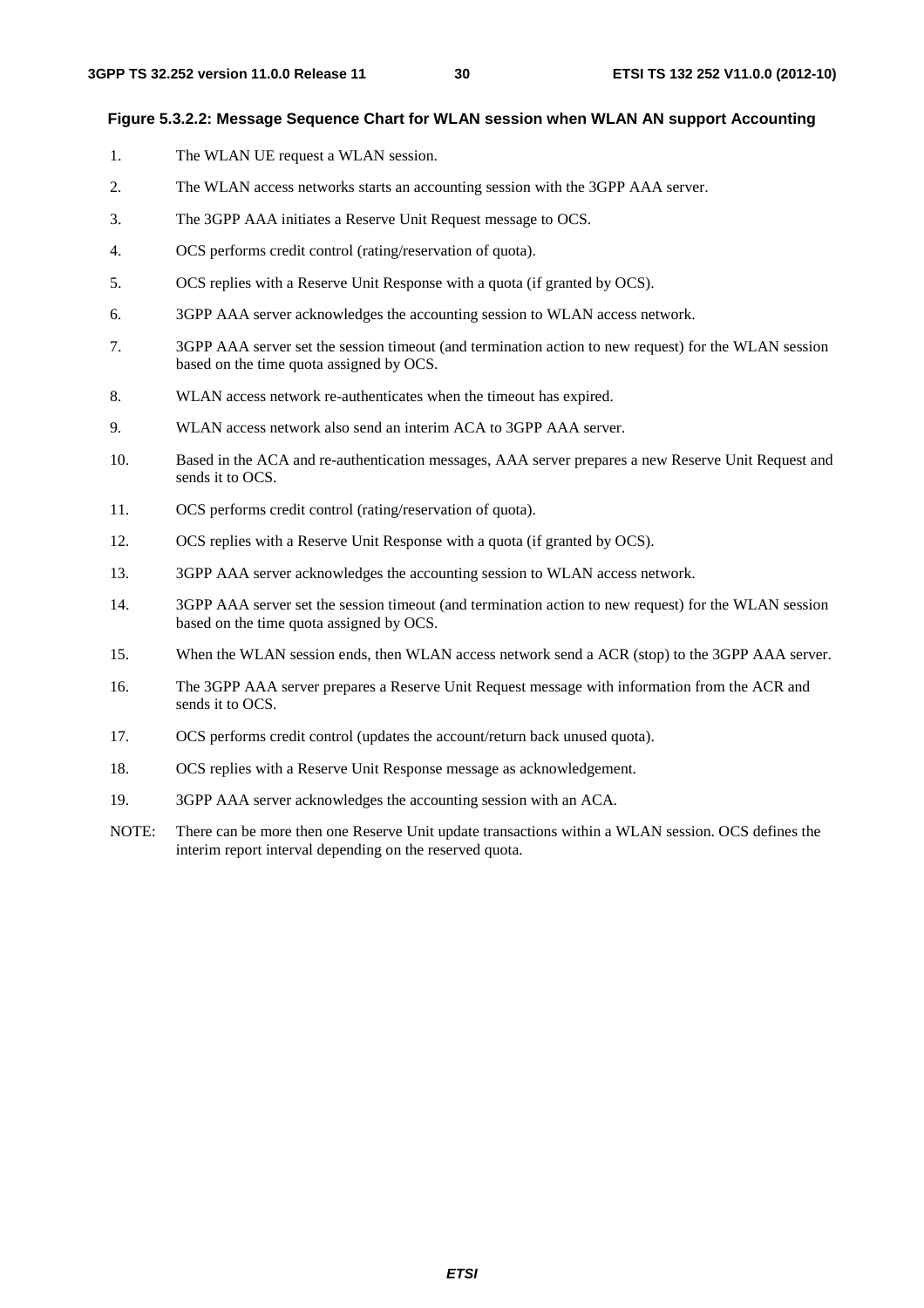### 5.3.2.3 Message Flows - WLAN session were WLAN access network support RADIUS/Diameter accounting (version 2)

Figure 5.3.2.3 shows the Diameter transactions that are required between 3GPP AAA server and OCS during a WLAN session were the WLAN access network support RADIUS/Diameter Accounting.

- NOTE 1: The 3GPP AAA server always has a possibility to stop a WLAN session based on requirements on the Wa interface. This functionality can be useful in an online charging case when the user is running out of credit.
- NOTE 2: This solution only support credit control when charging is based on time. Charging based on volume is also possible, but credit control will not be fully possible. The credit risk can be decreased if short time reservations are used.



#### **Figure 5.3.2.3: Message Sequence Chart for WLAN session when WLAN AN support Accounting**

- 1. The WLAN access networks starts authentication/authorization with the 3GPP AAA server.
- 2. The 3GPP AAA initiates a Reserve Unit Request to OCS.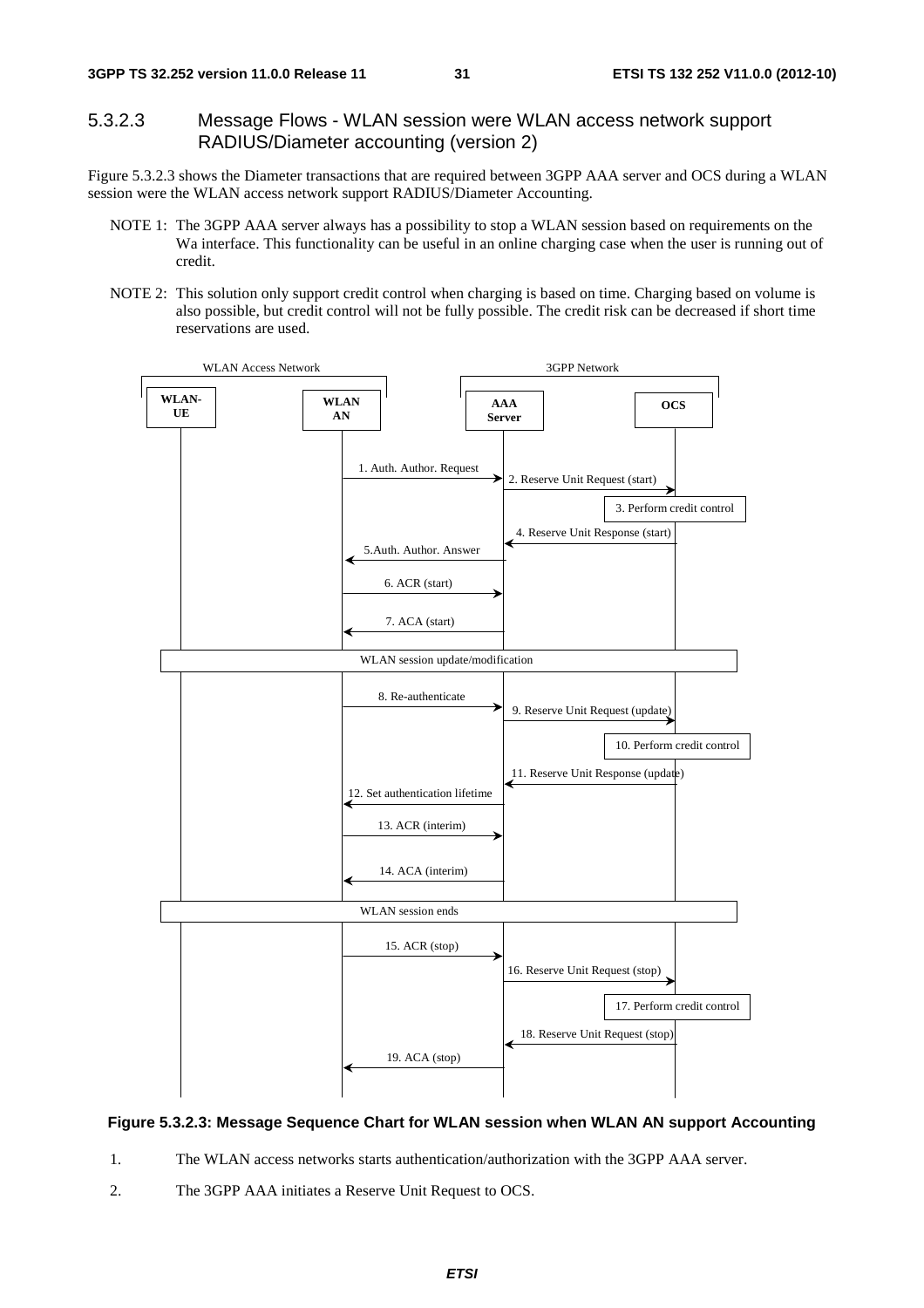- 3. OCS performs credit control (rating/reservation of quota).
- 4. OCS replies with a Reserve Unit Response with a quota (if granted by OCS).
- 5. 3GPP AAA server responses to the WLAN access network for authentication/authorization with a session timeout (and termination action to new request) based on the reserved quota.
- 6. WLAN access network starts an accounting session.
- 7. 3GPP AAA servers acknowledge the accounting message.
- 8. WLAN access network re-authenticates when the timeout has expired.
- 9. Based on the re-authentication messages, AAA server prepares a new Reserve Unit Request message and sends it to OCS.
- 10. OCS performs credit control (rating/reservation of quota).
- 11. OCS replies with a Reserve Unit Response message with a quota (if granted by OCS).
- 12. 3GPP AAA server responses to the WLAN access network for authentication/authorization with a session timeout (and termination action to new request) based on the reserved quota.
- 13. WLAN access network sends an accounting interim report to 3GPP AAA server.
- 14. 3GPP AAA servers acknowledge the accounting message.
- 15. When the WLAN session ends, then WLAN access network send an ACR (stop) to the 3GPP AAA server.
- 16. The 3GPP AAA server prepares a Reserve Unit Request message with information from the ACR and sends it to OCS.
- 17. OCS performs credit control (updates the account/return back unused quota).
- 18. OCS replies with a Reserve Unit Response message as acknowledgement.
- 19. 3GPP AAA server acknowledges the accounting session with an ACA.
- NOTE: There can be more then one Reserve Unit update transactions within a WLAN session. OCS defines the interim report interval depending on the reserved quota.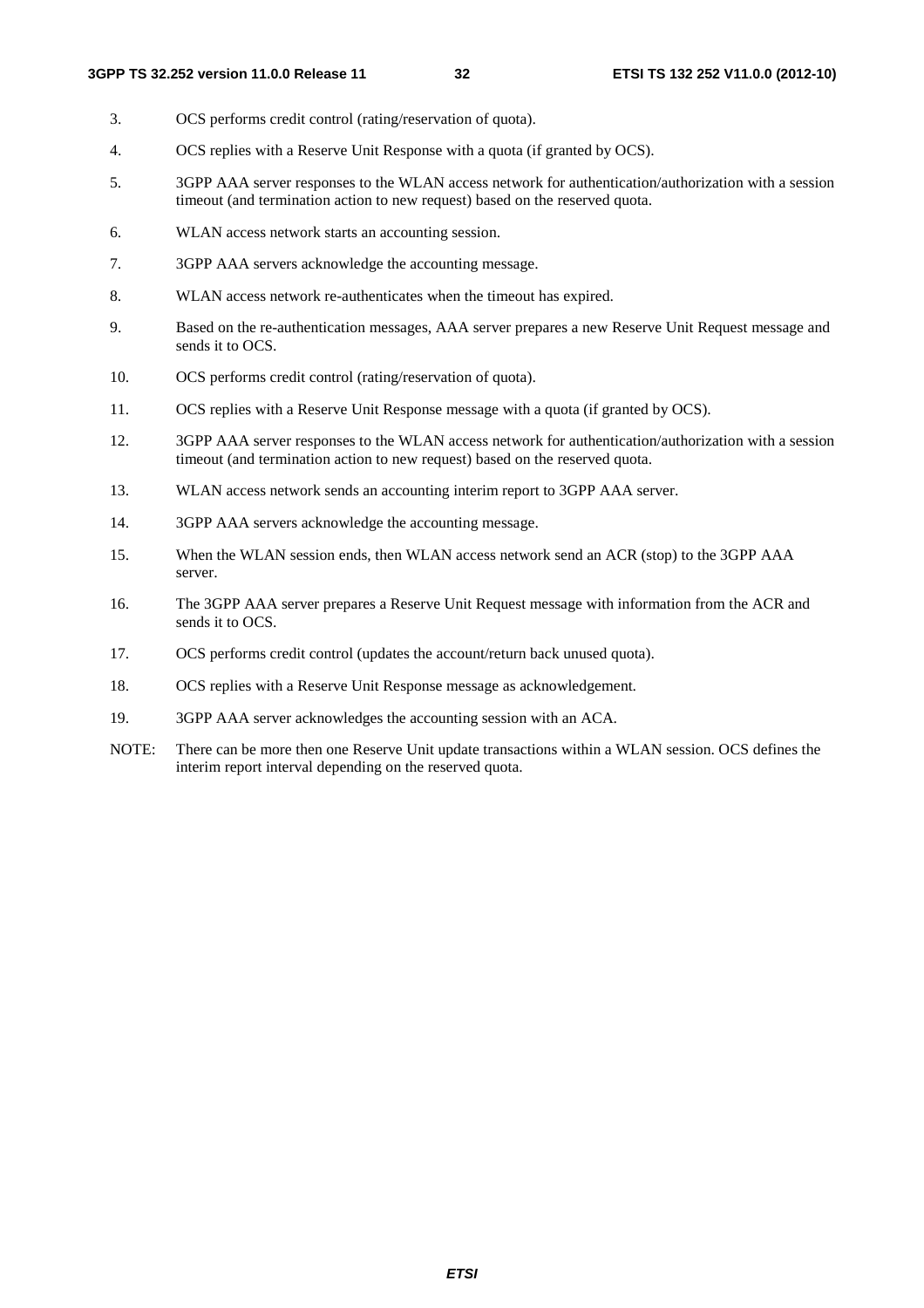### 5.3.2.4 Message Flows - WLAN session were WLAN access network don't support RADIUS/Diameter accounting

Figure 5.3.2.4 shows the Diameter transactions that are required between 3GPP AAA server and OCS during a WLAN session were the WLAN access network don't support RADIUS/Diameter Accounting.

NOTE 1: This solution only support online charging when the charging model is based on time. The WLAN user can be over charged because 3GPP AAA server and OCS will never know when the WLAN session ends. OCS will stop change when the last re-authentication timeout has expired.



**Figure 5.3.2.4: Message Sequence Chart for WLAN session when WLAN AN do not support Accounting** 

- 1. The WLAN access networks starts authentication/authorization with the 3GPP AAA server.
- 2. The 3GPP AAA initiates a Reserve Unit Request to OCS.
- 3. OCS performs credit control (rating/reservation of quota).
- 4. OCS replies with a Reserve Unit Response message with a quota (if granted by OCS).
- 5. 3GPP AAA server responses to the WLAN access network for authentication/authorization with a session timeout (and termination action to new request) based on the reserved quota.
- 6. WLAN access network re-authenticates when the timeout has expired.
- 7. Based on the re-authentication messages, AAA server prepares a new Reserve Unit Request and sends it to OCS.
- 8. OCS performs credit control (rating/reservation of quota).
- 9. OCS replies with a Reserve Unit Response with a quota (if granted by OCS).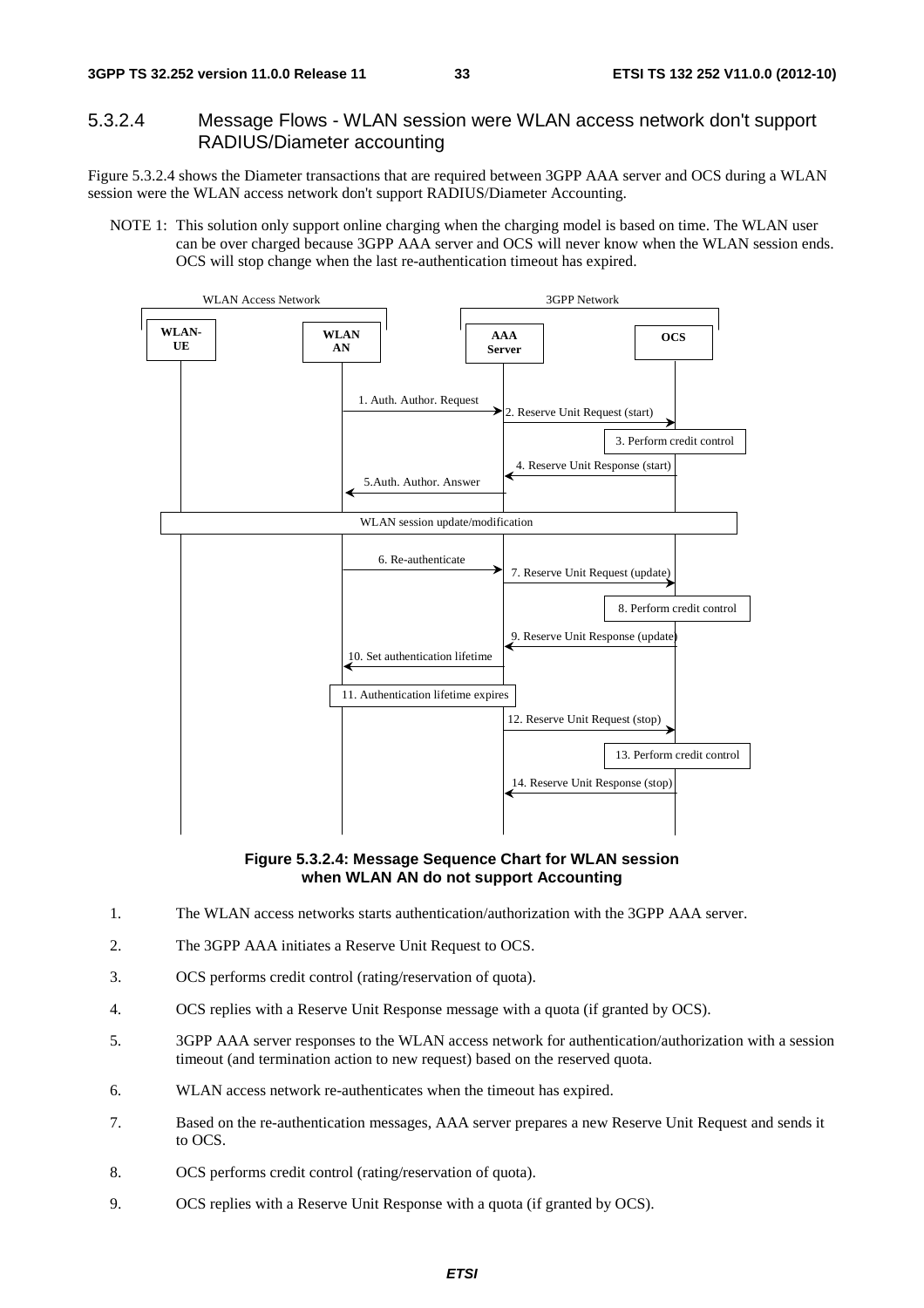- 10. 3GPP AAA server responses to the WLAN access network for authentication/authorization with a new session timeout (and termination action to new request) based on the reserved quota.
- 11. When the authentication timeout expires and new re-authentication has been performed, then the WLAN session will be handled as closed.
- 12. The 3GPP AAA server prepares a Reserve Unit Request (stop), with used units as the authentication timeout, and sends it to OCS.
- 13. OCS performs credit control (updates the account/return back unused quota).
- 14. OCS replies with a Reserve Unit Response as acknowledgement.
- NOTE 2: There can be more then one interim DCC transactions within a WLAN session. OCS defines the interim report interval depending on the reserved quota.
- NOTE 3: To be sure that the WLAN session ends when the Authentication Lifetime expires, the 3GPP AAA server can stop the session over the Wa interface.

Editor's Note: Add flow for PDG - OCS.

# 6 Definition of charging information

# 6.1 Data description for WLAN offline charging

### 6.1.1 Rf message contents

The WLAN nodes generate accounting information that can be transferred from the CTF to the CDF. For this purpose, WLAN offline charging utilises the *Charging Data Transfer* operation that is specified in the 3GPP accounting application in 3GPP TS 32.299 [50].

### 6.1.1.1 WLAN Direct IP Access Charging message contents

The accounting message contents at Wa and Wd reference points are specified in 3GPP TS 29.234 [204].

The accounting information exchanged on the interface (Wf reference point) shall be the same as specified in 3GPP TS 32.299 [50] (reference point Rf). The Wf reference point shall transport the accounting Information Elements arriving over the Wa/Wd reference point. If the Wa/Wd reference point is RADIUS based, the RADIUS accounting messages and Information Elements shall be translated to Diameter accounting messages AVPs as defined in RFC 3588 [401] and in RFC 4005 [404]. If Wa/Wd reference point is Diameter incoming messages shall be passed on.

Editor's Note: When Wf interface is based on the Rf interface, it is FFS if there is a need for Diameter - Diameter translation. Alternatively, Wf could be based on Wa/Wd.

The *Charging Data Transfe*r operation employs the *Charging Data Request* and *Charging Data Response* messages. Table 6.1.1.1 describes the use of these messages in WLAN direct IP access offline charging.

#### **Table 6.1.1.1: Offline Charging Messages Reference Table**

| <b>Message</b>                  |     | Source Destination |
|---------------------------------|-----|--------------------|
| Charging Data Request   WLAN AN |     | CDE                |
| Charging Data Response          | CDF | <b>WLAN AN</b>     |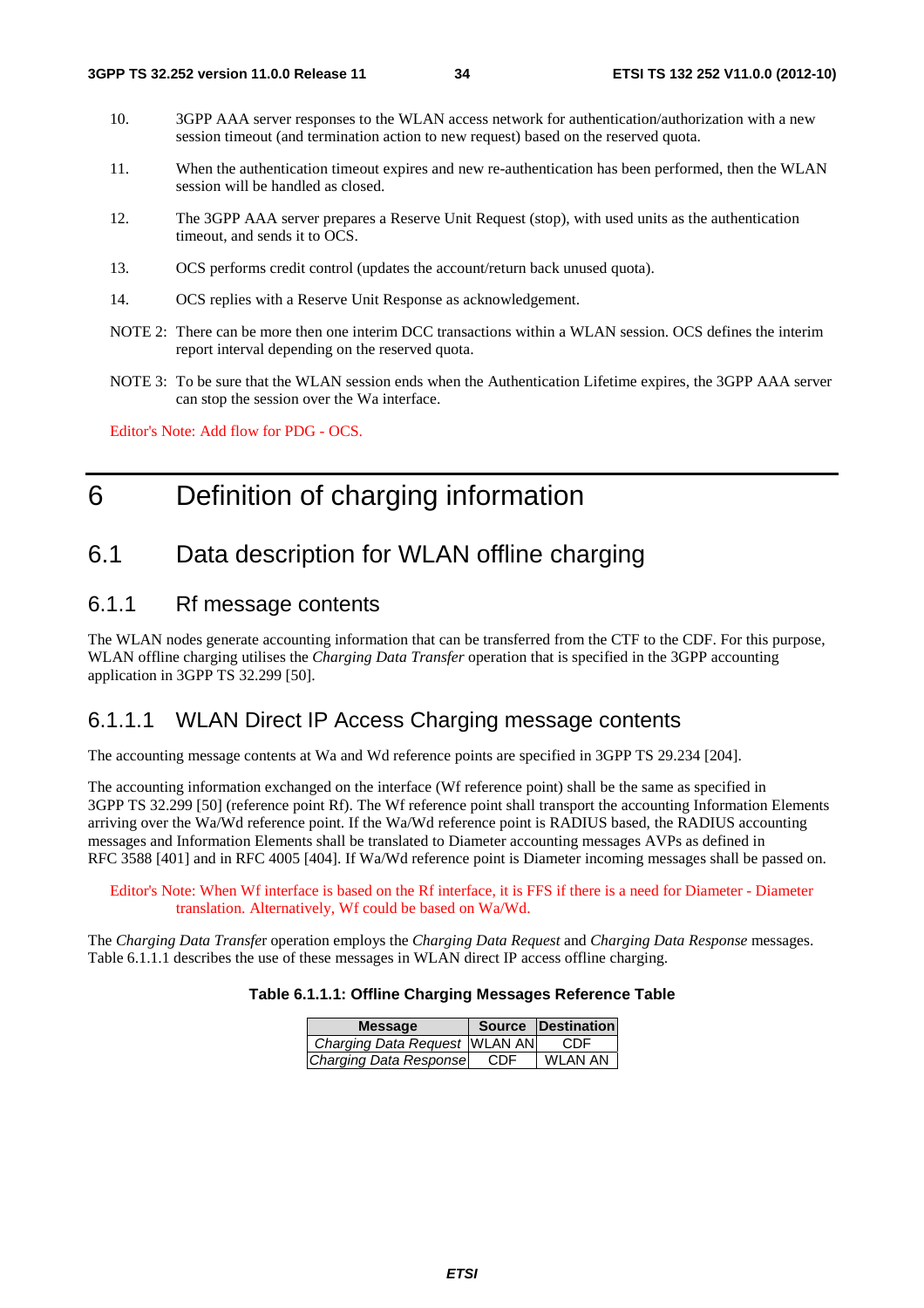**3GPP TS 32.252 version 11.0.0 Release 11 35 ETSI TS 132 252 V11.0.0 (2012-10)**

### 6.1.1.1.1 *Charging Data* Request Message

Table 6.1.1.1.1 illustrates the basic structure of the *Charging Data Request* message as used for WLAN direct IP access offline charging.

| <b>Field</b>              | <b>Category</b>       | <b>Description</b>                                                                                                           |
|---------------------------|-----------------------|------------------------------------------------------------------------------------------------------------------------------|
| Session Identifier        | м                     | This field identifies the operation session.                                                                                 |
| <b>Originator Node-Id</b> | м                     | This field contains the identification of the source point of the operation and the realm<br>of the operation originator.    |
| Originator Domain         | M                     | This field contains the realm of the operation originator.                                                                   |
| <b>Operation Type</b>     | M                     | This field defines the transfer type: event for event based charging and start, interim,<br>stop for session based charging. |
| <b>Operation Number</b>   | M                     | This field contains the sequence number of the transferred messages.                                                         |
| <b>Operation Token</b>    | $O_M$                 | This field identifies the domain, subsystem or service and release.                                                          |
| Service Information       | $\Omega_{\mathsf{M}}$ | This field holds the 3GPP specific WLAN parameter.                                                                           |

### **Table 6.1.1.1.1: Charging Data Request Message Contents**

### 6.1.1.1.2 Charging Data Response Message

Table 6.1.1.1.2 illustrates the basic structure of a *Charging Data Response* message as used for WLAN direct IP access offline charging.

### **Table 6.1.1.1.2: Charging Data Response Message**

| Field                     | <b>Category</b> | <b>Description</b>                           |
|---------------------------|-----------------|----------------------------------------------|
| <b>Session Identifier</b> | М               | This field identifies the operation session. |
| Result                    |                 |                                              |

# 6.1.2 GTP' message contents

GTP' is used between CDF and CGF on Wz reference point.

Editor's note: more description needed

# 6.1.3 CDR Description on the Bw Interface

Dedicated types of CDRs can be generated in the service domain for WLAN by the WLAN AN/PDG/AAA Servers. The content of each CDR type is defined in one of the tables that are part of this clause. For each CDR type the parameter definition includes the parameter name, description and category.

# 6.1.3.1 CDR Field Types

The following Standard CDR content and format are considered:

- WLAN-AN-CDR generated based on information from the WLAN AN handled by 3GPP AAA Server.
- WLAN-PDG-CDR generated based on information from the PDG.

The content of each CDR type is defined in the tables 6.1.3.2.1 and 6.1.3.2.2. For each CDR type the field definition includes the field name, category and description. The CDF provides the CDRs at the Bw interface in the format and encoding described in 3GPP TS 32.298 [51]. Additional CDR formats and contents may be available at the interface to the billing system to meet the requirements of the billing system, these are outside of the scope of 3GPP standardisation.

# 6.1.3.2 CDR Content

Editor's Note: Contents of the CDRs are for further study.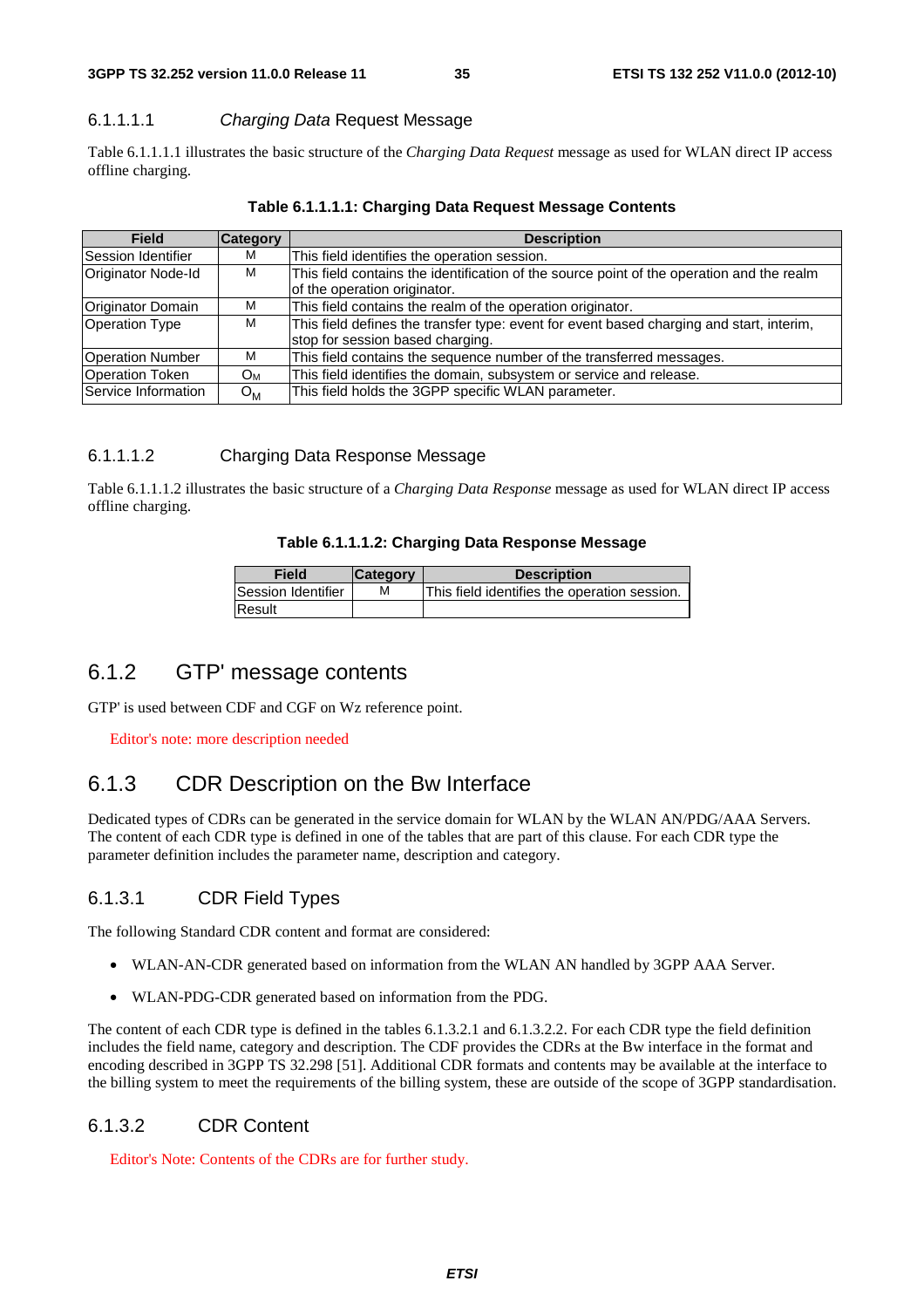### 6.1.3.2.1 WLAN Direct IP Access CDR (WLAN-AN-CDR)

NOTE: This CDR should contain a WLAN-Radio-Container as defined in "WLAN Information".

| <b>Field</b>               | Category              | <b>Description</b>                                                            |
|----------------------------|-----------------------|-------------------------------------------------------------------------------|
| Record Type                | м                     | <b>WLAN Direct IP Access CDR</b>                                              |
| <b>Record Sequence</b>     | C                     | Partial record sequence number. Only present in case of partial records       |
| Number                     |                       |                                                                               |
| Served IMSI                | M                     | IMSI of the served party                                                      |
| <b>Served IMEI</b>         | C                     | The IMEI of the ME, if available                                              |
| <b>Operator Name</b>       | M                     | Hot Spot Operator Name as defined in draft-ietf-geopriv-radius-lo-04 [405]    |
| Location Information       | C                     | Location information regarding the hotspot operator as defined in draft-ietf- |
|                            |                       | geopriv-radius-lo-04 [405]                                                    |
| <b>Location Type</b>       | C                     |                                                                               |
| Charging ID                | M                     | Accounting Session-ID from WLAN AN                                            |
| <b>NAS Port</b>            | C                     | NAS Port of WLAN AN                                                           |
| <b>NAS Port-Id</b>         | C                     | NAS Port-Id of WLAN AN                                                        |
| <b>NAS Port Type</b>       | C                     | NAS-Port-Type of WLAN AN                                                      |
| NAS-IP address             | $\overline{\text{c}}$ | IPv4 address of the hot-spot                                                  |
| NAS-Ipv6 address           | C                     | IPv6 address of the hot-spot                                                  |
| Local IP Address           | $O_{C}$               | Local IP address of the served IMSI, i.e. IPv4 or IPv6                        |
| Data Volume Downlink       | C                     | Downlink data volume for WLAN UE                                              |
| Data Volume Uplink         | C                     | Uplink data volume for WLAN UE                                                |
| <b>Record Opening Time</b> | M                     | Time stamp when WLAN session is activated or record opening time on           |
|                            |                       | subsequent partial records                                                    |
| Local Record Sequence      | $O_{M}$               | Consecutive record number created by this node. The number is allocated       |
| Number                     |                       | sequentially including all CDR types                                          |
| Duration                   | M                     | Duration of this record                                                       |
| Cause for Record Closing   | M                     | The reason for closure of the record                                          |
| Node ID                    | $O_{M}$               | Name of the recording entity                                                  |
| Service Context Id         | $O_{M}$               | Holds the context information to which the CDR belongs. The information is    |
|                            |                       | obtained from the Operation Token of the Charging Data Request message        |
| <b>Record Extensions</b>   | $O_{C}$               | A set of network operator/manufacturer specific extensions to the record      |
|                            |                       | Conditioned upon the existence of an extension                                |

### **Table 6.1.3.2.1 WLAN Direct IP Access CDR (WLAN-AN-CDR)**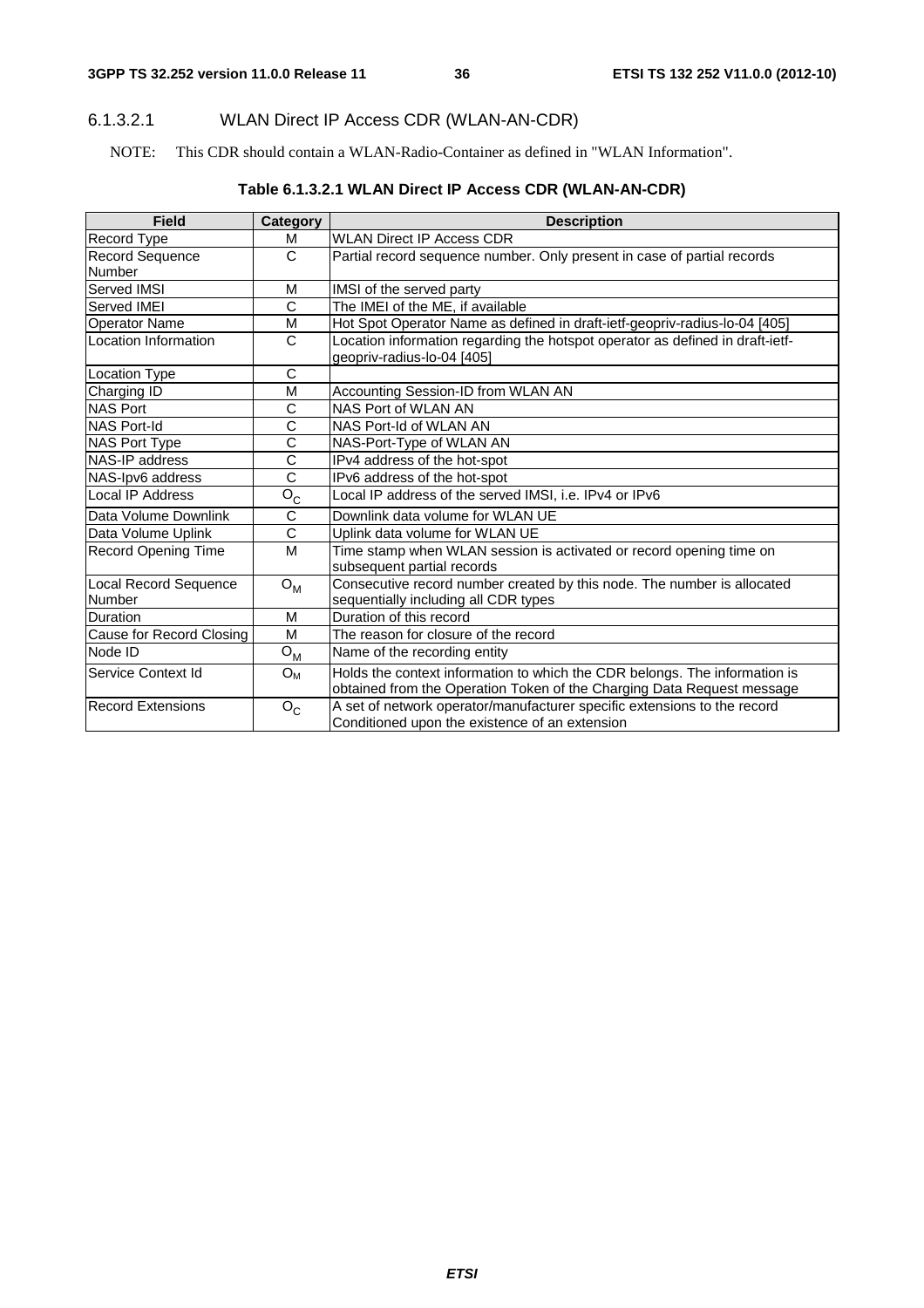#### 6.1.3.2.2 WLAN 3GPP IP Access charging message contents

The content of WLAN 3GPP IP Access CDR is defined in the table 6.1.3.2.2. The field definition includes the field name, category and description. The detailed field descriptions are provided in 3GPP TS 32.298 [51].

If the collection of CDR data is enabled then the PDG shall make available the following data available for each WLAN 3GPP IP Access connection.

| <b>Field</b>                                       | Category         | <b>Description</b>                                                                                                           |  |
|----------------------------------------------------|------------------|------------------------------------------------------------------------------------------------------------------------------|--|
| Record Type                                        | м                | <b>WLAN PDG record.</b>                                                                                                      |  |
| Served IMSI                                        | M                | IMSI of the served party.                                                                                                    |  |
| Served MSISDN                                      | $O_{\mathsf{M}}$ | The primary MSISDN of the subscriber.                                                                                        |  |
| <b>PDG Address used</b>                            | M                | IP address of the PDG used.                                                                                                  |  |
| Node ID                                            | $O_{M}$          | Name of the recording entity.                                                                                                |  |
| Serving WAG Address                                | M                | Serving WAG address used during this record.                                                                                 |  |
| <b>WAG PLMN Identifier</b>                         | $O_{\mathsf{M}}$ | WAG PLMN Identifier (MCC and MNC) used during this record.                                                                   |  |
| Serving AAA Server/proxy<br><b>Address</b>         | м                | Serving AAA Server/Proxy address.                                                                                            |  |
| WLAN UE remote IP address                          | $O_{C}$          |                                                                                                                              |  |
| <b>WLAN UE Local IP address</b>                    | $O_{C}$          |                                                                                                                              |  |
| Charging ID                                        | M                | PDG charging identifier used to correlate WLAN AN generated information to<br>PDG generated information                      |  |
| <b>WLAN</b> session id                             | M                | WLAN session identifier used to correlate WLAN AN generated information to<br>PDG generated information                      |  |
| <b>Access Point Name Network</b><br>Identifier     | $O_{\mathsf{M}}$ | The logical name of the connected access point to the external packet data<br>network (network identifier part of APN).      |  |
| <b>Charging Characteristics?</b>                   | м                | The Charging Characteristics applied to the PDP context.?                                                                    |  |
| <b>Charging Characteristics</b><br>Selection Mode? | $O_{M}$          | Holds information about how Charging Characteristics were selected.                                                          |  |
| <b>Record Opening Time</b>                         | м                | Time stamp when End-to-end Tunnel is activated in this PDG? or record<br>opening time on subsequent partial records.         |  |
| Duration                                           | M                | Duration of this record in the PDG.                                                                                          |  |
| Cause for Record Closing                           | M                | The reason for the release of record from this PDG.                                                                          |  |
| Record Sequence Number                             | $\overline{C}$   | Partial record sequence number, only present in case of partial records.                                                     |  |
| Local Record Sequence<br>Number                    | $O_{M}$          | Consecutive record number created by this node. The number is allocated<br>sequentially including all CDR types.             |  |
| Diagnostics                                        | $O_{M}$          | A more detailed reason for the release of the connection.                                                                    |  |
| <b>Record Extensions</b>                           | $O_{C}$          | A set of network operator/manufacturer specific extensions to the record.<br>Conditioned upon the existence of an extension. |  |

**Table 6.1.3.2.2 : Wz interface CDR content (WLAN-CDR)** 

# 6.2 Data description for WLAN online charging

Editor's Note: To be completed

### 6.2.1 Ro message contents

#### 6.2.1.1 WLAN Direct IP Access Charging message contents

The WLAN nodes generate debit/reserve unit information that can be transferred from the CTF to the OCF. For this purpose, WLAN online charging utilises the *Debit Unit and Reserve Unit* procedure that is specified in the 3GPP credit control application in 3GPP TS 32.299 [50].

The *Debit/Reserve Unit* procedure employs the *Debit/Reserve Unit Request* and *Debit/Reserve Unit Response* messages. Table 6.2.1.1 describes the use of these messages in WLAN Direct IP Access online charging.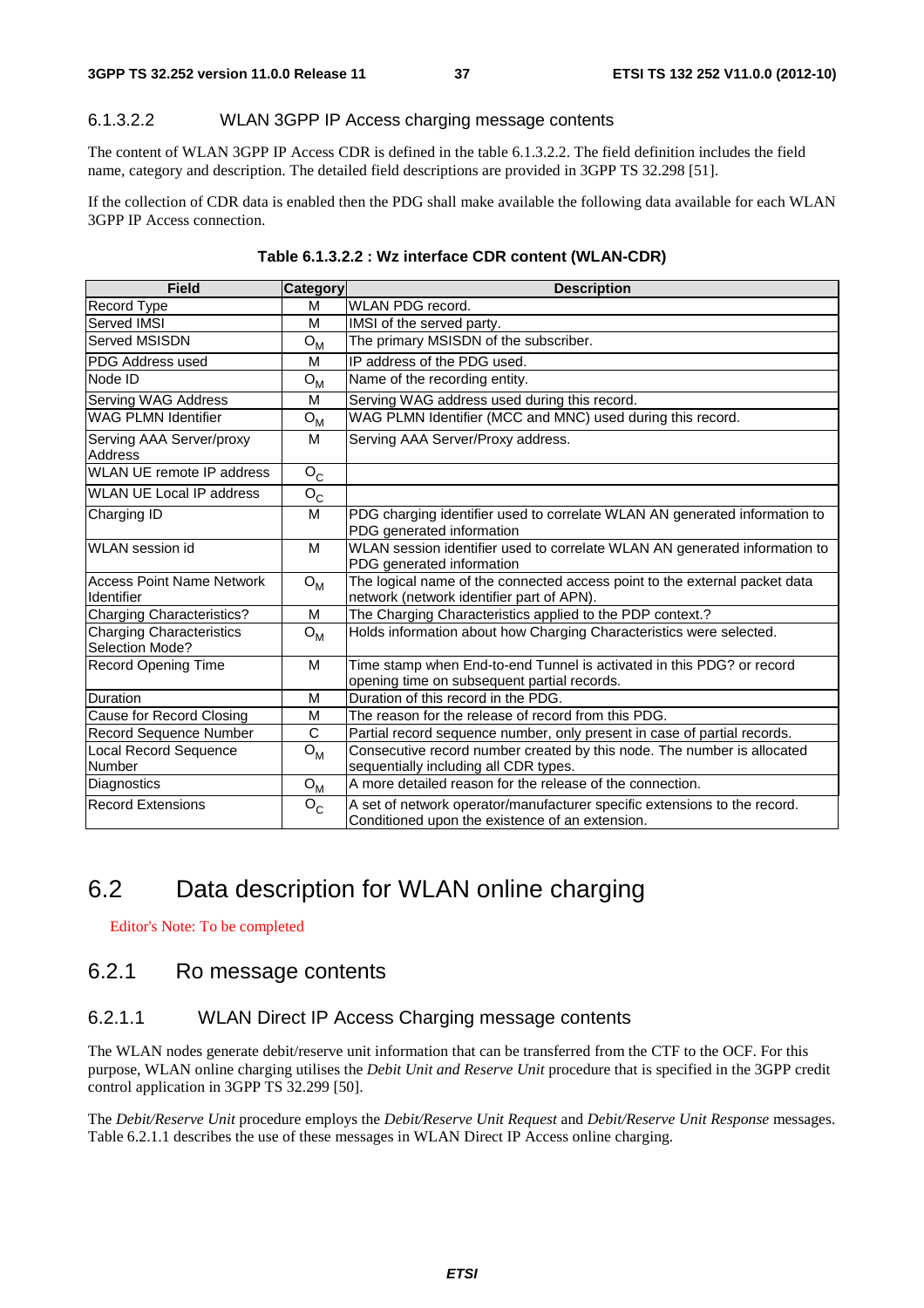| <b>Command-Name</b>          | <b>Source</b>   | <b>Destination</b> |  |
|------------------------------|-----------------|--------------------|--|
| Debit/Reserve Unit Request   | 3GPP AAA Server | <b>OCS</b>         |  |
| IDebit/Reserve Unit Response | ocs             | 3GPP AAA Server    |  |

#### **Table 6.2.1.1: Online Charging Messages Reference Table**

### 6.2.1.1.1 Debit/Reserve Unit Request message

Table 6.2.1.1.1 illustrates the basic structure of the *Debit/Reserve Unit Request* message as used for WLAN direct IP access online charging.

| <b>Debit/Reserve Units</b><br><b>Request</b> | Category         | <b>Description</b>                                                                                                                                                                                         |
|----------------------------------------------|------------------|------------------------------------------------------------------------------------------------------------------------------------------------------------------------------------------------------------|
| Session Identifier                           | M                | This field identifies the operation session.                                                                                                                                                               |
| Originator Node-Id                           | M                | This field contains the identification of the source point of the operation.                                                                                                                               |
| Originator Domain                            | M                | This field contains the realm of the operation originator.                                                                                                                                                 |
| <b>Operation Token</b>                       | M                | This field is an unique operation identifier.                                                                                                                                                              |
| <b>Operation Type</b>                        | M                | This field defines the transfer type: event for event based charging and start,<br>interim, stop for session based charging.                                                                               |
| <b>Operation Number</b>                      | M                | This field contains the sequence number of the transferred messages.                                                                                                                                       |
| Subscriber Address                           | $O_{C}$          | This field contains the identification of the mobile subscriber (i.e. MSISDN) that<br>uses the requested service.                                                                                          |
| Service Token                                | $O_{C}$          | This field is a unique service identifier.                                                                                                                                                                 |
| Cause of Termination                         | $O_{C}$          | This field contains the termination reason of the service.                                                                                                                                                 |
| Service Units Requested                      | $O_{C}$          | This field contains the amount of requested service units.                                                                                                                                                 |
| Service Units Used                           | $O_{C}$          | This field contains the amount of used service units.                                                                                                                                                      |
| <b>Multiple Operation</b>                    | $O_{C}$          | This field indicate the occurrence of multiple operations.                                                                                                                                                 |
| Multiple Unit Operation                      | $O_{C}$          | This field contains the parameter for the quota management.                                                                                                                                                |
| Subscriber Equipment<br>Number               | $O_{C}$          | This field contains the identification of the mobile device (i.e. IMEI) that uses the<br>subscriber.                                                                                                       |
| Service Information                          | $O_{\mathsf{M}}$ | This field holts additional 3GPP service specific parameter:<br><b>PS</b> Information:<br><b>WLAN Information:</b><br>IMS Information;<br>LCS Information;<br>PoC Information;<br><b>MBMS</b> Information. |

**Table 6.2.1.1.1: Debit/Reserve Units Request Content** 

### 6.2.1.1.2 Debit/Reserve Unit Response message

Table 6.2.1.1.2 illustrates the basic structure of the *Debit/Reserve Unit Response* message as used for WLAN direct IP access online charging.

| <b>Debit/ Reserve Units</b> | <b>Category</b> | <b>Description</b>                                                              |
|-----------------------------|-----------------|---------------------------------------------------------------------------------|
| <b>Response</b>             |                 |                                                                                 |
| Session Identifier          | м               | This field identifies the operation session.                                    |
| <b>Operation Result</b>     | м               | This field identifies the result of the operation.                              |
| Originator Node-Id          | м               | This field contains the identification of the source point of the operation.    |
| Originator Domain           | M               | This field contains the realm of the operation originator.                      |
| <b>Operation Type</b>       | M               | This field defines the transfer type: event for event based charging and start, |
|                             |                 | interim, stop for session based charging.                                       |
| <b>Operation Number</b>     | м               | This field contains the sequence number of the transferred messages.            |
| Service Units Granted       | $O_{C}$         | This filed contains the amount of used service units.                           |
| <b>Unit Validity Time</b>   | $O_{C}$         | This field contains the time for the validity of the granted service units.     |
| Extended Information        | $O_{C}$         | This field holds the 3GPP specific information.                                 |

**Table 6.2.1.1.2: Debit/Reserve Units Response Content**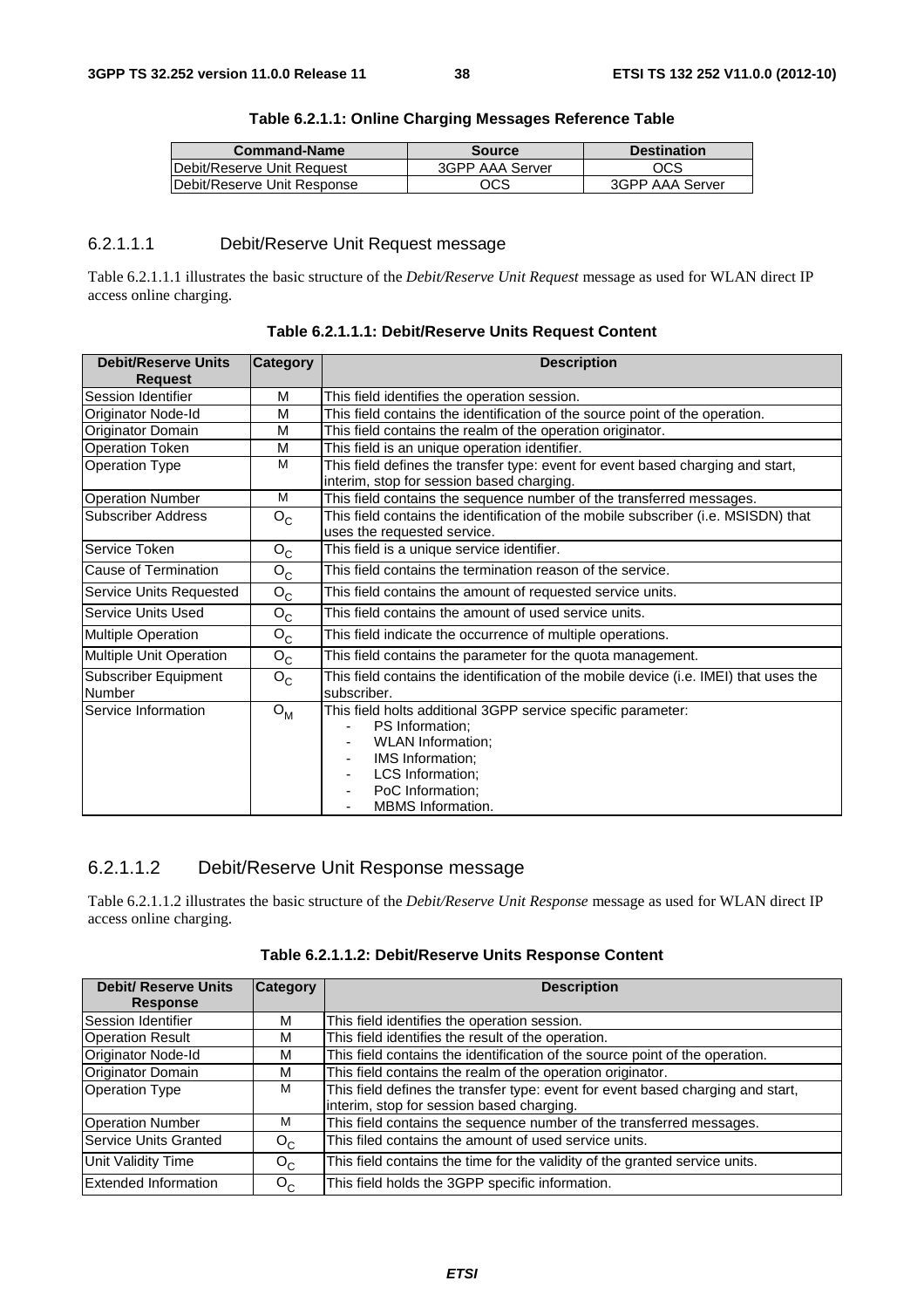### 6.2.1.2 WLAN 3GPP IP Access Charging message contents

The *Debit/Reserve Unit* procedure employs the *Debit/Reserve Unit Request* and *Debit/Reserve Unit Response* messages. Table 6.2.1.2 describes the use of these messages in WLAN 3GPP IP Access online charging.

| <b>Command-Name</b>         | <b>Source</b>       | <b>Destination</b>  |
|-----------------------------|---------------------|---------------------|
| Debit/Reserve Unit Request  | PDG/3GPP AAA Server | OCS                 |
| Debit/Reserve Unit Response | OCS                 | PDG/3GPP AAA Server |

### 6.2.1.2.1 Debit/Reserve Unit Request message

Table 6.2.1.2.1 illustrates the basic structure of the *Debit/Reserve Unit Request* message as used for WLAN 3GPP IP access online charging.

|  | Table 6.2.1.2.1 Debit/Reserve Units Request Content |  |  |  |
|--|-----------------------------------------------------|--|--|--|
|--|-----------------------------------------------------|--|--|--|

| <b>Debit/Reserve Units</b>     | <b>Category</b> | <b>Description</b>                                                                                                                                                                                         |  |  |
|--------------------------------|-----------------|------------------------------------------------------------------------------------------------------------------------------------------------------------------------------------------------------------|--|--|
| <b>Request</b>                 |                 |                                                                                                                                                                                                            |  |  |
| Session Identifier             | M               | This field identifies the operation session.                                                                                                                                                               |  |  |
| Originator Node-Id             | M               | This field contains the identification of the source point of the operation.                                                                                                                               |  |  |
| <b>Originator Domain</b>       | M               | This field contains the realm of the operation originator.                                                                                                                                                 |  |  |
| <b>Operation Token</b>         | M               | This field is an unique operation identifier.                                                                                                                                                              |  |  |
| <b>Operation Type</b>          | M               | This field defines the transfer type: event for event based charging and start,                                                                                                                            |  |  |
|                                |                 | interim, stop for session based charging.                                                                                                                                                                  |  |  |
| <b>Operation Number</b>        | M               | This field contains the sequence number of the transferred messages.                                                                                                                                       |  |  |
| Subscriber Address             | $O_{C}$         | This field contains the identification of the mobile subscriber (i.e. MSISDN) that<br>uses the requested service.                                                                                          |  |  |
| lService Token                 | $O_{C}$         | This field is a unique service identifier.                                                                                                                                                                 |  |  |
| Cause of Termination           | $O_{C}$         | This field contains the termination reason of the service.                                                                                                                                                 |  |  |
| Service Units Requested        | $O_{C}$         | This field contains the amount of requested service units.                                                                                                                                                 |  |  |
| Service Units Used             | $O_{C}$         | This field contains the amount of used service units.                                                                                                                                                      |  |  |
| Multiple Operation             | $O_{C}$         | This field indicate the occurrence of multiple operations.                                                                                                                                                 |  |  |
| Multiple Unit Operation        | $O_{C}$         | This field contains the parameter for the quota management.                                                                                                                                                |  |  |
| Subscriber Equipment<br>Number | $O_{C}$         | This field contains the identification of the mobile device (i.e. IMEI) that uses the<br>subscriber.                                                                                                       |  |  |
| Service Information            | $O_{M}$         | This field holts additional 3GPP service specific parameter:<br>PS Information;<br><b>WLAN Information:</b><br>IMS Information;<br><b>LCS</b> Information:<br>PoC Information;<br><b>MBMS</b> Information. |  |  |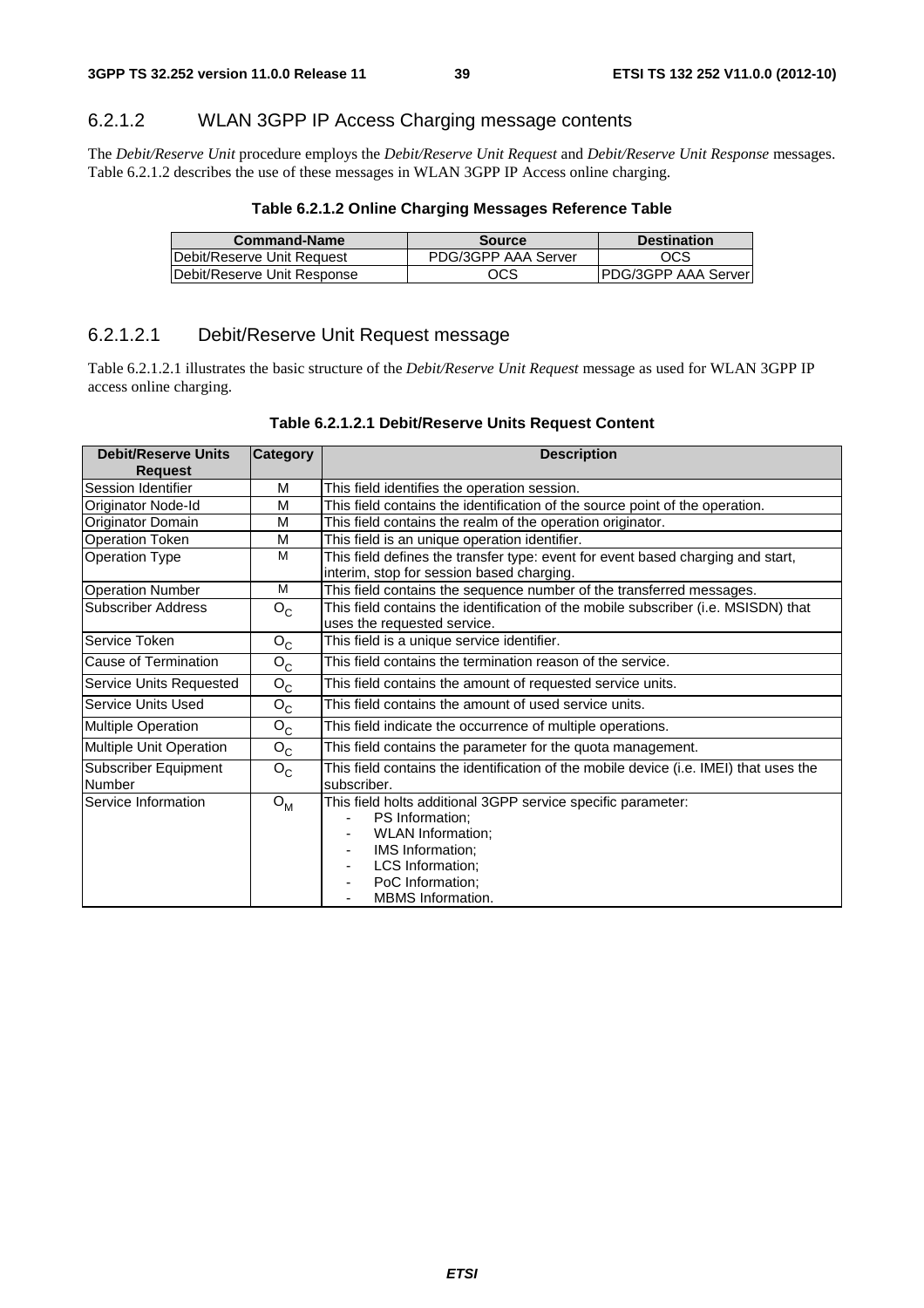### 6.2.1.2.2 Debit/Reserve Unit Response message

Table 6.2.1.2.2 illustrates the basic structure of the *Debit/Reserve Unit Response* message as used for WLAN 3GPP IP access online charging.

| Table 6.2.1.2.2 Debit/Reserve Units Response Content |  |
|------------------------------------------------------|--|
|------------------------------------------------------|--|

| <b>Debit/ Reserve Units Response</b> | <b>Category</b> | <b>Description</b>                                                                                                           |  |
|--------------------------------------|-----------------|------------------------------------------------------------------------------------------------------------------------------|--|
| Session Identifier                   | м               | This field identifies the operation session.                                                                                 |  |
| <b>Operation Result</b>              | M               | This field identifies the result of the operation.                                                                           |  |
| Originator Node-Id                   | м               | This field contains the identification of the source point of the<br>operation.                                              |  |
| Originator Domain                    | M               | This field contains the realm of the operation originator.                                                                   |  |
| <b>Operation Type</b>                | м               | This field defines the transfer type: event for event based charging and<br>start, interim, stop for session based charging. |  |
| <b>Operation Number</b>              | M               | This field contains the sequence number of the transferred messages.                                                         |  |
| Service Units Granted                | $O_{C}$         | This filed contains the amount of used service units.                                                                        |  |
| <b>Unit Validity Time</b>            | $O_{C}$         | This field contains the time for the validity of the granted service units.                                                  |  |
| Extended Information                 | $O_{C}$         | This field holds the 3GPP specific information.                                                                              |  |

| 6.2.2 | <b>Detailed Message Formats</b> |
|-------|---------------------------------|
|-------|---------------------------------|

FFS.

6.2.2.1 WLAN Direct IP Access Charging message contents

FFS.

6.2.2.2 WLAN 3GPP IP Access Charging message contents

FFS.

# 6.3 WLAN Charging specific parameters

The WLAN-Information parameter used for WLAN online charging is provided in the Service-Information parameter.

### 6.3.1.1 WLAN charging information assignment for Service-Information

The components in the Service-Information that are use for WLAN charging can be found in table 6.3.1.1.

| Table 6.3.1.1: Service-Information used for WLAN Charging |  |  |
|-----------------------------------------------------------|--|--|
|-----------------------------------------------------------|--|--|

| <b>Field</b>            | <b>Category</b>  | <b>Description</b>                                                                     |
|-------------------------|------------------|----------------------------------------------------------------------------------------|
| Service-Information     | $O_{\mathsf{M}}$ | This is a structured field and holds the 3GPP specific parameter as defined in 3GPP TS |
|                         |                  | 32.299 [50].                                                                           |
|                         |                  | For WLAN Charging the WLAN-Information is used.                                        |
| <b>WLAN-Information</b> | O <sub>M</sub>   | This is a structured field and holds the WLAN specific parameters.                     |
|                         |                  | The details are defined in clause 6.3.1.2.                                             |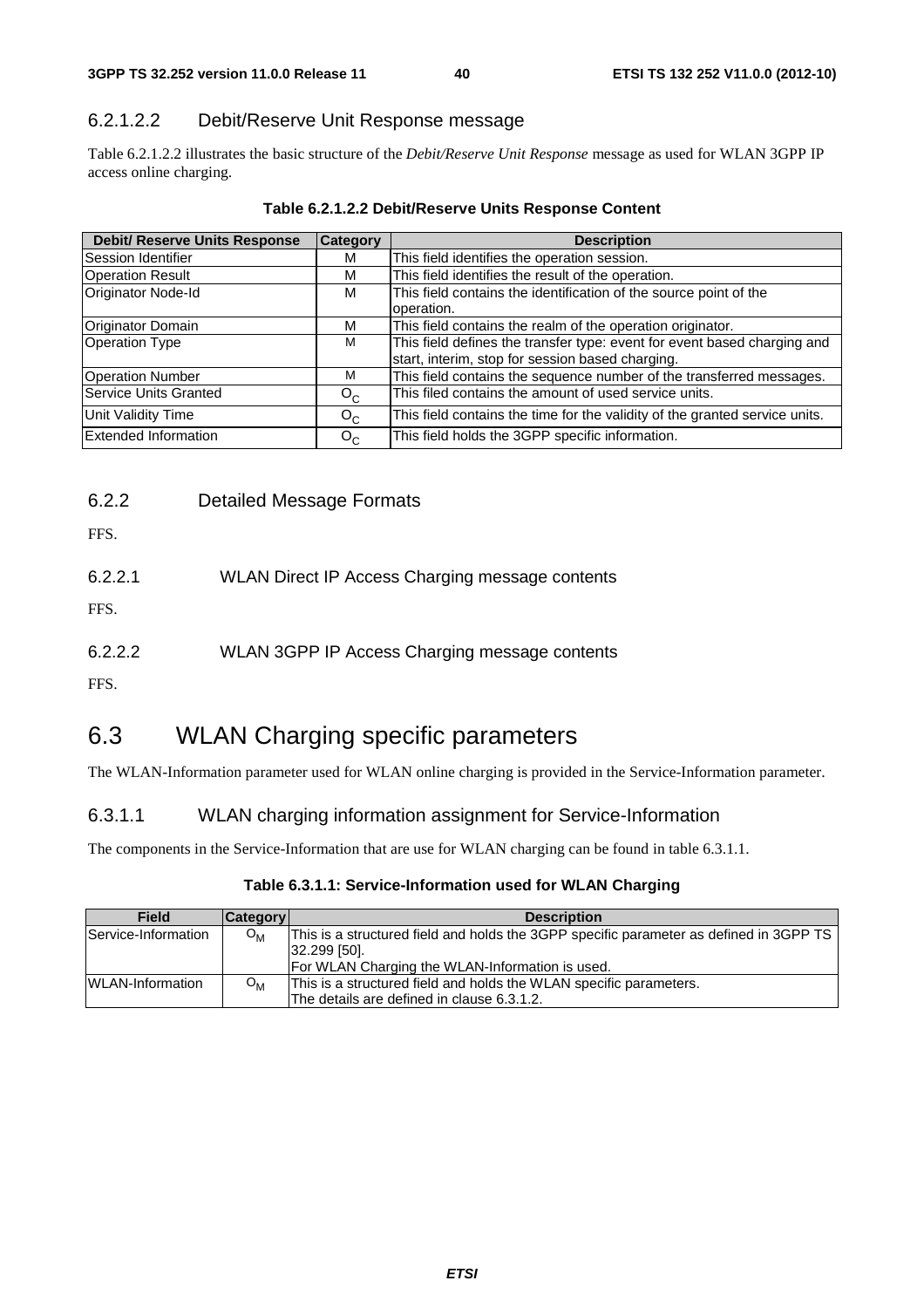# 6.3.1.2 Definition of WLAN Information

WLAN specific charging information is provided within the WLAN-Information. The fields of the WLAN-Information which are different coved in several WLAN network notes are indicated by the note specific type.

The detailed structure of the WLAN-Information parameter can be found in table 6.3.1.2.

| <b>Field</b>                  | <b>Category</b>                      | <b>Description</b> |
|-------------------------------|--------------------------------------|--------------------|
| PDG-Charging-Id               | $O_{\rm C}$                          | <b>TBD</b>         |
| <b>WLAN-Session-Id</b>        | $\overline{O}_C$                     | TBD                |
| PDG-Address                   | $\overline{\mathsf{o}}_{\mathsf{C}}$ | TBD                |
| PDG-IPv6-Address              | $\overline{\mathrm{o}}_{\mathrm{C}}$ | <b>TBD</b>         |
| <b>WAG-Address</b>            | $\overline{\mathsf{o}}_{\mathsf{C}}$ | <b>TBD</b>         |
| WAG-IPv6-Address              | $\overline{\mathsf{o}}_\mathsf{C}$   | <b>TBD</b>         |
| WAG-PLMN-Id                   | $\rm O_C$                            | <b>TBD</b>         |
| AAA-Server/Proxy-Address      | $\overline{\mathsf{o}}_\mathsf{C}$   | <b>TBD</b>         |
| AAA-Server/Proxy-Ipv6-Address | $\overline{O}_C$                     | <b>TBD</b>         |
| Framed-IP-Address             | $\mathsf{o}_{\mathsf{C}}$            | <b>TBD</b>         |
| Framed-IPv6-Prefix            | $\mathsf{o}_{\mathsf{C}}$            | <b>TBD</b>         |
| WLAN-UE-Local-IP-Address      | $\mathsf{o}_{\mathsf{C}}$            | <b>TBD</b>         |
| WLAN-UE-Local-Ipv6-Address    | $\overline{\mathsf{o}}_\mathsf{C}$   | <b>TBD</b>         |
| 3GPP-CG-Address               | $\mathsf{o}_{\mathsf{C}}$            | <b>TBD</b>         |
| 3GPP-CG-IPv6-Address          | $\rm \bar{o}_{c}$                    | <b>TBD</b>         |
| Called-Station-Id (note 1)    | $\mathsf{o}_{\mathsf{C}}$            | <b>TBD</b>         |
| 3GPP-Session-Stop-Indicator   | $\mathsf{o}_{\mathsf{C}}$            | <b>TBD</b>         |
| 3GPP-Charging-Characteristics | $\rm \bar{o}_{c}$                    | <b>TBD</b>         |
| Charging-Rule-Base-Name       | $\mathsf{o}_{\mathsf{C}}$            | <b>TBD</b>         |
| <b>WLAN-Radio-Container</b>   | $\mathsf{o}_{\mathsf{C}}$            | <b>TBD</b>         |
| Operator-Name                 | $\rm \bar{o}_{c}$                    | <b>TBD</b>         |
| Location-Type                 | $\overline{\mathsf{o}}_{\mathsf{C}}$ | <b>TBD</b>         |
| Location-Information          | $\rm \bar{o}_{c}$                    | <b>TBD</b>         |
| WLAN-Technology               | $\mathsf{o}_{\mathsf{C}}$            | <b>TBD</b>         |

**Table 6.3.1.2 Structure of the WLAN-Information** 

# 6.3.2 Formal WLAN charging parameter description

### 6.3.2.1 WLAN charging information for CDRs

The detailed definitions, abstract syntax and encoding of the WLAN CDR parameters are specified in TS 32.298 [51].

### 6.3.2.2 Definition of the WLAN charging events

The detailed event parameter definitions are specified in TS 32.299 [50].

NOTE: This field contains the identifier of the access point (APN) the user is connected to Editor's Note: The 'operatorName', 'locationName' and 'locationInformation' fields are defined in 3GPP TS 29.234 [204].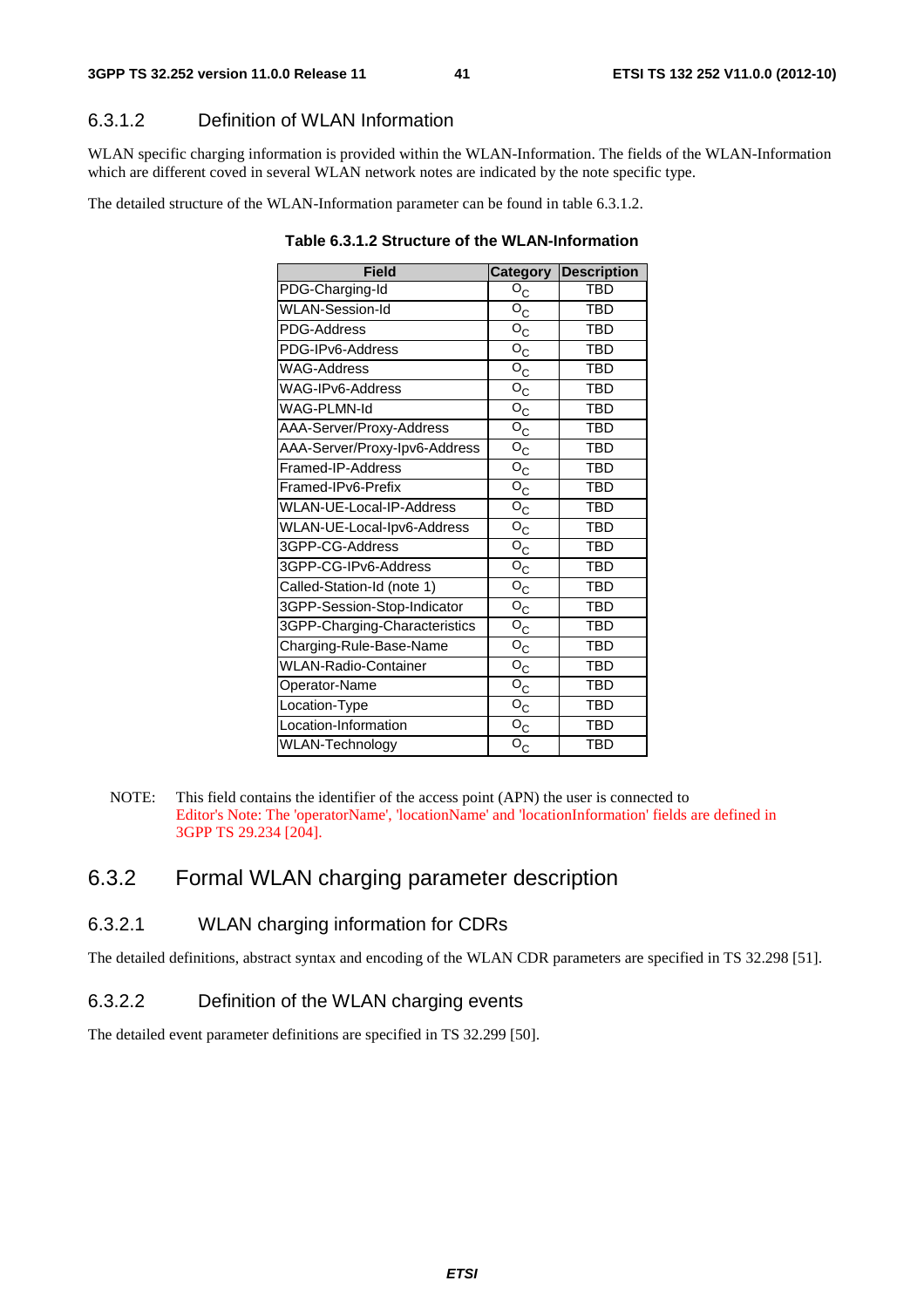# Annex A (informative): **Bibliography**

#### **a) The 3GPP charging specifications**

- 3GPP TS 32.250: "Telecommunication management; Charging management; Circuit Switched (CS) domain charging".
- 3GPP TS 32.251: "Telecommunication management; Charging management; Packet Switched (PS) domain charging".
- 3GPP TS 32.260: "Telecommunication management; Charging management; IP Multimedia Subsystem (IMS) charging".
- 3GPP TS 32.270: "Telecommunication management; Charging management; Multimedia Messaging Service (MMS) charging".
- 3GPP TS 32.271: "Telecommunication management; Charging management; Location Services (LCS) charging".
- 3GPP TS 32.296: "Telecommunication management: Charging management: Online Charging System (OCS): Applications and interfaces".

#### **b) Other charging specifications**

• ITU-T Recommendation D.93: "Charging and accounting in the international land mobile telephone service (provided via cellular radio systems)".

#### **c) Common 3GPP specifications**

- 3GPP TS 22.101: "Service aspects; Service principles".
- 3GPP TS 22.115: "Service aspects; Charging and billing".
- 3GPP TS 23.002: "Network architecture".
- 3GPP TS 23.003: "Numbering, addressing and identification".
- 3GPP TS 27.001: "General on Terminal Adaptation Functions (TAF) for Mobile Stations (MS)".

#### **d) other Domain and Service specific 3GPP / ETSI specifications**

- 3GPP TR 23.934: "3GPP system to Wireless Local Area Network (WLAN) interworking; Functional and architectural definition".
- 3GPP TS 24.234: "3GPP System to Wireless Local Area Network (WLAN) interworking; User Equipment (UE) to network protocols; Stage 3".

#### **e) Relevant ITU Recommendations**

- ITU-T Recommendation D.93: "Charging and accounting in the international land mobile telephone service (provided via cellular radio systems)".
- ITU-T Recommendation E.164: "The international public telecommunication numbering plan".
- ITU-T Recommendation Q.767: "Application of the ISDN user part of CCITT signalling System No.7 for international ISDN interconnections".
- ITU-T Recommendation X.25: "Interface between Data Terminal Equipment (DTE) and Data Circuitterminating Equipment (DCE) for terminals operating in the packet mode and connected to public data networks by dedicated circuit".
- ITU-T Recommendation X.121: "International numbering plan for public data networks".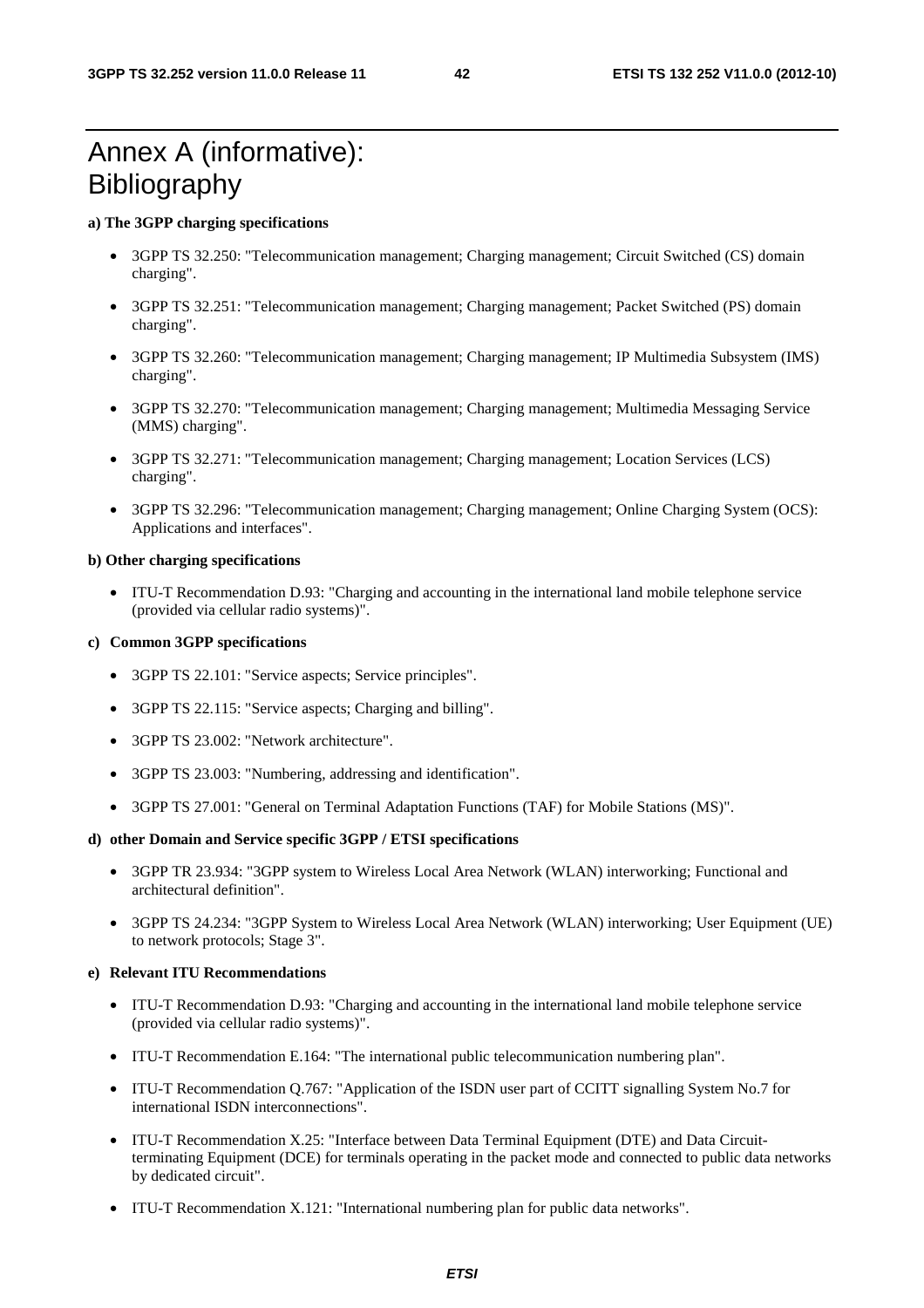### **f) Relevant IETF RFCs**

- IETF RFC 959 (1985): "File Transfer Protocol".
- IETF RFC 783: "Trivial File Transfer Protocol (TFTP)".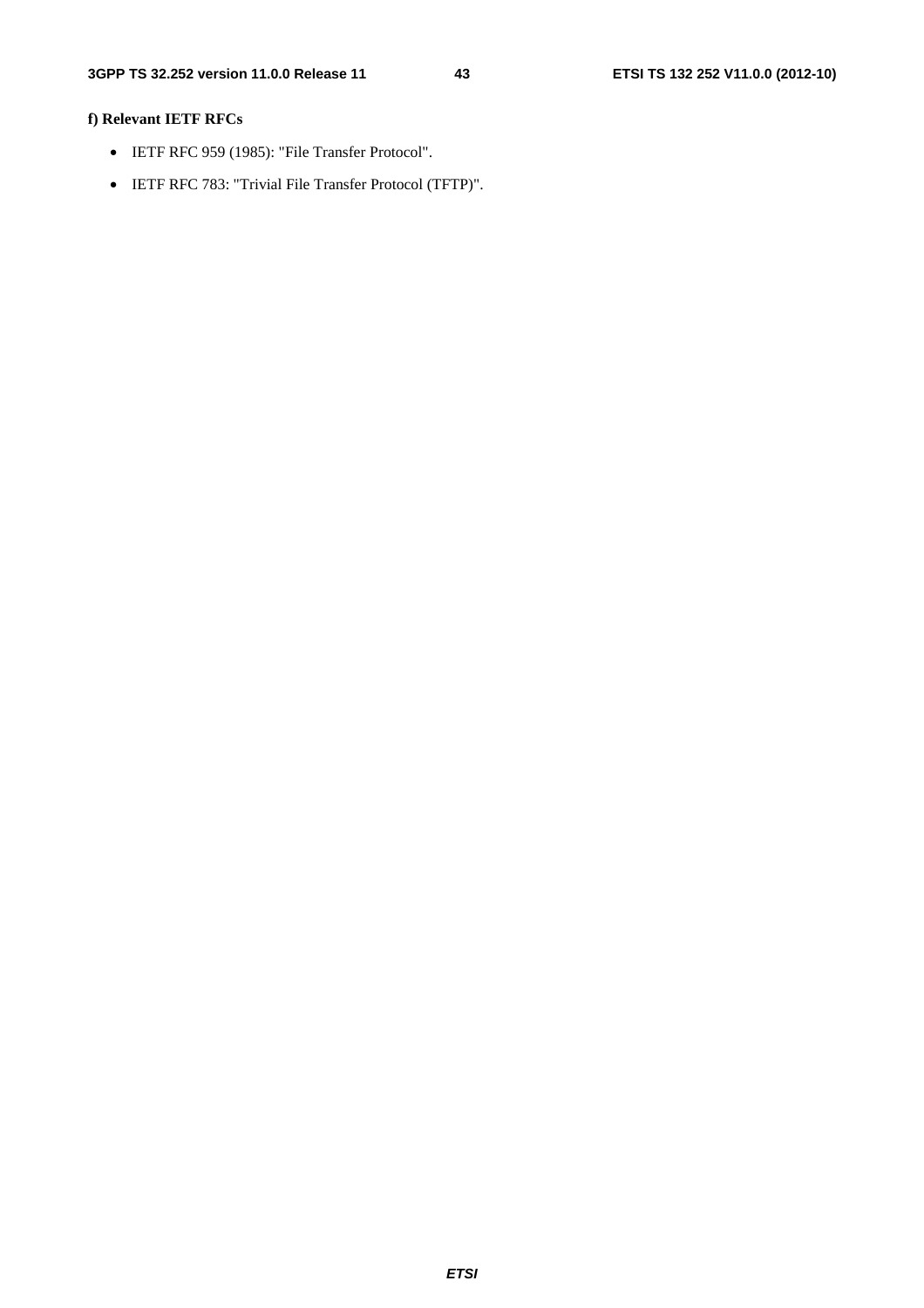# Annex B (normative): Re-using the GGSN charging functions to implement the PDG charging functions

This annex does not introduce new charging requirements for the Packet Data Gateway (PDG).

# B.1 General

3GPP TS 23.234 [201] depicts a PDG implementation that re-uses GGSN functionality. Existing GGSN deployments may be re-used to implement the PDG functionality via using a subset of the Gn reference point (Gn"). A Tunnel Termination Gateway (TTG) is used to cover all aspects of the PDG that are not covered by the GGSN. In such implementation, the GGSN charging gateway interfaces are used to provide charging gateway interfaces of the PDG. The following figure depicts a PDG implementation that re-uses GGSN charging functionality. The Ga reference point between the GGSN and the CGF is used to transfer offline charging records from the PDG CDF to the CGF (Wz reference point). The Gy reference point between the GGSN and the OCS is used to transfer online charging messages between the PDG CTF and the OCS (Wy reference point).



**Figure B.1: PDG implementation re-using GGSN charging functionality** 

# B.2 No re-use of policy control in the GGSN

The end-to-end tunnel between the WLAN UE and the PDG is setup according to the procedure described in 3GPP TS 23.234 [208]. In a configuration when the Gn' reference point is used, the end-to-end tunnel setup between the WLAN UE and the PDG is terminated by the TTG of the PDG, and the setup of GTP tunnel(s) is triggered towards the GGSN part of the PDG. In such configuration, end-to-end tunnel is mapped one-to-one to a GTP tunnel, as illustrated in the figure B.2.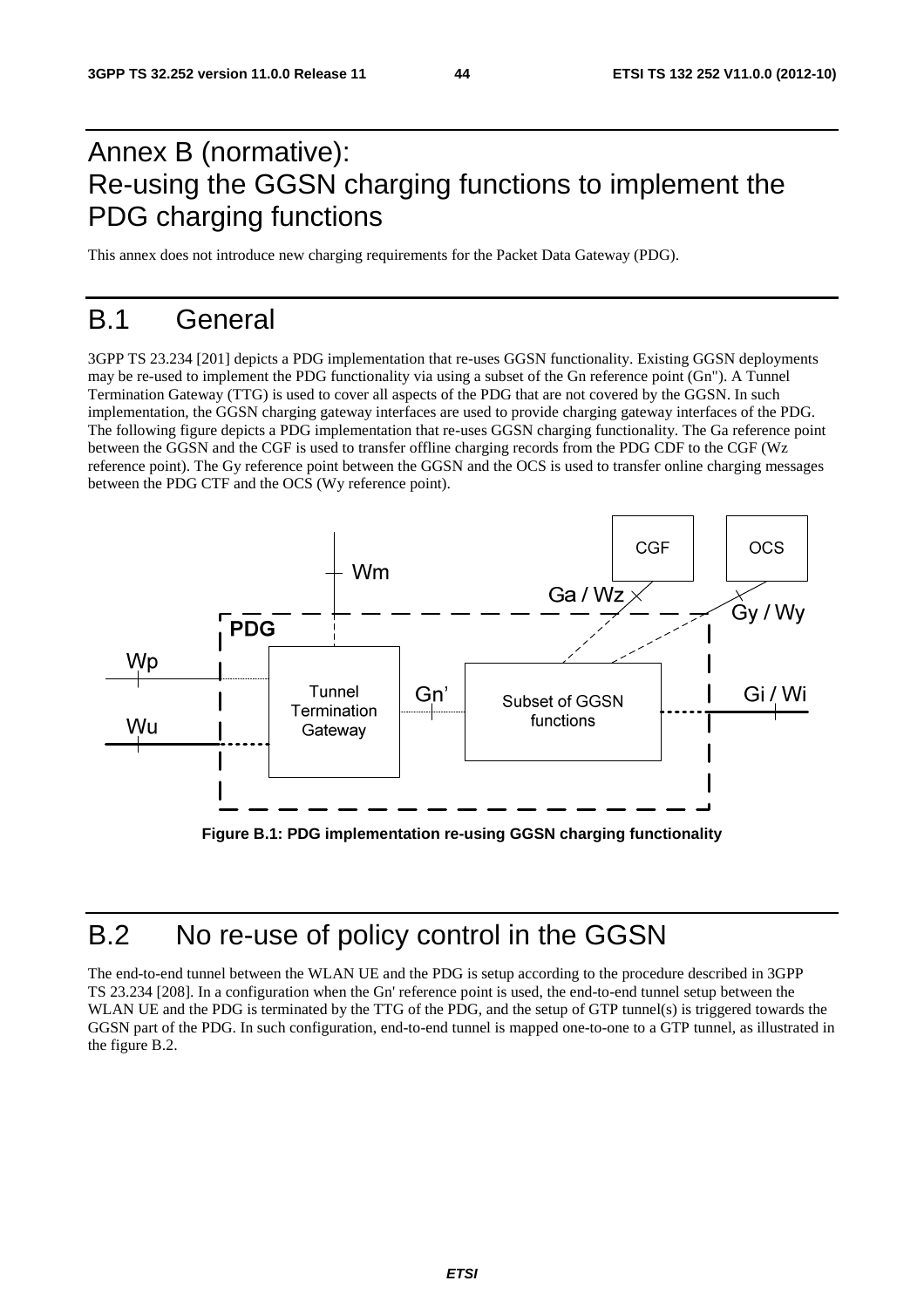

**Figure B.2: Mapping between end-to-end tunnel and single GTP tunnel** 

NOTE: When the policy control in the GGSN is used, the mapping between end-to-end and GTP tunnel may not be one-to-one. This configuration is FFS.

# B.2.1 Offline charging

In this configuration, the GGSN collects charging data related to the PDP contexts in the G-CDR, as described in the Rel-7 GGSN charging (3GPP TS 32.251 [2]). Charging information for WLAN 3GPP IP access (WLAN CDR) shall be collected by the GGSN in the G-CDR according to the following mapping table: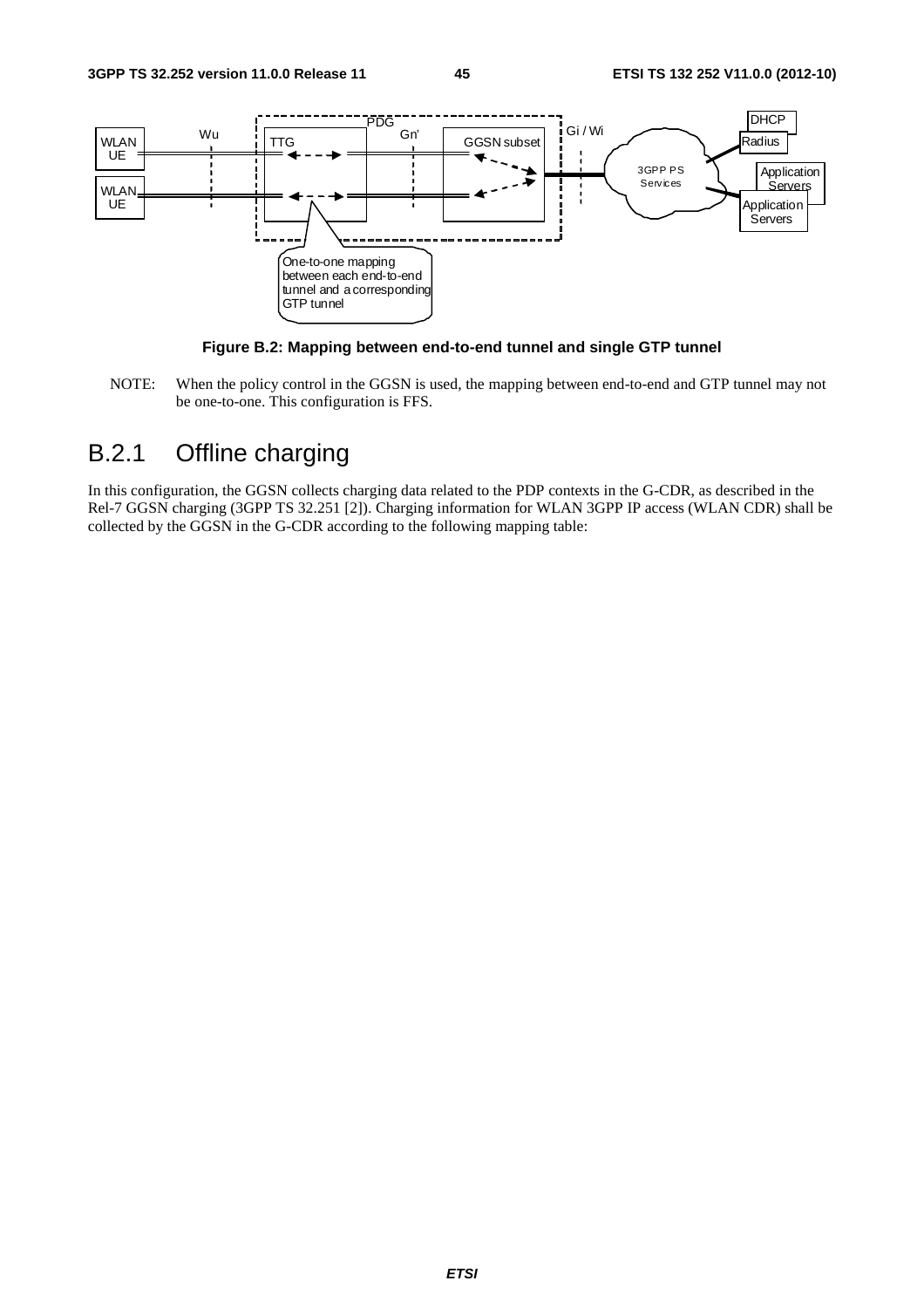| <b>G-CDR field</b>                                | <b>G-CDR</b><br>Category | <b>WLAN-CDR mapping guidance</b>                                                                                                                                                                                                                                                 |
|---------------------------------------------------|--------------------------|----------------------------------------------------------------------------------------------------------------------------------------------------------------------------------------------------------------------------------------------------------------------------------|
| Record Type                                       | м                        | Record Type                                                                                                                                                                                                                                                                      |
| Network initiated PDP<br>context                  | $O_{C}$                  | Not applicable in this 3GPP relase                                                                                                                                                                                                                                               |
| Served IMSI                                       | M                        | Served IMSI                                                                                                                                                                                                                                                                      |
| Served IMEISV                                     | $O_{C}$                  | Not applicable in this 3GPP 3GPP relase                                                                                                                                                                                                                                          |
| <b>GGSN Address used</b>                          | M                        | PDG Address used                                                                                                                                                                                                                                                                 |
| Charging ID                                       | M                        | Charging ID                                                                                                                                                                                                                                                                      |
| <b>SGSN Address</b>                               | M                        | Serving WAG address                                                                                                                                                                                                                                                              |
| <b>Access Point Name</b><br>Network Identifier    | $O_{\mathsf{M}}$         | <b>Access Point Name Network Identifier</b>                                                                                                                                                                                                                                      |
| PDP Type                                          | $O_{\mathsf{M}}$         | Not applicable in this relase                                                                                                                                                                                                                                                    |
| <b>Served PDP Address</b>                         | O <sub>C</sub>           | WLAN UE remote IP address                                                                                                                                                                                                                                                        |
| Dynamic Address Flag                              | $O_{C}$                  | Not applicable in this 3GPP relase                                                                                                                                                                                                                                               |
| List of Traffic Data<br>Volumes                   | $O_{\mathsf{M}}$         | Can be used to record the data volume of the PDP context, which should<br>be equivalent to the volume of the end-to-end tunnel.<br>NOTE: In case of I-WLAN mobility architecture and HA co-located with<br>GGSN, the volume shall be collected as if it was collected by the HA. |
| <b>Record Opening Time</b>                        | M                        | <b>Record Opening Time</b>                                                                                                                                                                                                                                                       |
| <b>MS Time Zone</b>                               | $O_{\rm C}$              | Not applicable in this 3GPP relase                                                                                                                                                                                                                                               |
| Duration                                          | M                        | Duration                                                                                                                                                                                                                                                                         |
| Cause for Record Closing                          | M                        | <b>Cause for Record Closing</b>                                                                                                                                                                                                                                                  |
| Diagnostics                                       | $O_{\mathsf{M}}$         | Diagnostics                                                                                                                                                                                                                                                                      |
| Record Sequence Number                            | $\mathsf{C}$             | Record Sequence Number                                                                                                                                                                                                                                                           |
| Node ID                                           | $O_{\mathsf{M}}$         | Node ID                                                                                                                                                                                                                                                                          |
| <b>Record Extensions</b>                          | $O_{C}$                  | <b>Record Extensions</b>                                                                                                                                                                                                                                                         |
| Local Record Sequence<br>Number                   | $O_{\mathsf{M}}$         | Local Record Sequence Number                                                                                                                                                                                                                                                     |
| <b>APN Selection Mode</b>                         | $O_{\mathsf{M}}$         | <b>APN Selection Mode</b>                                                                                                                                                                                                                                                        |
| Served MSISDN                                     | $O_{\mathsf{M}}$         | Served MSISDN                                                                                                                                                                                                                                                                    |
| <b>User Location Information</b>                  | $O_{\mathbb{C}}$         | Not applicable in this 3GPP relase                                                                                                                                                                                                                                               |
| <b>Charging Characteristics</b>                   | M                        | <b>Charging Characteristics</b>                                                                                                                                                                                                                                                  |
| <b>Charging Characteristics</b><br>Selection Mode | $O_{\mathsf{M}}$         | <b>Charging Characteristics Selection Mode</b>                                                                                                                                                                                                                                   |
| <b>IMS Signalling Context</b>                     | $O_{\rm C}$              | Not applicable in this 3GPP relase                                                                                                                                                                                                                                               |
| <b>External Charging</b><br>Identifier            | $O_{C}$                  | Not applicable in this 3GPP relase                                                                                                                                                                                                                                               |
| <b>SGSN PLMN Identifier</b>                       | $O_{\mathsf{M}}$         | WAG PLMN identifier                                                                                                                                                                                                                                                              |
| <b>CAMEL Information</b>                          | $O_{C}$                  | Not applicable                                                                                                                                                                                                                                                                   |
| RAT Type                                          | $O_{\rm C}$              | Can be used to differentiate G-CDR used for 3GPP access from G-CDR<br>for WLAN access.                                                                                                                                                                                           |

**Table B.2.1.1 : Mapping between WLAN CDR and G-CDR fields** 

NOTE: The 'Serving AAA server/Proxy address' and 'WLAN session ID' fields are not covered by the G-CDR.

# B.2.2 Online charging

In the configuration where the PDG is implemented by GGSN/TTG, the GGSN performs online charging as described in TS 32.251 [11].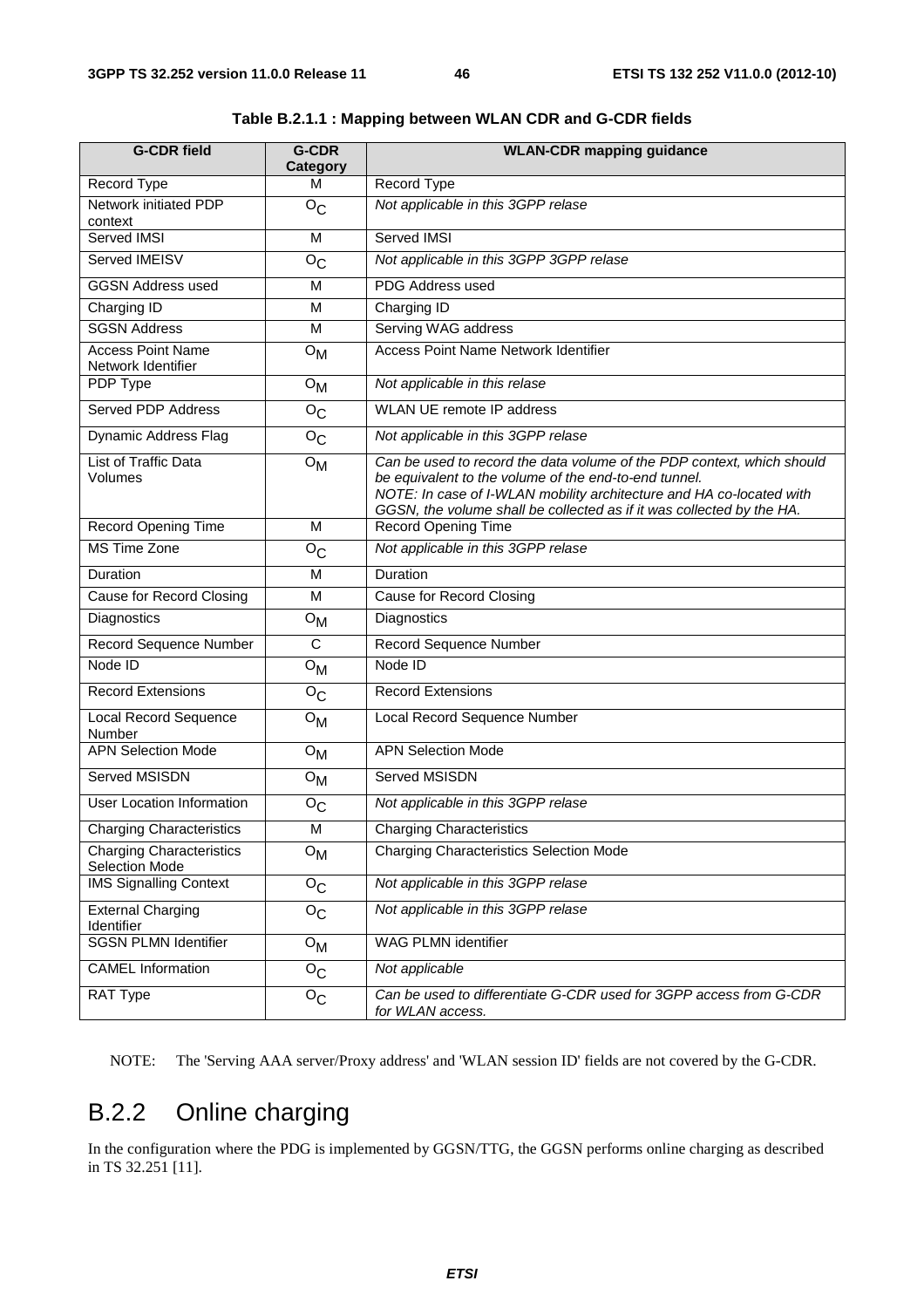# Annex C (informative): Change history

|             | <b>Change history</b> |                         |                          |        |                                                                          |                      |       |               |
|-------------|-----------------------|-------------------------|--------------------------|--------|--------------------------------------------------------------------------|----------------------|-------|---------------|
| <b>Date</b> |                       | TSG # TSG Doc.          | <b>CR</b>                |        | <b>Rev Subject/Comment</b>                                               | Cat                  | Old   | <b>New</b>    |
| Mar         |                       | SA 27 SP-050028         | --                       | Щ,     | Submitted to TSG SA#27 for Information                                   |                      | 1.0.0 | 1.6.0         |
| 2005        |                       |                         |                          |        |                                                                          |                      |       |               |
| Sep         |                       | SA 29 SP-050436         | $\overline{\phantom{a}}$ | --     | Submitted to TSG SA#29 for Approval                                      |                      | 2.0.0 | 6.0.0         |
| 2005        |                       |                         |                          |        |                                                                          |                      |       |               |
| Jun         |                       | SA 32 SP-060246 0001    |                          | $\sim$ | Correction to I-WLAN Charging Identities                                 | F                    | 6.0.0 | 6.1.0         |
| 2006        |                       |                         |                          |        |                                                                          |                      |       |               |
| Sep         |                       | SA 33 SP-060521         | $ 0002  -$               |        | Correction to Served PDP Address in WLAN-AN-CDR                          | F                    | 6.1.0 | 6.2.0         |
| 2006        |                       |                         |                          |        |                                                                          |                      |       |               |
| Dec         |                       | SA 34 SP-060716 0003 -- |                          |        | Add an identifier for the service initiating offline Diameter Accounting | B                    | 6.2.0 | 7.0.0         |
| 2006        |                       |                         |                          |        |                                                                          |                      |       |               |
| Jun         |                       | SA 40 SP-080330 0004 1  |                          |        | <b>WLAN</b> online charging                                              | F                    | 7.0.0 | 8.0.0         |
| 2008        |                       |                         |                          |        |                                                                          | <sub>B</sub>         |       |               |
| Sep<br>2009 |                       | SA 45 SP-090537 0005 -  |                          |        | Add I-WLAN related reference and some definitions                        |                      | 8.0.0 | 9.0.0         |
| <b>Dec</b>  |                       | SA 50 SP-100763 0006 2  |                          |        | Add Packet Data Gateway (PDG) charging when re-using GGSN                | B                    | 9.0.0 | 10.0.0        |
| 2010        |                       |                         |                          |        | functionality - Align with SA2 TS 23.234                                 |                      |       |               |
| Mar         |                       | SA 51 SP-110113 0007 2  |                          |        | Add Packet Data Gateway (PDG) online charging when re-using              | F                    |       | 10.0.0 10.1.0 |
| 2011        |                       |                         |                          |        | <b>GGSN</b> functionality                                                |                      |       |               |
| Sep         |                       | SA 53 SP-110528 0008 1  |                          |        | Correction to Charging ID in WLAN-CDR content                            | A                    |       | 10.1.0 10.2.0 |
| 2011        |                       |                         |                          |        |                                                                          |                      |       |               |
| 2012-09     |                       |                         |                          |        |                                                                          | Update 10.2.0 11.0.0 |       |               |
|             |                       |                         |                          |        |                                                                          | to Rel-              |       |               |
|             |                       |                         |                          |        |                                                                          | 11                   |       |               |
|             |                       |                         |                          |        |                                                                          | version              |       |               |
|             |                       |                         |                          |        |                                                                          | (MCC)                |       |               |